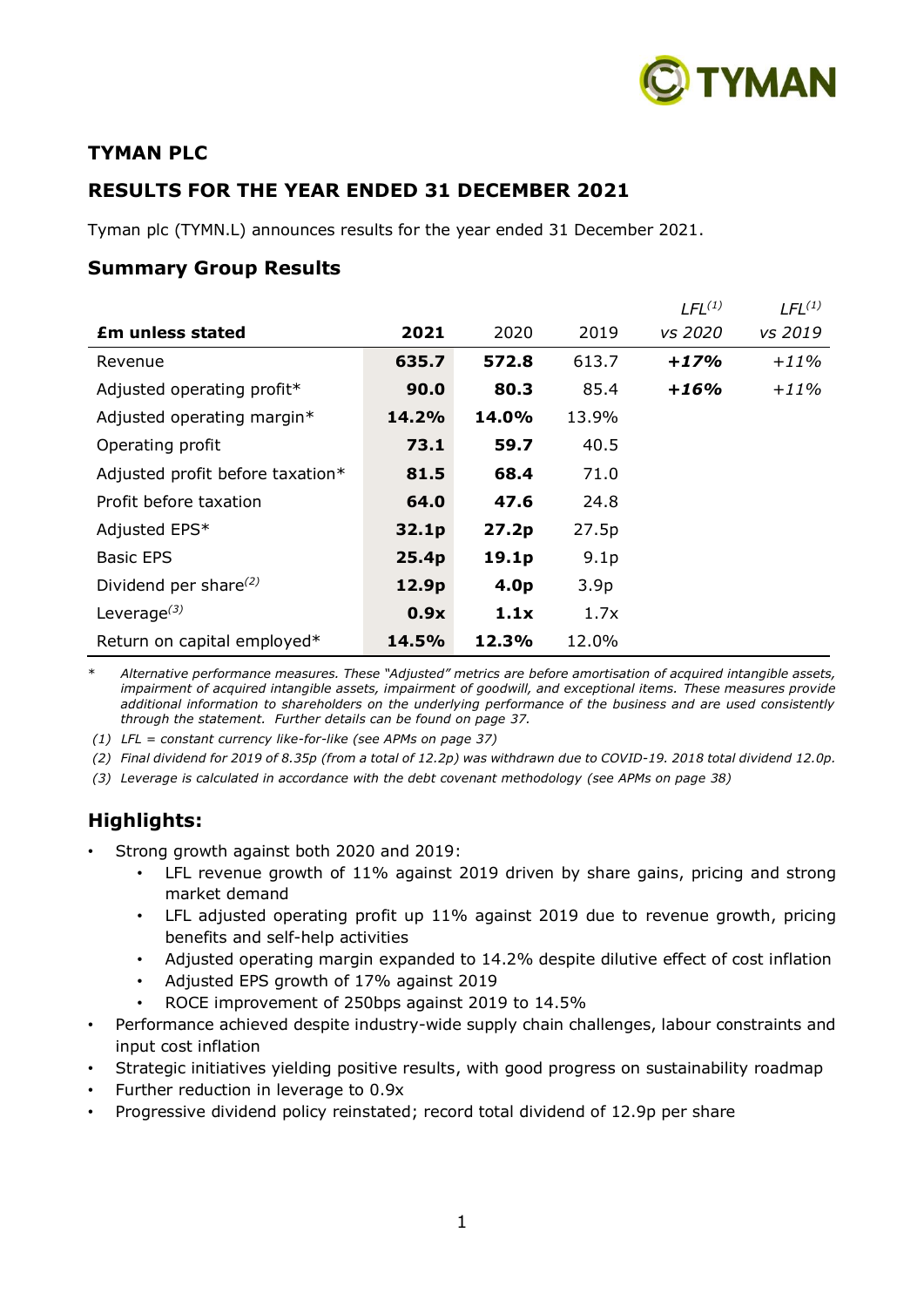

*Jo Hallas, Chief Executive Officer, commented: "The Group's performance was robust, with strong market momentum and share gains delivering growth in spite of well-publicised supply chain challenges, labour constraints and input cost inflation. These conditions continue to create an unparalleled level of operational intensity and I am very proud of our people as they continue to navigate these challenges tirelessly. Pleasingly, we are making strong progress on our sustainability roadmap.*

*"We expect underlying demand in 2022 to remain strong, driven by favourable housing market fundamentals, albeit set against rising macroeconomic and geopolitical pressures. We continue to take actions as necessary to mitigate ongoing industry-wide supply chain challenges and cost inflation. The Group is well positioned for growth in 2022 and beyond, benefiting from long-term structural industry growth drivers, our strategic initiatives and building on our portfolio of differentiated products, market-leading brands and deep customer relationships."*

# **3 March 2022**

# **Enquiries**

Tyman plc investor.relations@tymanplc.com Jo Hallas – Chief Executive Officer Jason Ashton – Chief Financial Officer

MHP Communications 020 3128 8613 Reg Hoare / Rachel Farrington / Matthew Taylor the state of the tyman@mhpc.com

# **Analyst and investor presentation**

Tyman will host an analyst and investor presentation at 10.30 a.m. today, Thursday 3 March 2022, at the offices of Numis Securities, 45 Gresham Street, London, EC2V 7BF.

The presentation will be webcast at:

[https://webcasting.brrmedia.co.uk/broadcast/61fd112449f7751d18891957](https://eur01.safelinks.protection.outlook.com/?url=https%3A%2F%2Fwebcasting.brrmedia.co.uk%2Fbroadcast%2F61fd112449f7751d18891957&data=04%7C01%7Cjuliette.lowes%40tymanplc.com%7C67ff9aba25a645a752da08d9faded981%7C4f7adb5b083a417596749783fd8af0a5%7C1%7C0%7C637816657447417003%7CUnknown%7CTWFpbGZsb3d8eyJWIjoiMC4wLjAwMDAiLCJQIjoiV2luMzIiLCJBTiI6Ik1haWwiLCJXVCI6Mn0%3D%7C2000&sdata=FnfTtXxEI0g5%2B78FaW9evmtCkXv%2FqzAqvt10ikMUTFc%3D&reserved=0)

The audio conference call details are:

Number +44 (0) 330 336 9601 Confirmation code 6659151

#### **Notes to editors**

Tyman (TYMN: LSE) is a leading international supplier of engineered fenestration components and access solutions to the construction industry. The company designs and manufactures products that enhance the comfort, sustainability, security, safety and aesthetics of residential homes and commercial buildings. Tyman's portfolio of leading brands serve their markets through three divisions: Tyman North America, Tyman UK & Ireland and Tyman International. Headquartered in London, the Group employs approximately 4,200 people with facilities in 16 countries worldwide. Further information is available at [www.tymanplc.com.](http://www.tymanplc.com/)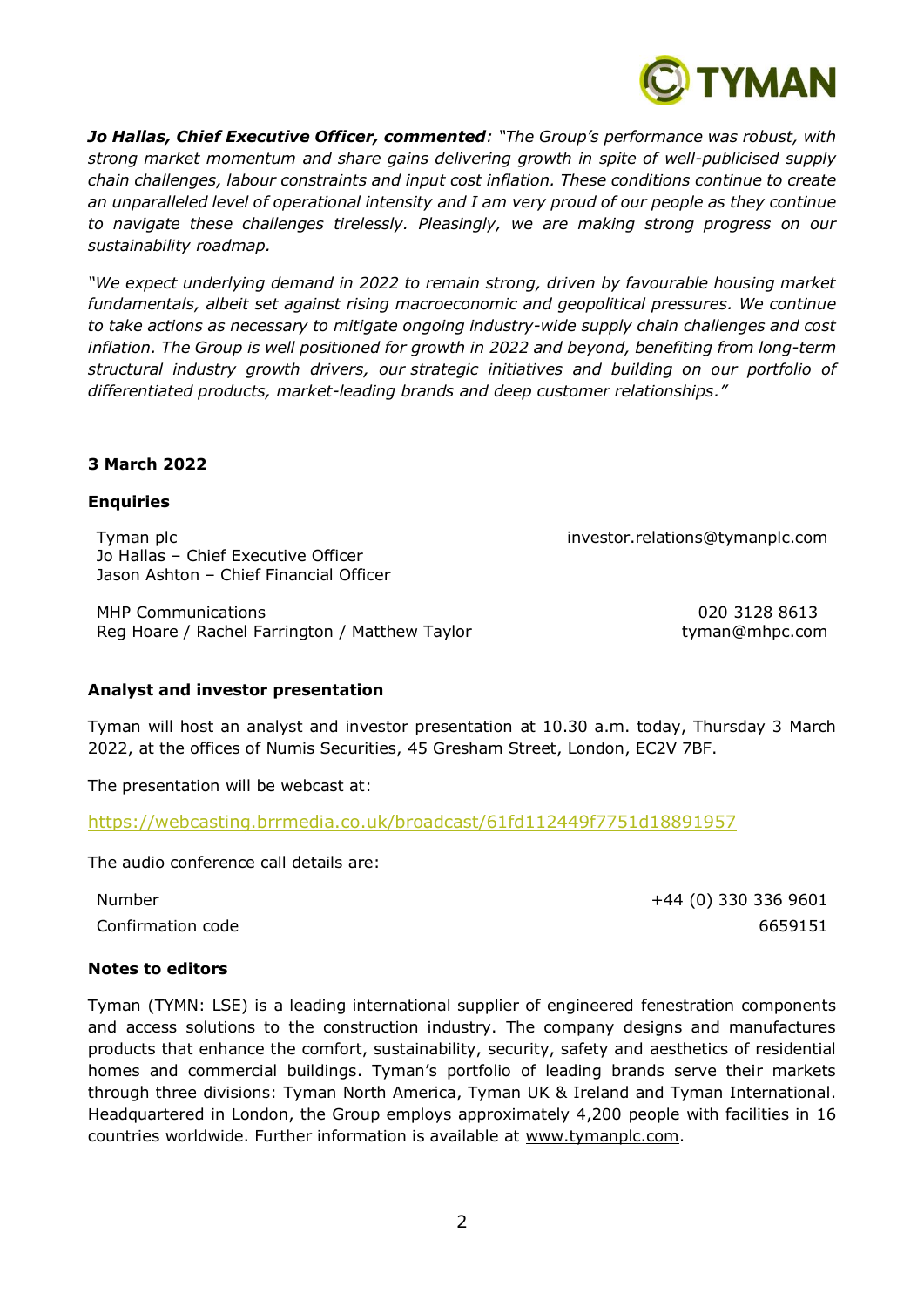

# **Overview of results**

#### **Performance in 2021**

The positive market momentum continued through 2021, with favourable structural trends driving strong demand, although growth was constrained through the second half by the industry-wide global supply chain and US labour challenges. Despite this, the Group delivered market share gains through executing well with customers, driving momentum with new products, and continuing expansion of channels to market.

Revenue for the year was £635.7 million (2020: £572.8 million), an increase on a LFL basis of 17% compared to 2020 and 11% compared to 2019. Reported revenue increased 11% compared to 2020, being impacted by the strengthening of Sterling and the divestment of the Ventrolla business in November 2020.

The trends arising from COVID-19 have continued across most territories, with consumers having spent more time at home and therefore seeking more space or adapting existing space for flexible use. Household savings have increased, and consumers have prioritised expenditure on the home over leisure activities. Increased mortgage lending and low interest rates have also supported housing market activity, particularly in the US and UK, as has fiscal stimulus, such as the stamp duty holiday in the UK and the 'super bonus' incentive for home improvements in Italy. In the US, the lack of inventory for both new and existing homes, affordability, and the increasing rate of millennial household formation have also continued to contribute to strong growth in both single-family starts and RMI activity.

The high levels of demand have continued to put pressure on service levels industry-wide in most of the Group's territories, exacerbated by raw material availability issues and global logistics disruption. The US has also suffered from a very tight labour market, resulting in operational challenges which have impacted production and shipping levels. Steps have been taken to increase capacity and throughput, including expanding operating hours, increasing wage rates and other incentives, and implementing various productivity improvement initiatives. This also includes a number of capital investment projects to structurally expand capacity and improve throughput. The business is working closely with customers to manage demand and with suppliers to secure inventory.

The spike in demand for goods globally has also driven significant increases in commodity costs and freight costs, with the US also seeing significant labour cost inflation. The Group has implemented price increases and temporary surcharges to recover cost inflation, although due to the size and frequency of these increases as well as some customer pricing mechanisms, there is an inevitable lag in recovery. The pass-through of this inflation also has a dilutive effect on operating margins due to the higher revenue base.

Despite the operational challenges and cost inflation, the strong revenue growth and impact of pricing combined with the benefit of self-help initiatives, resulted in LFL adjusted operating profit growth of 16% compared to 2020 and 11% compared to 2019. Reported adjusted operating profit increased 12% compared to 2020, with the unfavourable impact of exchange rates offset by a benefit from the disposal of the loss-making Ventrolla business. Adjusted operating margin expanded from 14.0% to 14.2% despite the dilutive effect of pass-through pricing to recover inflation.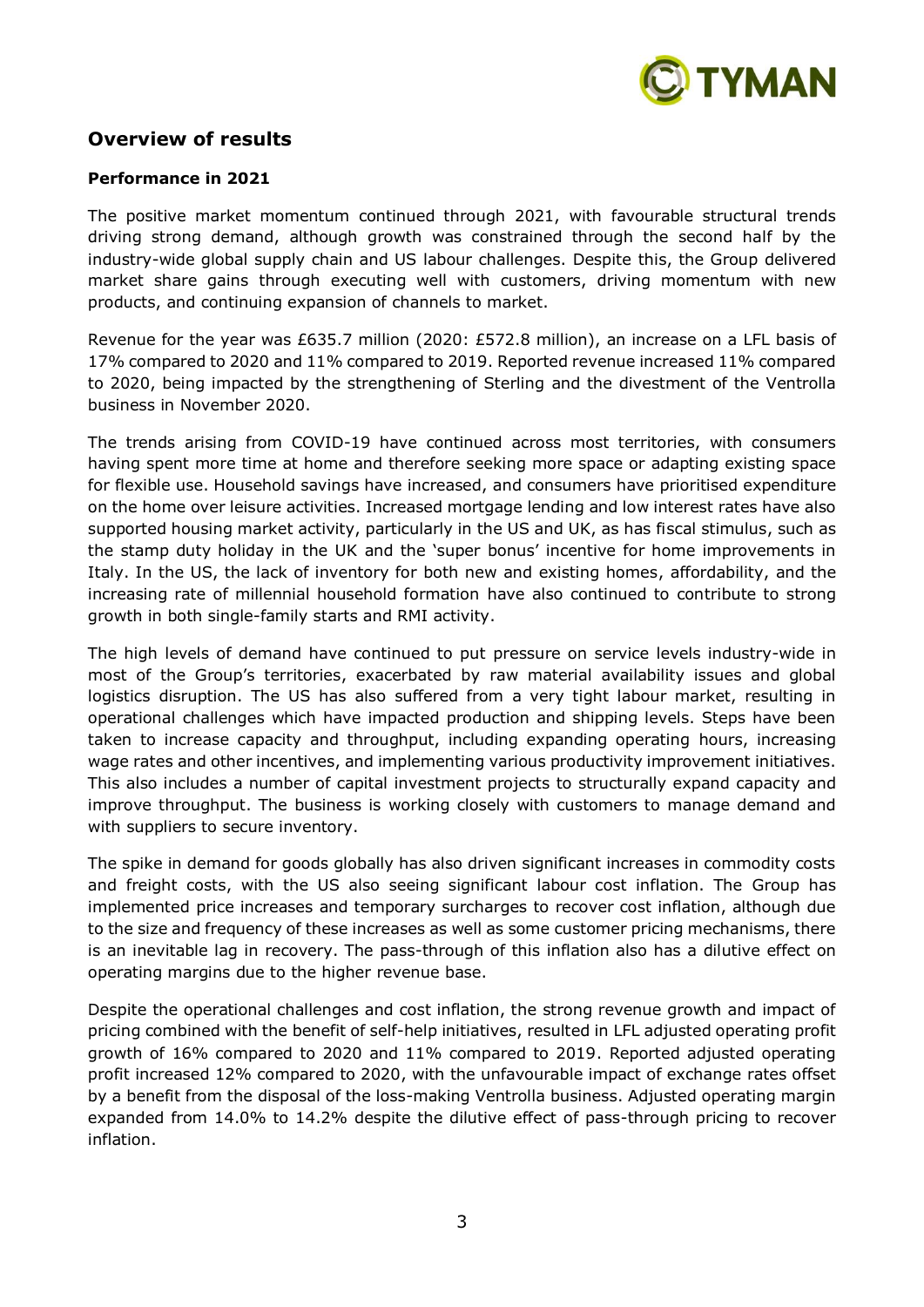

# **Health and safety**

The health and safety of our people is the Group's top priority, with this culture being embedded through the 'safety is our first language' engagement programme. The Group's safety performance deteriorated in 2021 as a result of the high levels of operational intensity and the ongoing challenges of COVID-19. The lost time incident frequency rate (LTIFR) including COVID-19 cases resulting from workplace transmission increased to 4.4 incidents per million hours worked (2020: 3.1). Excluding these COVID-19 cases, the LTIFR was 1.9 (2020: 1.5).

Safety improvement plans have been implemented at the plants with the highest incident rates. It is notable that half of the incidents in 2021 were with personnel with less than one year of service, reflective of the high levels of workforce turnover, especially in the US, and the high proportion of temporary staff in our facilities in 2021. While the 2021 result is disappointing, excluding COVID cases, it still represents strong progress from the 2019 baseline of 4.0 incidents per million hours worked, and the Group remains committed to its target of achieving an LTIFR rate of less than 1.0 in 2022.

#### **Strategic progress**

The Group has continued to progress its Focus, Define, Grow strategy, which is underpinned by the three sustainability pillars of Sustainable Operations, Sustainable Culture, and Sustainable Solutions. The global supply chain challenges and high levels of demand have driven some reprioritisation of initiatives towards those that improve resilience and expand capacity in the short-term, but momentum has also continued with driving our mid-term strategic initiatives.

The *Focus* activities have continued to progress and the benefits from the various initiatives to streamline operations completed in 2020 are being realised. Further inter-site line transfers in North America were completed and work commenced with optimising the distribution footprint in the western US. Continuous improvement activities were directed towards increasing capacity and throughput, and a multi-year upgrade of IT systems to enhance the customer service experience, generate further synergies and improve decision-making has commenced. Progress has also been made with the *Sustainable Operations* activities. A new water recirculation system at the most water intensive plant was commissioned leading to an 45% reduction in the Group's water consumption, and initiatives to re-process scrap were successfully implemented. Tyman's two-year programme to define science-based targets is well underway, with a detailed analysis of carbon footprint across the value chain undertaken. As part of the TCFD compliance journey, an in-depth review of the risks and opportunities of climate change on the Group's operations and supply chain has also progressed well during the year.

The *Define* strategic pillar, which centres on building cultural cohesion across the Group has continued to gain momentum, with deployment of the Group's purpose, values, and Code of Business Ethics now substantially complete. Furthermore, collaboration between the divisions continues to gain traction with more frequent and substantive touchpoints and a series of crossdivisional initiatives undertaken. This 'One Tyman' culture provides the basis for the Group's *Sustainable Culture* initiatives. Development of the 'Tyman Excellence System' has also continued, with a focus on Lean Excellence and prioritisation of activities to enhance supply chain and manufacturing resilience. Under IT Excellence, a groupwide ERP landscape and vendor strategy was defined.

The activities to *Grow* market share have yielded positive results, with service levels relative to competitors delivering strong market share gains in core international markets and further net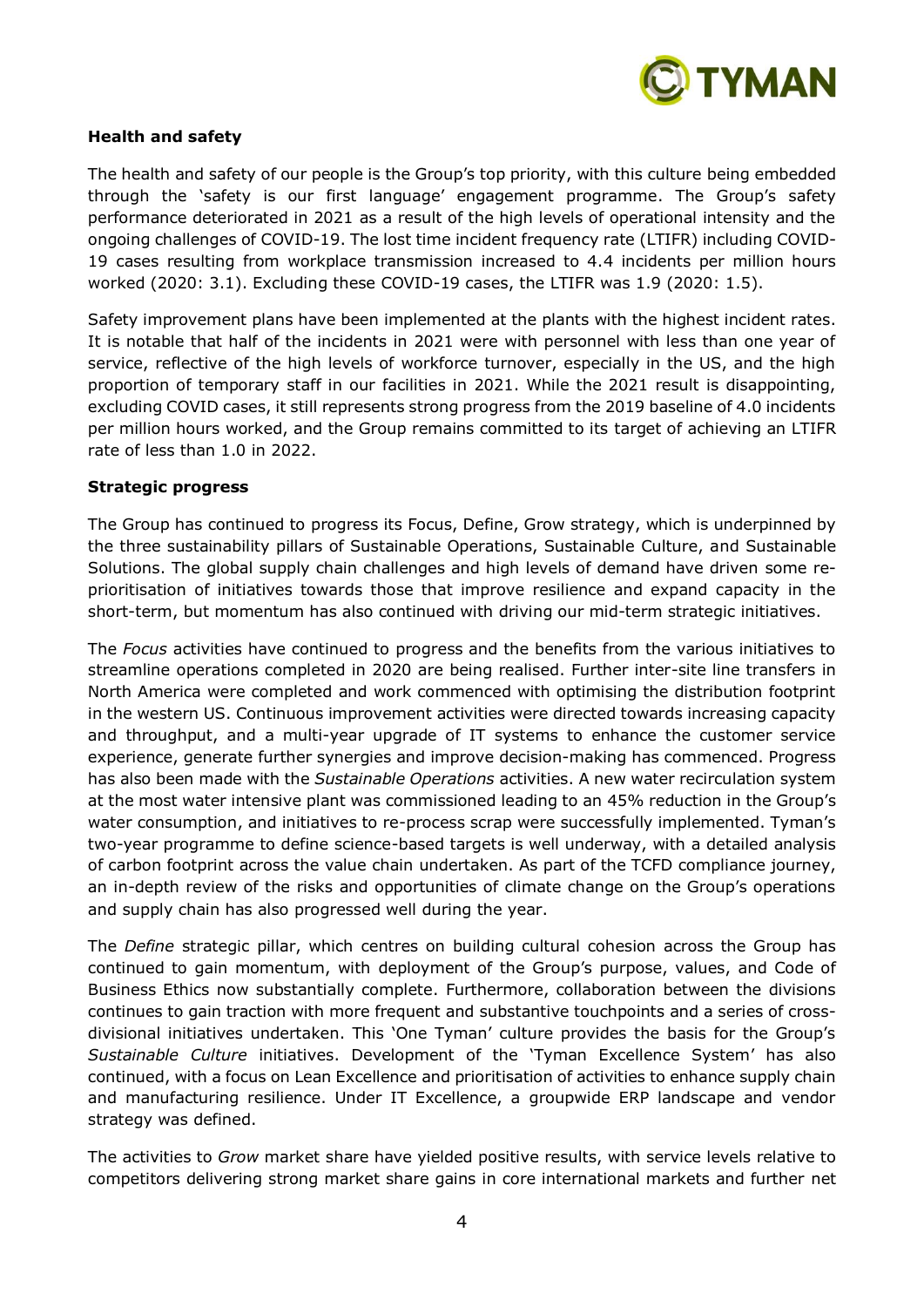

customer wins in North America. Channel expansion activities also continued to progress, with increased systems house partnership activity. A series of new products were successfully launched in the period, and a strong pipeline of launches is scheduled for 2022. New product development activities also included developing *Sustainable Solutions* to grow the proportion of revenues from positive impact products. Various initiatives are also underway across the Group to improve the sustainability of packaging and reduce the use of hazardous substances in production. The Group has begun to prepare for a disciplined return to M&A by defining areas of focus for acquisitions, candidate characteristics, and developing the pipeline of potential opportunities that meet our commercial and strategic objectives. The strengthened platform and Tyman Excellence System should facilitate greater synergy extraction from acquired businesses in the future.

# **Outlook**

We expect underlying demand in 2022 to remain strong, benefitting from favourable housing market fundamentals, albeit set against rising macroeconomic and geopolitical pressures, supply chain and labour constraints, and continued COVID-19 disruption. High input costs are expected to persist for most of the year and further pricing actions will be implemented where necessary to recover cost inflation.

Consequently, the Group expects top-line growth to be driven by the mix of underlying strength in demand and pricing to recover inflation. This revenue growth, combined with benefits from execution of strategic initiatives, is anticipated to benefit profitability for the full year. Operating margins will be broadly flat due to the dilutive effect of passing through cost inflation.

Activities to enhance supply chain and manufacturing resilience, improve productivity and increase capacity to meet both current and expected longer-term demand will continue. The Group will also focus on driving organic share gain through its strategic initiatives of executing well in serving our customers, innovation for differentiated value and channel expansion. In addition, the medium-term intention is to resume M&A activity when the right opportunity presents.

The Group is well positioned for growth in 2022 and beyond, benefitting from long-term structural industry growth drivers, our strategic initiatives and building on our portfolio of differentiated products, market-leading brands and deep customer relationships.

**Jo Hallas**

*Chief Executive Officer*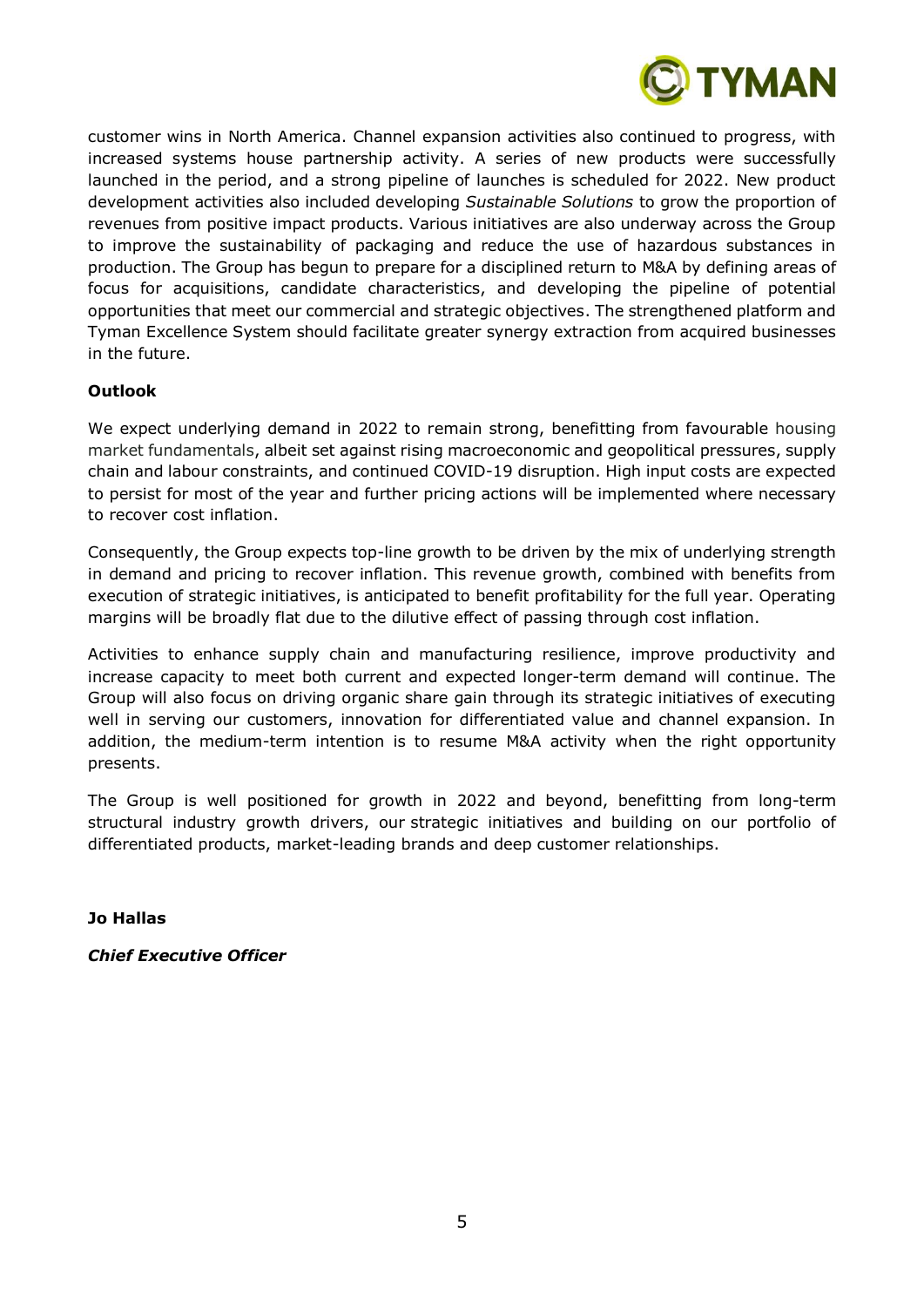

# **Tyman North America**

| <b>£m except where stated</b>    | 2021  | 2020  | 2019     | LFL<br>vs 2020 | I FI<br>vs 2019 |
|----------------------------------|-------|-------|----------|----------------|-----------------|
| Revenue                          | 397.7 | 372.1 | 386.0    | $+14%$         | $+11\%$         |
| <b>Adjusted Operating Profit</b> | 65.1  | 64.5  | 64.5     | $+8%$          | $+9%$           |
| Adjusted Operating Margin        | 16.4% | 17.3% | $16.7\%$ | $-100$ bps     | -30bps          |

# **Markets**

The US residential market remained at post-recession record levels during the year, driven by the limited supply of homes, demographic shifts and a continuation of pandemic driven trends of nesting and urban flight. US housing starts were up 16% compared to 2020 (+24% vs 2019), with single family starts, to which the division has proportionally higher exposure, increasing 13% (+26% vs 2019). The industry-wide labour and supply chain challenges, however, have constrained activity, with completions only up 4% versus 2020, significantly lagging starts.

The repair and remodelling markets continued to experience strong growth due to the strength of the housing market, credit availability and people spending more time at home. According to LIRA (Leading Indicator of Replacement Activity), remodelling activity was up 9% in 2021.

The commercial markets are showing tentative signs of recovery, again constrained by supply chain challenges and input cost inflation. Non-residential building starts rose 12% and environmental public works, to which the commercial access business is particularly exposed, were up 21%.

The Canadian market had a robust start to the year but weakened through the second half. Housing starts were up 25% compared to 2020, with single family starts increasing 38%. Completions lagged starts, with only 12% growth.

# **Business performance and developments**

The positive momentum in the US and Canadian markets, along with net business wins and significant pricing actions to offset cost inflation, resulted in LFL revenue growth of 14% compared to 2020 and 11% compared to 2019. This was in spite of industry-wide raw material, logistics and labour availability issues, which significantly impacted production and shipping rates in the second half of the year.

Workforce availability continued to be challenging throughout the US manufacturing sector as demand rose sharply. The division implemented a series of actions to alleviate the situation, including wage increases, recruitment programmes, retention and hiring incentive schemes, and trialling flexible working practices. These measures have delivered gradual improvement; however, the inevitable time for training new employees along with elevated absenteeism rates due to COVID-related factors has impacted productivity.

To mitigate the significant input cost inflation, the division implemented a series of price increases and surcharges. However, due to the speed of cost increases and the nature of some customer pricing mechanisms being based on retrospective material cost indexes, there is a lag in recovery. In addition, the pass-through of cost inflation has had a dilutive effect on operating profit margins, given the higher revenue base. The combined impact of this cost inflation, as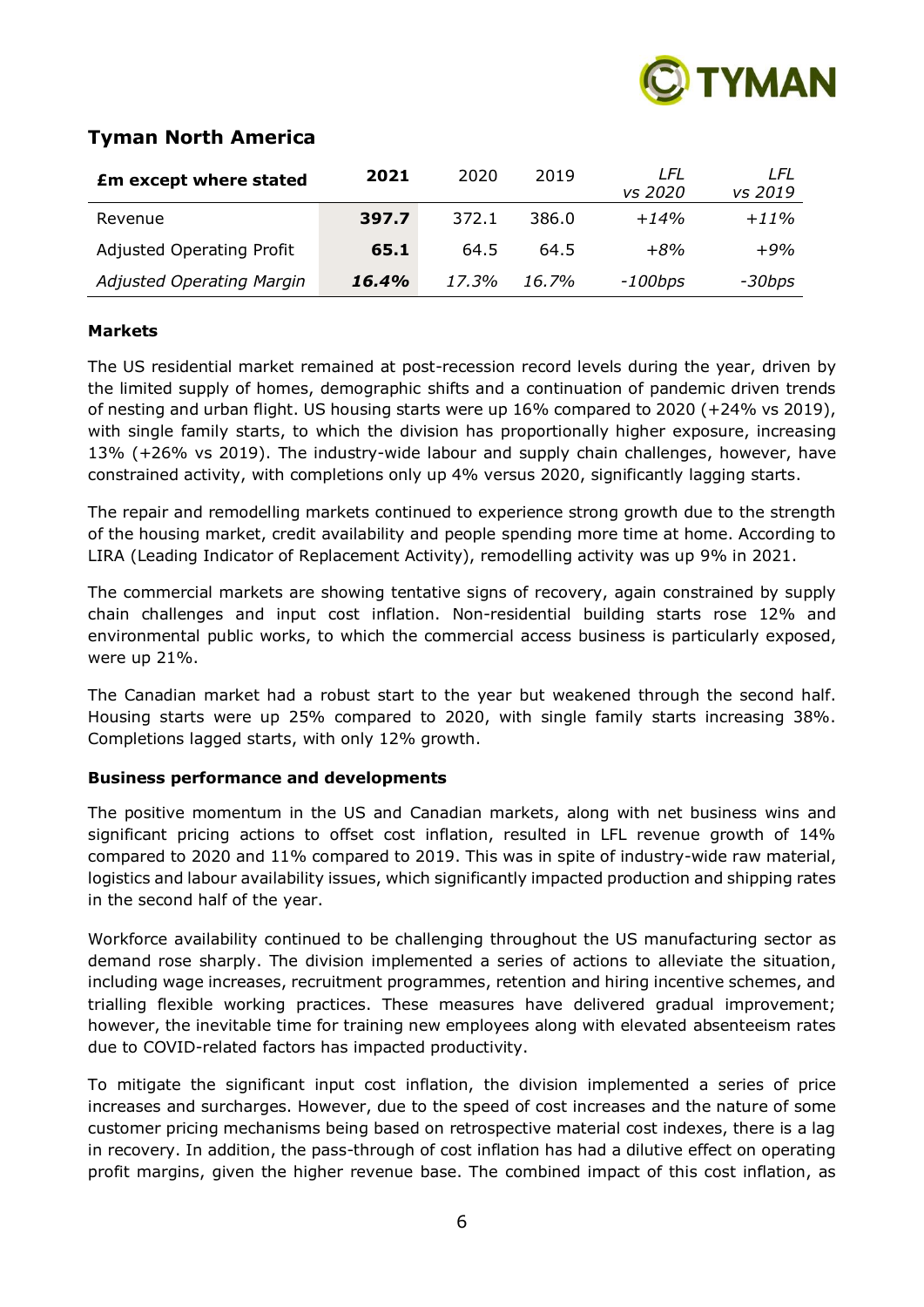

well as inefficiencies arising from labour and component shortages, partially offset the strong revenue growth and benefits from continuous improvement activities, resulted in LFL adjusted operating profit growth of 8% compared to 2020 and 9% compared to 2019. LFL adjusted operating margin deteriorated 100bps to 16.4% compared to 2020 and by 30bps compared to 2019.

The division has worked closely with customers and suppliers to manage demand levels and has been successful in winning new business through the strength of its value proposition. The portfolio harmonisation activities are progressing to plan, with sliding patio door rationalisation now complete and work underway on the hinged patio door and casement product groups.

The division continued to drive operational improvements, with focus shifting near-term to increasing capacity and throughput to meet heightened demand. This included further inter-site line transfers, temporary outsourcing of processes to increase capacity, and capital investment directed towards addressing bottlenecks. Activities to optimise the distribution footprint in the western US commenced, with consolidation of two warehousing sites completed and conversion of space in the Sioux Falls facility to distribution in progress. Work is well underway on implementing a new integrated ERP platform which will enable a more streamlined ordering process for customers, enable efficiency gains in shared services and improve our decision support capabilities.

# *New product development*

New product development continues to be a key enabler of growth for the division. Products launched in 2021 include a number of customer specific solutions and the division's new Pinnacle<sup>TM</sup> balance. After initial launch with a development partner, the Pinnacle<sup>TM</sup> is gaining traction with other customers due to the innovative design allowing customers to use one balance configuration across multiple window lines, enabling a significant reduction in the number of SKUs and a reduction in window frame material content. There is a growing pipeline of products due for launch in 2022, including the entry price point sliding patio door roller and handle solution, redesigned to compete more effectively in the price sensitive sector of the growing vinyl market.

# **Outlook**

High levels of demand are expected to be sustained, although supply chain constraints, labour availability, cost inflation and interest rate increases may constrain market activity. Cost inflation is expected to remain high through 2022, although realisation of the benefits of price increases implemented in 2021 is expected to benefit profitability. The division will continue to monitor inflation and adjust pricing mechanisms accordingly.

In 2022, the division will continue to focus on increasing capacity to meet heightened demand and improving operational efficiency. There are a number of activities underway to enhance supply chain resilience for the division and its customers, including increasing both supply and manufacturing redundancy. Work will also continue with the ERP implementation, optimising the distribution footprint and completing the product portfolio harmonisation initiative.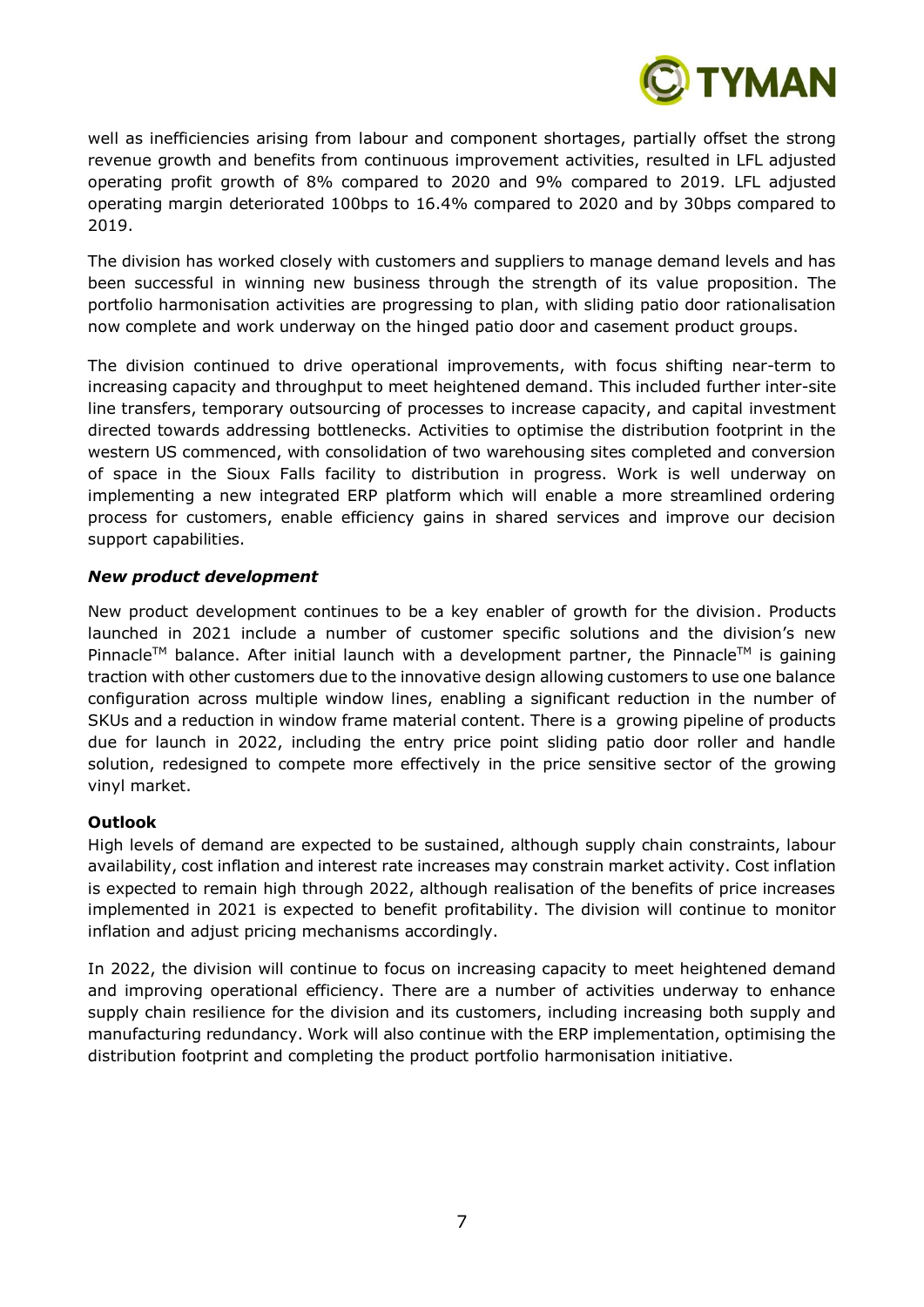

# **Tyman UK & Ireland**

| <b>£m except where stated</b>    | 2021  | 2020 | 2019  | LFL<br>vs 2020 | LFL<br>vs 2019 |
|----------------------------------|-------|------|-------|----------------|----------------|
| Revenue                          | 105.8 | 92.2 | 107.2 | $+18%$         | $+5%$          |
| <b>Adjusted Operating Profit</b> | 14.8  | 8.8  | 13.8  | $+35%$         | $+1\%$         |
| Adjusted Operating Margin        | 14.0% | 9.6% | 12.9% | $+170bps$      | -50bps         |

# **Markets**

The strong momentum in the UK residential RMI market has continued throughout 2021, driven by the stamp duty holiday, higher consumer savings levels, and home working resulting in people seeking more space and increasing spending on home improvement activity. The rate of growth began to moderate in the second half of the year due to the end of the stamp duty holiday, supply constraints and cost inflation. The IHS Markit / CIPS UK Construction PMI was at 54.3 in December 2021 (December 2019: 44), signalling a strong rate of construction output growth. The number of housing transactions was 41% higher than in 2020 (+26% vs 2019), and the CPA estimates that private housing RMI was 17% higher than in 2020 (+2% vs 2019).

The commercial market has recovered at a slower rate than the residential market, with project delays due to the impact of social distancing measures on construction sites and the availability of labour and materials.

# **Business performance and developments**

The UK & Ireland division achieved LFL revenue growth of 18% compared to 2020, and 5% compared to 2019. This reflects the buoyant residential RMI market and the effect of pricing actions, weighed down by the impact of the weaker performance of the commercial access business. On a reported basis, revenue was 15% ahead of 2020 and 1% lower than 2019, reflecting the disposal of Ventrolla in November 2020.

This performance was achieved despite constraints arising from industry-wide supply chain pressures driven by material shortages and global shipping disruption, which significantly impacted service levels earlier in the year. Actions were taken to resolve stock shortages, including the use of expedited and alternative freight services, as well as increasing order levels to provide additional cover, which improved service levels in the second half.

Material and transport cost inflation was mitigated through price increases and the favourable impact of foreign exchange on material purchases, with LFL adjusted operating profit 35% higher than 2020, and 1% above 2019. LFL adjusted operating margin expanded by 170bps against 2020 and declined by 50bps against 2019, impacted by the effect of cost inflation, as well as weaker sales and margins in the commercial access business. On a reported basis, adjusted operating profit was 68% higher than 2020 and 7% higher than 2019, reflecting the disposal of Ventrolla, which was loss-making.

Hardware sales continued to be robust, driven by the buoyant housing market and the benefit of price increases, although were constrained by stock availability, resulting in revenue 22% ahead of 2020 and 8% ahead of 2019. Sales of the ERA Protect™ smartware range remained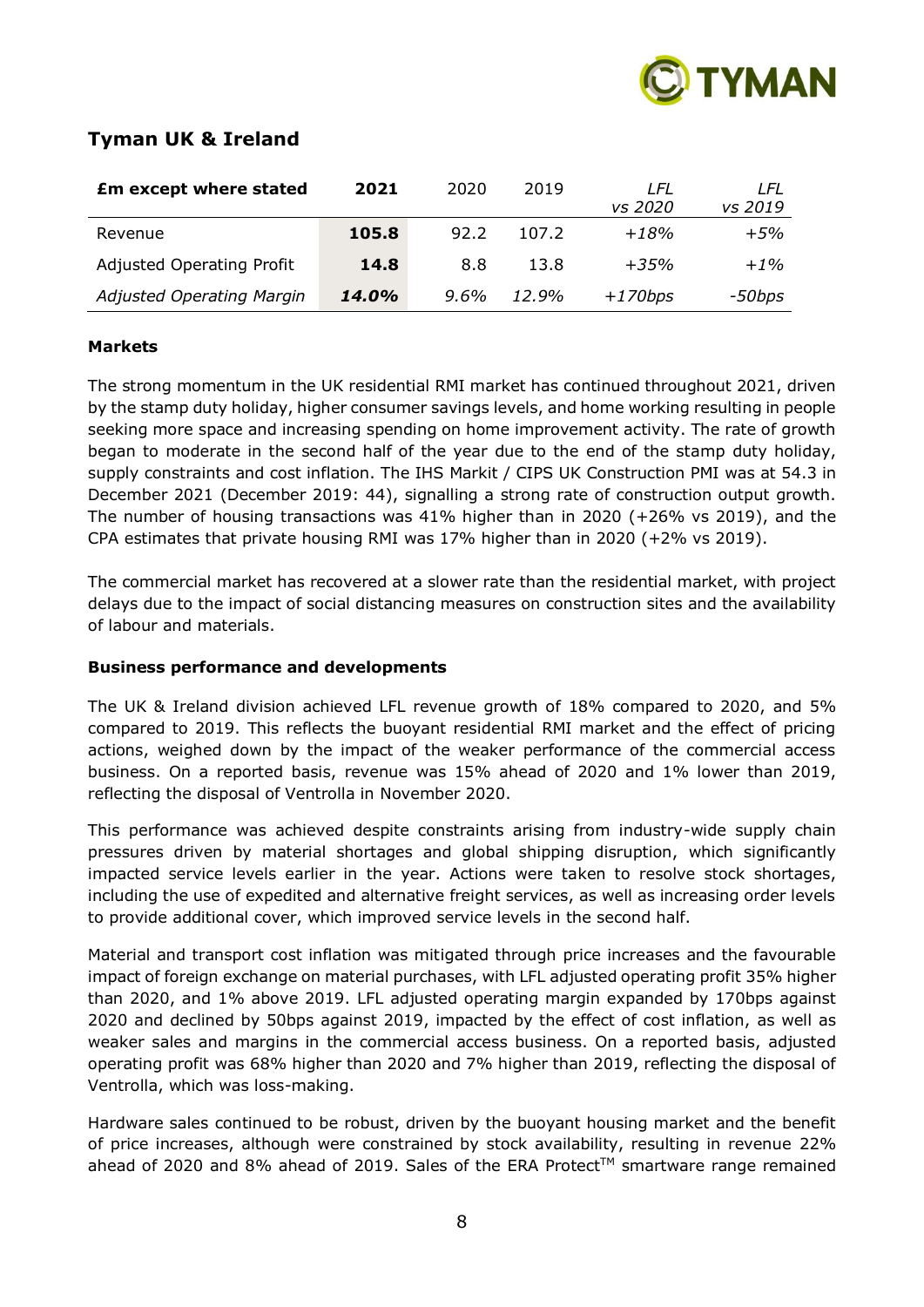

below planned levels, as the home security market was subdued by consumers spending more time at home. The ERA Protect<sup>TM</sup> Core Kit received a Which? Best Buy endorsement, and new consumer focussed microsite was launched to drive direct-to-consumer sales. The business has also continued to progress development of sustainable packaging solutions and elimination of chromium 6 from products.

Access 360, the division's commercial access portfolio, had a challenging year. The business is largely project-based and suffered from a dearth of larger infrastructure projects in the year, resulting in sales 5% below 2020 and 15% below 2019. Sales were also affected by the business's decision to temporarily suspend sales of two core product lines due to delays in obtaining re-certification, which led to these being substituted with higher cost products, further impacting profitability. Sales improved towards the end of the year with the sustained focus on online training further improving engagement with architects and specifiers. Work continues to optimise the business, with activity to harmonise systems across the three heritage Access 360 businesses now well progressed.

#### *New product development*

Several new products were launched in the period, in line with the strategy to extend ranges and broaden the certified products portfolio. This included ERA's first range of internal door handles, with concealed fixings and a clean aesthetic that can be coordinated throughout the property. The handles include secure bolt-through fixings to eliminate the requirement for cutting to simplify the fitting process, and the design and spring mechanism provide enhanced ergonomics and durability.

Also launched during the year was the Access 360 adjustable riser door frame product, which addresses an industry-wide challenge with installing riser doors. The product removes the need for installers to use separate packers which can impact fire integrity, and also integrates an intumescent strip to avoid the need to apply intumescent mastic. This solution reduces door installation time by up to 50%, delivering significant savings to customers.

#### **Outlook**

The RMI market is expected to be broadly flat in 2022, with strong activity in the first half of the year, set against a weaker second half, as increases in the cost of living affect consumer confidence and spending, particularly in light of continued construction cost inflation. The commercial market is expected to continue to recover slowly, with CPA forecasts now indicating output will not return to 2019 levels until beyond 2023. The infrastructure sector is expected to benefit from some significant government investment projects, which could benefit the commercial access business.

High levels of cost inflation, ongoing logistics disruption, as well as the impact of further possible lockdowns in China will continue to create headwinds in 2022. Further pricing actions will be taken as required to manage cost inflation.

The division's focus in 2022 will be on enhancing supply chain resilience, continued new product development, including expansion of the certified solutions and cylinder ranges, and further optimisation of the Access 360 business.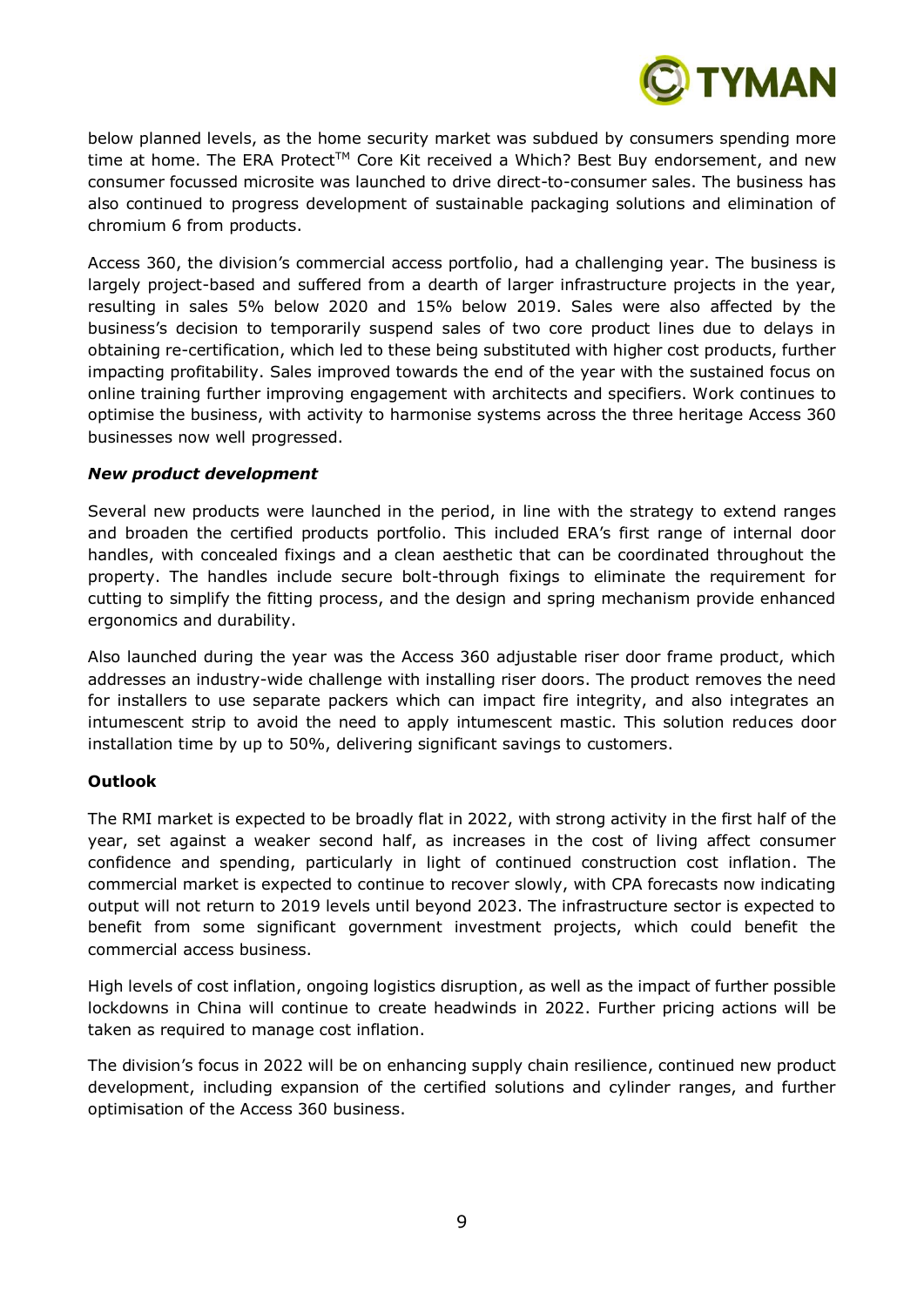

# **Tyman International**

| <b>£m except where stated</b>    | 2021  | 2020  | 2019  | I FL      | LFL        |
|----------------------------------|-------|-------|-------|-----------|------------|
|                                  |       |       |       | vs 2020   | vs 2019    |
| Revenue                          | 132.2 | 108.4 | 120.5 | $+27%$    | $+15%$     |
| Adjusted operating profit        | 19.5  | 12.3  | 14.8  | +66%      | $+37%$     |
| Adjusted operating profit margin | 14.7% | 11.3% | 12.3% | $+350bps$ | $+237$ bps |

# **Markets**

Market demand was strong throughout the year in all of the division's key markets, despite the continuation of COVID-19 restrictions. The IHS Markit Eurozone Construction PMI rose to 52.9 in December, indicating robust expansion of construction activity. The PMI for Italy, the division's largest market was 64.4 in December 2021, after reaching an all-time high of 65.5 in November 2021.

Momentum in Continental Europe has continued to build through the year across both the residential and commercial sectors. This has been driven by resumption of projects on hold due to COVID-19 and consumers continuing to invest in their homes, boosted by government stimulus measures, such as the Italian super-bonus and eco-bonus schemes. Similar buoyancy has been seen in other regions, notably Australia and LATAM. The GCC cluster has also seen continued growth, largely coming from project activity in the commercial sector.

We are mindful of the evolving crisis in Ukraine; we have no local operations or colleagues based there or in Russia, and all our revenues are derived via local distribution partners (totalling c.1% of Group revenues in 2021). We are monitoring developments and will adapt as appropriate; our thoughts are with all those impacted.

# **Business performance and developments**

The division had a very strong year, with LFL revenue growth of 27% against 2020 and 15% against 2019, due to buoyant market conditions, share growth in all key markets and pricing to compensate for cost inflation. The share growth was achieved through momentum with channel partnerships and the new product development pipeline coming to fruition, aided by robust supply chain and capacity management. Revenue in all top twelve markets, representing c. 80% of the business, grew compared to 2019; notably Italy grew 18%, reflecting both strong underlying market growth, some impact from customer re-stocking, as well as share gain.

Strong headwinds created by Brexit, haulier shortages, materials scarcity, and significant commodity and freight cost inflation have been effectively managed during the year through robust supply chain management and agile pricing to protect margins. Combined with the strong revenue growth and beneficial effect on fixed cost absorption, this resulted in LFL adjusted operating profit growth of 66% compared to 2020 and 37% compared to 2019. LFL adjusted operating margin expanded 350 bps to 14.7% (+237 bps vs 2019).

The business managed the high activity levels and global supply chain disruption effectively, demonstrating the resilience of its supply chain. Production levels were successfully increased through use of additional shifts and temporary labour, without loss of efficiency. Orderbook and lead times remain high in the seals business and work continues to expand capacity systemically,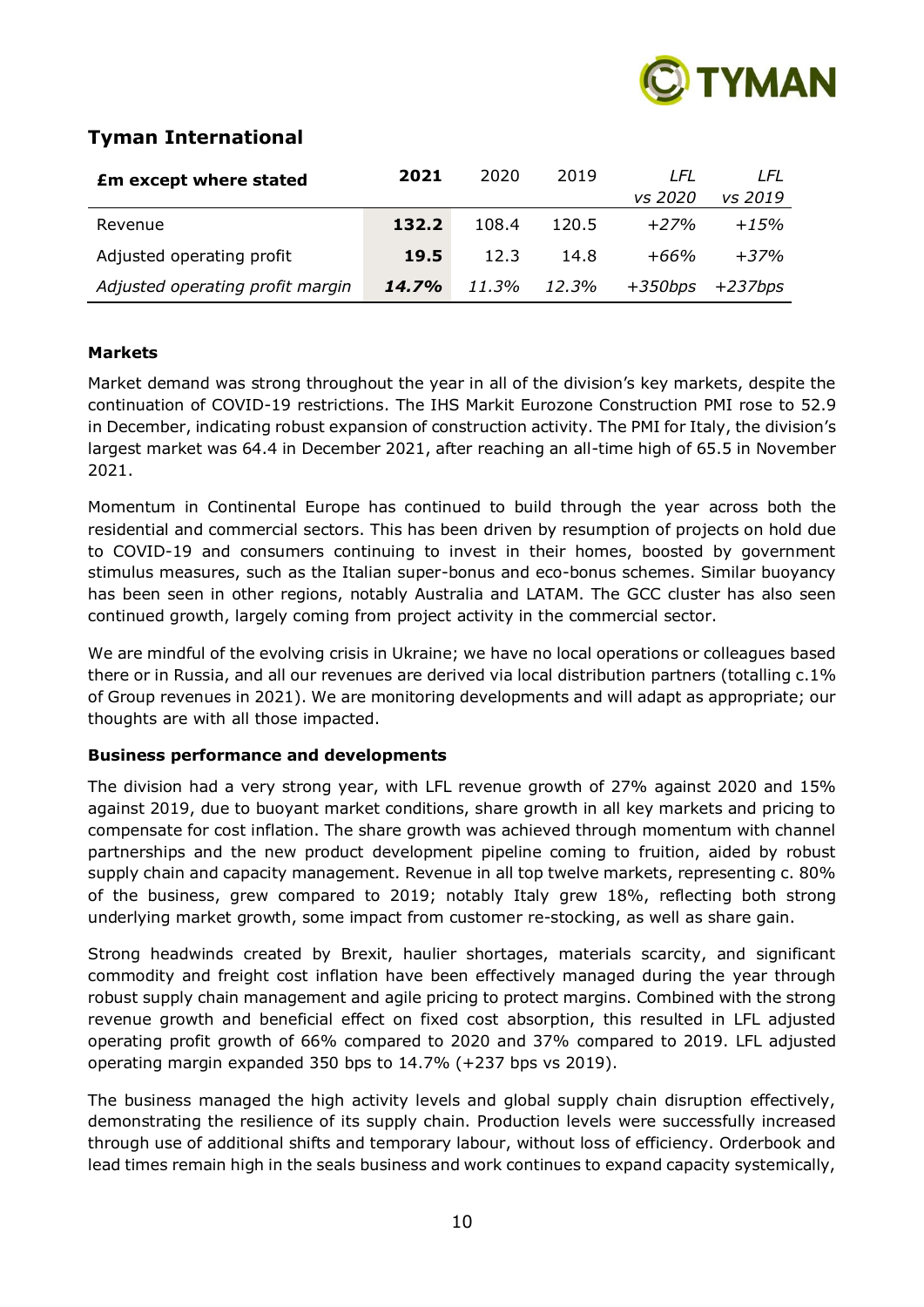

with new Q-Lon urethane lines being installed and commissioned in the UK in late 2021 to come up to full capacity in early 2022.

The division has continued to progress its strategic initiatives throughout the year. Partnership activity with system houses has continued to expand through the development of customised solutions to create long-term opportunities, with revenue from this channel up 19% vs 2019. Increased penetration has been driven by the innovative Giesse Pull & Slide system, with several agreements in place for future collaboration.

The programme to drive greater levels of automation in the Budrio hardware manufacturing facility has progressed well, leading to improvements in safety, efficiency and throughput. Work has also continued on sustainability activities, with C2C Silver accreditations achieved for flash hinges and Brio Evo handles during the year, and a number of other projects underway to improve the sustainability of manufacturing operations, packaging and other components.

#### *New product development*

The business has continued to focus its new product development efforts on the trends of aesthetics, safety and sustainability. The minimalist design concept was extended to interior doors with the Reguitti Obliq launch. The Obliq delivers elegant rosette-free aesthetics, highly functional ergonomics, easy installation and has been recognised for its sustainability credentials due to the use of recycled aluminium and reduced material content. There was also a further line extension of the successful CHIC concealed hinge range for door applications, which addresses the minimalist hardware trend, as well as several customised solutions launched in partnership with system houses.

Due to customers' high activity levels, the fire-retardant and intumescent urethane seals, which are certified to European standards for use in fire door applications, will now launch in H1 2022 when customers are more ready to receive new products.

# **Outlook**

Forward momentum is expected to continue into 2022, albeit at a slower rate than the strong growth seen in 2021. The European construction sector is expected to grow at 3%, across both the commercial and residential sectors. The future impact of COVID-19 remains uncertain, as well as the implications it will have on consumer spending choices. The business is well prepared to manage input cost inflation with further price increases to be implemented in Q1 2022 on hardware products and the continued application of surcharges for the seals range.

The priorities for 2022 are to retain the 2021 share gains, exploit further growth opportunities through new product launches and channel expansion activities, and maintain margins. In addition, work will continue to increase capacity through ramping up production on the new urethane seal lines and enhancing productivity through automation and lean excellence initiatives.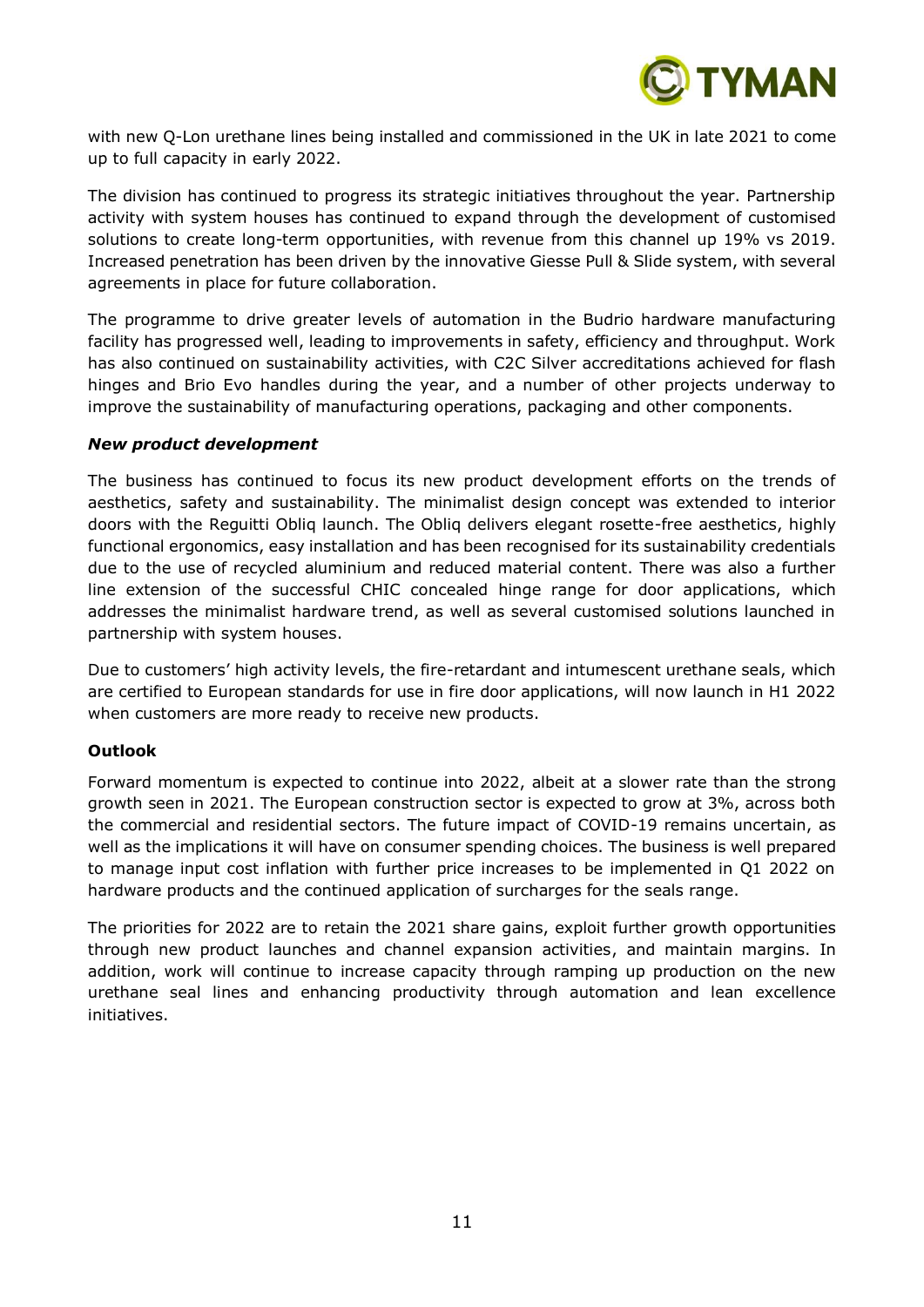

# **Financial review**

# **Income statement**

#### **Revenue and profit**

Reported revenue for the year increased by 11.0% to £635.7 million (2020: £572.8 million), reflecting a significant increase in volume of £68.8 million driven by strong underlying demand and favourable structural trends post-COVID-19, as well as price increases of £11.9 million and tariffs and surcharges of £13.5 million to recover input cost inflation. This was offset by adverse foreign exchange movements of £28.5 million and the disposal of the Ventrolla business in November 2020 of £2.8 million. On a LFL basis, revenue increased 17.4% compared to 2020. Compared to 2019, which provides a more normalised comparator, LFL revenue increased 10.6%, reflecting the favourable market conditions and pricing actions.

Adjusted selling, general and administrative expenses increased to £121.7 million (2020: £111.8 million), as a result of the reversal of temporary cost-management actions taken in 2020 to mitigate the impact of COVID-19, including the curtailment of discretionary expenditure and cancellation of the senior management bonus scheme, as well as the receipt of £1.7 million from government job retention schemes outside of the UK. There was also a favourable impact of foreign exchange of £4.5 million. Against 2019, adjusted administrative expenses were flat (2019: £120.2 million).

Adjusted operating profit increased by 12.1% to £90.0 million (2020: £80.3 million). This was positively impacted by the revenue growth, productivity gains from continuous improvement initiatives of c.£4.9 million, and the disposal of the loss-making Ventrolla business of £2.2 million. These benefits were partially offset by the impact of raw material and freight inflation over and above pricing actions, labour rate increases, the reversal of the temporary COVIDrelated cost-savings, and £4.6 million of adverse foreign exchange movements. On a LFL basis, adjusted operating profit increased 15.6%. The Group's adjusted operating profit margin increased 20 bps to 14.2% (2020: 14.0%). Compared to 2019, LFL adjusted operating profit increased by 11.1%, reflecting the strong revenue growth and benefits from self-help initiatives.

Adjusted profit before taxation increased by 19.2% to £81.5 million (2020: £68.4 million) and on a LFL basis increased 21.9%, benefiting from lower finance costs due to the reduction in net debt. Reported profit before taxation increased by 34.5% to £64.0 million (2020: £47.6 million), reflecting an exceptional credit of £0.6 million as opposed to a cost of £1.8 million in the prior year, as well as a reduction in the amortisation charge on acquired intangible assets.

#### **Materials and input costs**

|                                  | <b>FY 2021</b>           |               |                     |
|----------------------------------|--------------------------|---------------|---------------------|
| <b>£m except where stated</b>    | Materials <sup>(1)</sup> | Average $(2)$ | Spot <sup>(3)</sup> |
| Aluminium (Euro)                 | 17.0                     | $+43%$        | $+74%$              |
| Polypropylene (Euro)             | 37.8                     | $+86%$        | $+113%$             |
| Stainless steel (US)             | 76.5                     | $+16%$        | $+46%$              |
| Zinc (US)                        | 31.4                     | $+21%$        | $+25%$              |
| Far East components $(UK)^{(4)}$ | 44.6                     | $+7%$         | $+6\%$              |

*(1) FY 2021 materials cost of sales for raw materials, components and hardware for overall category*

*(2) Average 2021 tracker price compared with average 2020 tracker price* 

*(3) Spot tracker price as at 31 December 2021 compared with spot tracker price at 31 December 2020*

*(4) Pricing on a representative basket of components sourced from the Far East by Tyman UK & Ireland*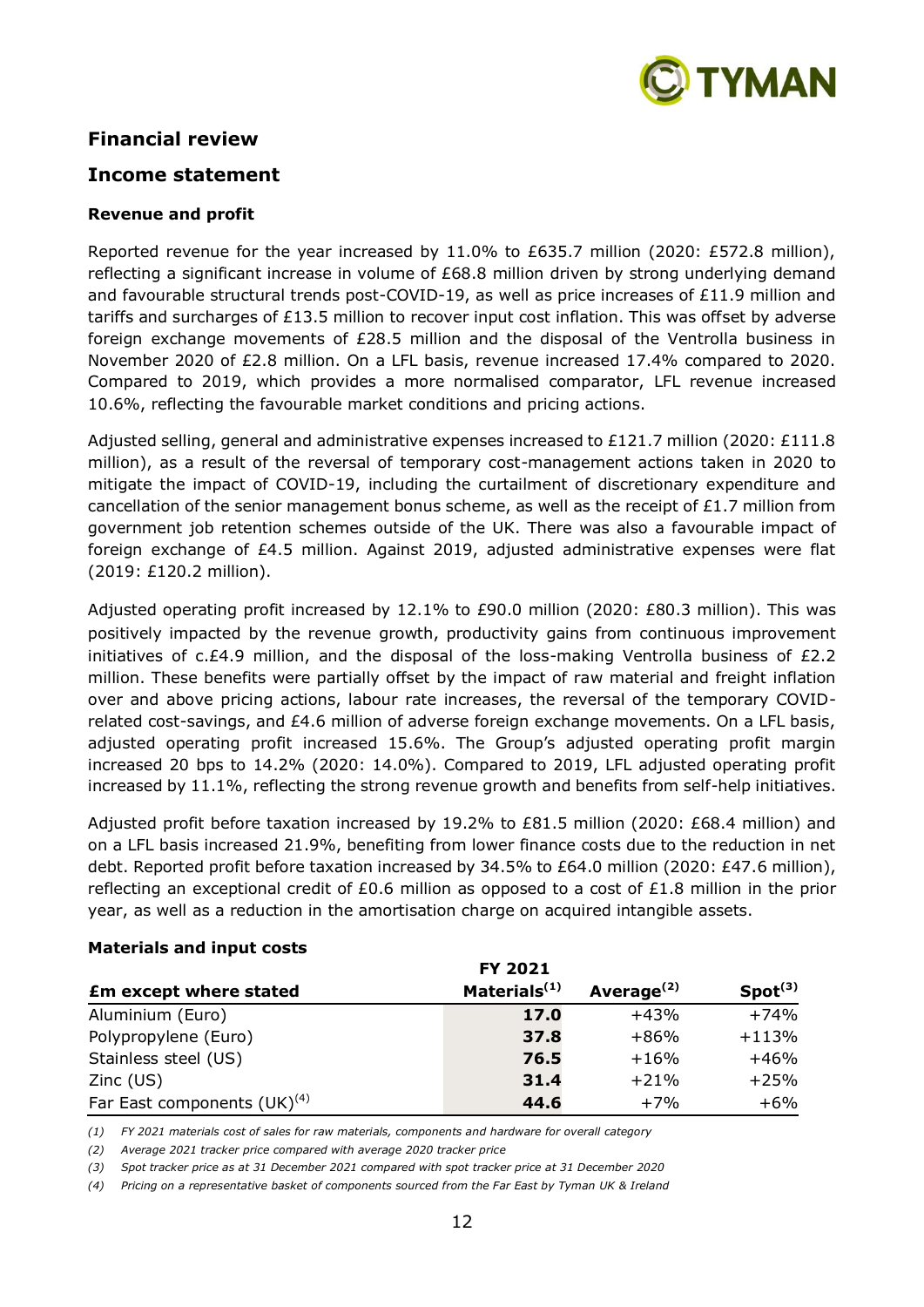

Both spot and average prices across all categories rose significantly in 2021. Price increases and surcharges have been implemented to recover cost increases, albeit due to the magnitude and frequency of these increase as well as customer pricing mechanisms, there is an inevitable timing lag in recovery.

# **Exceptional items**

Certain items that are material and non-trading in nature have been drawn out as exceptional such that the effect of these items on the Group's results can be better understood and to enable a clearer analysis of trends in the Group's underlying performance.

| £m                                | 2021  | 2020         |
|-----------------------------------|-------|--------------|
| Footprint restructuring - credits | 0.3   | 0.2          |
| M&A and integration - costs       |       | (0.8)        |
| M&A and integration - credits     | 0.6   | 0.6          |
| M&A and integration - net         | 0.6   | (0.2)        |
| Loss on disposal of business      |       | (1.8)        |
| Impairment charges                | (1.9) |              |
| Impairment credits                | 1.6   |              |
| Impairment - net                  | (0.3) |              |
|                                   | 0.6   | $.8^{\circ}$ |

#### *Footprint restructuring*

The footprint restructuring credit in the current and prior year corresponds to the release of excess provisions made relating to the streamlining of the International footprint. The classification as exceptional is consistent with the original charge.

# *M&A and integration*

The M&A credit of £0.6 million in the current year relates to the release of provisions made as part of the business combination accounting for previous acquisitions, which are no longer required. M&A and integration costs in the previous year relate to costs associated with the integration of businesses acquired in 2018, predominantly Ashland.

# *Loss on disposal of business*

The £1.8 million charge in the prior year relates to a loss on the disposal of the Ventrolla business, which was divested on 5 November 2020 for nominal consideration.

# *Impairment*

The impairment charge of £1.9 million in the current year relates to impairment of certain of the Group's intangible assets following the decision to commence a multi-year ERP upgrade. The impairment credit of £1.6 million relates to the release of a portion of provisions made in 2019 against inventory and other assets associated with the new door seals product in North America which is no longer required. The classification as exceptional is consistent with the original charge.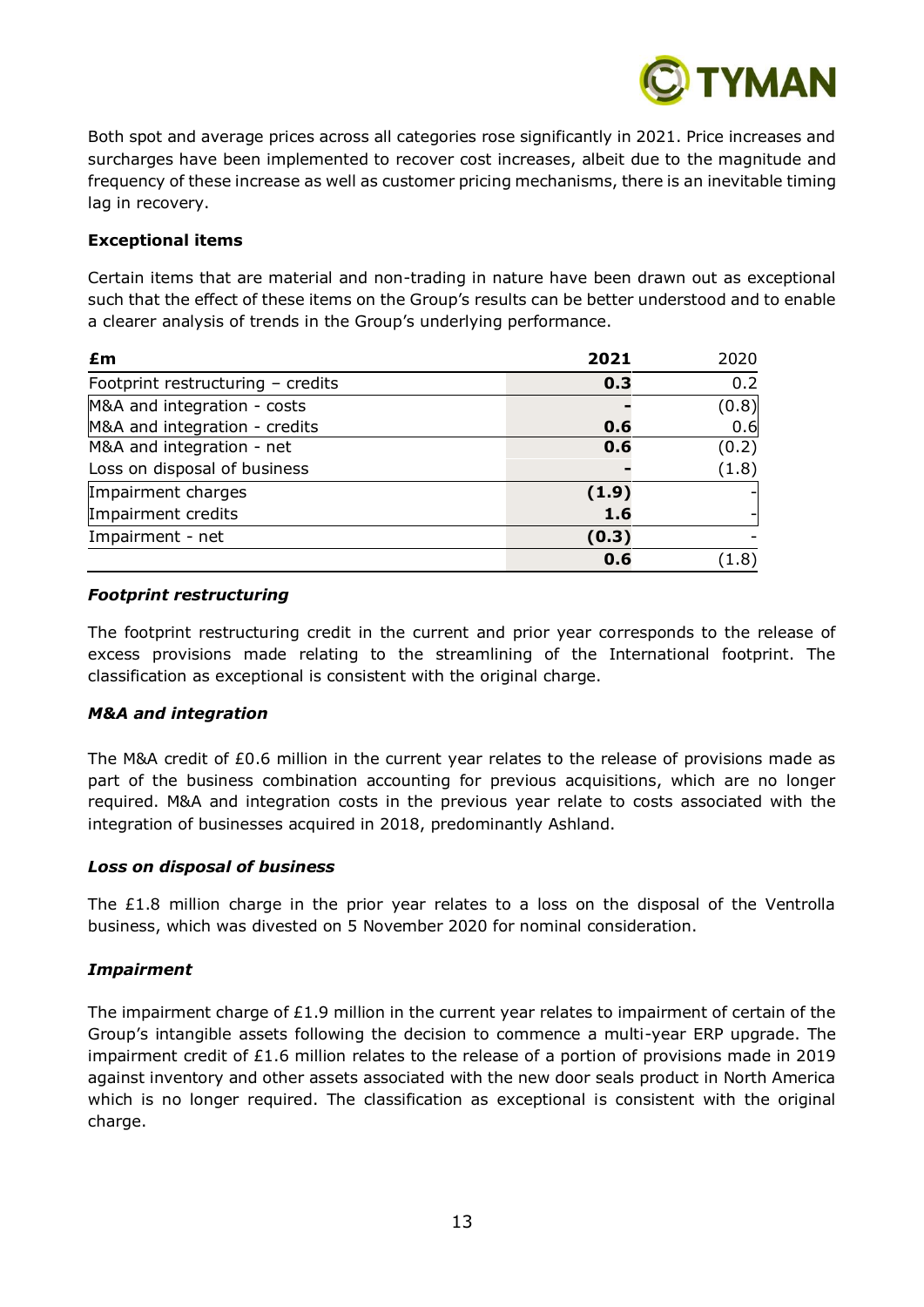

# **Finance costs**

Net finance costs decreased to £9.1 million (2020: £12.1 million).

Interest payable on bank loans, private placement notes and overdrafts decreased to £5.9 million (2020: £8.9 million), predominantly reflecting the reduction in net debt and a reduction in the average interest rate. Interest on lease liabilities of £2.5 million reduced slightly (2020: £2.8 million), reflecting the lower average lease liability balance and lower interest rates.

The Group's average cost of funds and margin payable decreased by 30 bps to 3.1%, (2020: 3.4%) reflecting lower base interest rates and a lower applicable margin due to the reduction in leverage.

At 31 December 2021, 22.2% (2020: 43.0%) of the Group's adjusted debt excluding lease liabilities is held at fixed rates of interest. This reflects the US\$45 million of outstanding debt under the US private placement programme. The reduction from 2020 reflects the repayment of the first tranche of this debt of US\$55 million in November 2021.

Non-cash movements charged to net finance costs in the period include amortisation of capitalised borrowing costs of £0.5 million (2020: £0.5 million), pension interest cost of  $£0.1$ million (2020: £0.2 million) and a loss on revaluation of fair value hedge of £0.1 million (2020: £Nil).

#### *Forward exchange contracts*

At 31 December 2021, the Group's portfolio of forward exchange contracts at fair value amounted to a net liability of £0.3 million (2020: net liability of £0.2 million). The notional value of the portfolio was £24.3 million (2020: £23.7 million), comprising US dollar and Chinese renminbi forward exchange contracts with notional values of US\$28 million and RMB30 million respectively (2020: US\$23 million and RMB60 million). These contracts have a range of maturities up to 17 June 2022. During the year, a fair value loss of £0.1 million (2020: fair value gain of £0.3 million) was recognised directly in the income statement.

# **Taxation**

The Group reported an income tax charge of £14.4 million (2020: £10.4 million), comprising a current tax charge of £17.3 million (2020: £14.1 million) and a deferred tax credit of £2.9 million (2020: credit of  $E3.7$  million), reflecting an effective tax rate of 22.5% (2020: 21.8%). The increase in the income tax charge reflects the increase in profit before tax as well as the one-off release of an excess provision in 2020.

The adjusted tax charge was £18.8 million (2020: £15.3 million) representing an adjusted effective tax rate of 23.1% (2020: 22.4%).

During the period, the Group paid corporation tax of £17.7 million (2020: £13.8 million). This reflects a cash tax rate on adjusted profit before tax of 21.7% (2020: 20.2%). The increase reflects the higher charge and timing of payments on account.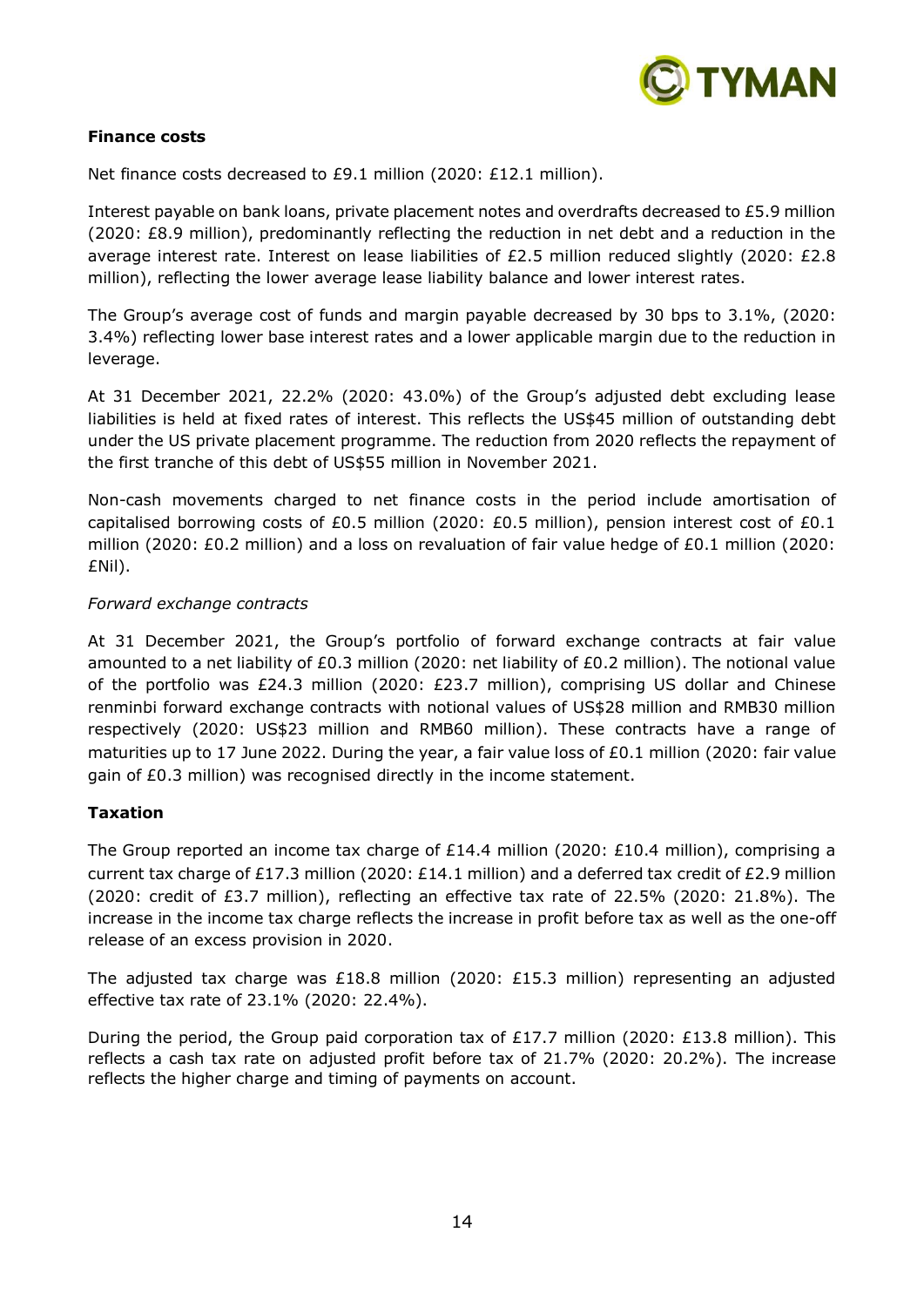

#### **Earnings per share**

Basic earnings per share increased by 33.1% to 25.4 pence (2020: 19.1 pence). Adjusted earnings per share increased to 32.1 pence (2020: 27.2 pence), reflecting the increase in profit after tax. There is no material difference between these calculations and the fully diluted earnings per share calculations.

# **Cash generation, funding and liquidity**

#### **Cash and cash conversion**

| £m                                                 | 2021   | 2020   |
|----------------------------------------------------|--------|--------|
| Net cash generated from operations                 | 57.0   | 95.9   |
| Add: Pension contributions                         | 2.8    | 1.7    |
| Add: Income tax paid                               | 17.7   | 13.8   |
| Less: Purchases of property, plant and equipment   | (16.1) | (9.9)  |
| Less: Purchases of intangible assets               | (4.5)  | (0.6)  |
| Add: Proceeds on disposal of PPE                   | 0.8    |        |
| Operational cash flow after exceptional cash costs | 57.7   | 100.9  |
| Exceptional cash costs                             | 0.2    | 4.2    |
| <b>Operational cash flow</b>                       | 57.9   | 105.1  |
| Less: Pension contributions                        | (2.8)  | (1.7)  |
| Less: Income tax paid                              | (17.7) | (13.8) |
| Less: Net interest paid                            | (8.8)  | (12.5) |
| Less: Exceptional cash costs                       | (0.2)  | (4.2)  |
| <b>Free cash flow</b>                              | 28.4   | 72.9   |

Operational cash flow in the year decreased by 44.9% to £57.9 million (2020: £105.1 million), predominantly due to a significant working capital outflow of £33.9 million compared to an inflow of £8.3 million in 2020. Capital expenditure also increased to £20.6 million (2020: £10.5 million) after deferral of expenditure in 2020 due to COVID-19. Operating cash conversion in 2021 declined to 64.3% (2020: 130.9%).

Free cash flow in the period was significantly lower than 2020 at £28.4 million (2020: £72.9 million), as a result of the lower operational cash flow and higher income tax payments on account, offset by lower interest payments and lower exceptional cash costs.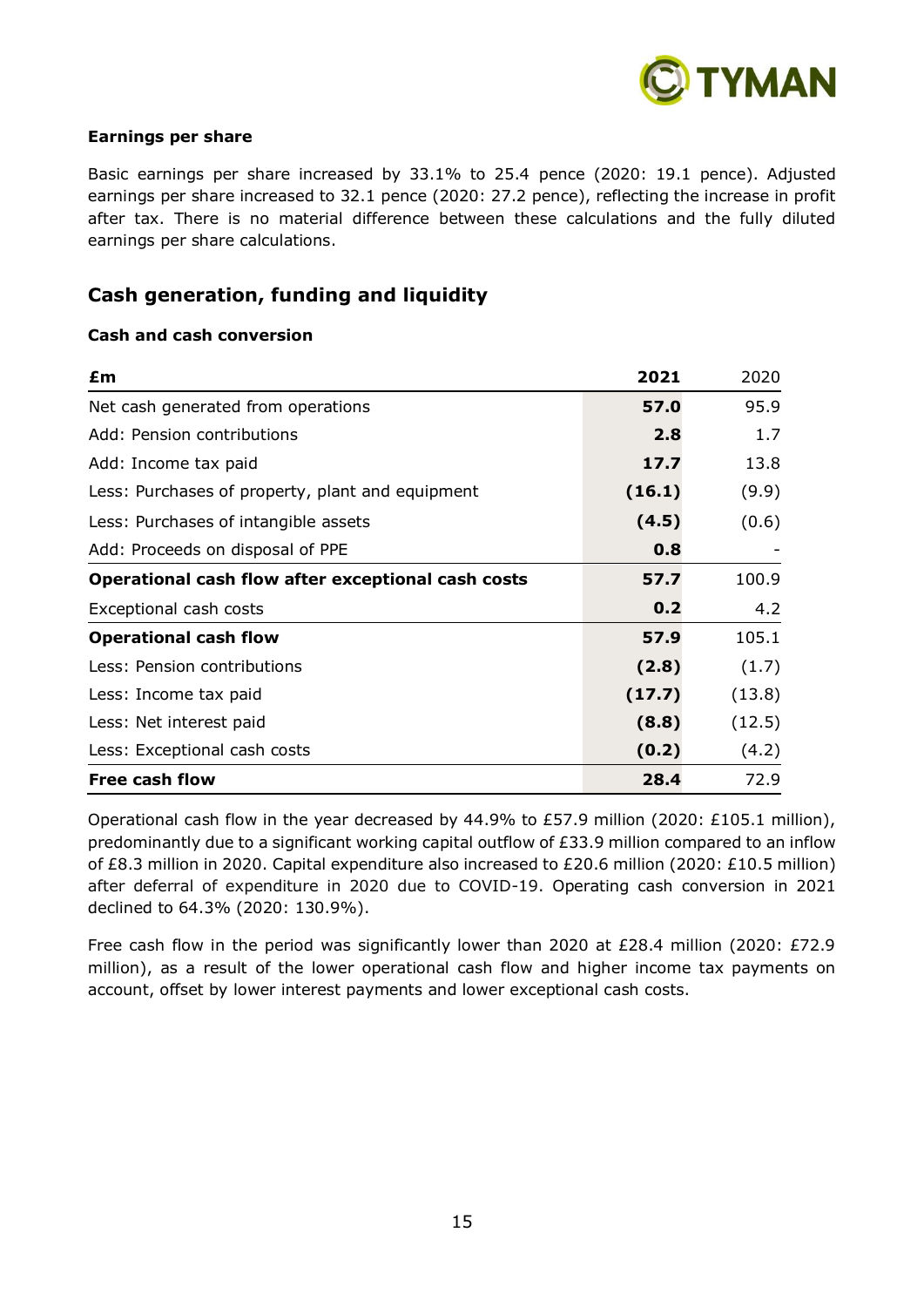

# **Debt facilities**

Bank and US private placement facilities available to the Group, as at 31 December 2021, were as follows:

| <b>Facility</b>  | <b>Maturity</b> | <b>Currency</b> |           | <b>Committed Uncommitted</b> |
|------------------|-----------------|-----------------|-----------|------------------------------|
| 2018 Facility    | Feb 2024        | Multi-currency  | £240.0m   | £70.0m                       |
| 5.37 % USPP      | Nov 2024        | US\$            | US\$45.0m |                              |
| Other facilities | Various         | $\epsilon$      | €0.1m     |                              |

The first tranche of the USPP facility of US\$55 million was repaid in November 2021.

# **Liquidity**

At 31 December 2021 the Group had gross outstanding borrowings of £204.6 million (2020: £224.1 million), cash balances of £58.1 million (2020: £69.7 million), committed but undrawn facilities of £123.6 million (2020: £143.1 million), as well as potential access to the uncommitted £70.0 million accordion facility. This provides immediately available liquidity of £180.8 million (2020: £210.4 million).

Net debt at 31 December 2021 was £145.8 million (2020: £153.2 million). Adjusted net debt, which excludes lease liabilities and unamortised finance arrangement fees was £91.7 million (2020: £100.6 million), with the reduction reflecting operational cash generation and movements in foreign exchange.

# **Covenant performance**

| At 31 December 2021 |                  | Test Performance <sup>(1)</sup> | $Headroom(1)$ | Headroom $(2)$ |
|---------------------|------------------|---------------------------------|---------------|----------------|
| Leverage            | $<$ 3.0 $\times$ | 0.9x                            | £79.8m        | 77.8%          |
| Interest Cover      | $> 4.0 \times$   | 17.6x                           | £79.2m        | 77.2%          |

*(1) Calculated covenant performance consistent with the Group's banking covenant test (banking covenants set on a frozen GAAP basis and not impacted by IFRS 16)*

*(2) The approximate amount by which adjusted EBITDA would need to decline before the relevant covenant is breached*

At 31 December 2021, the Group retained significant headroom on its banking covenants. Leverage at the year end was 0.9x (2020: 1.1x), reflecting the higher adjusted EBITDA and lower level of net debt. Interest cover at 31 December 2021 was 17.6x (2020: 10.5x), largely reflecting the lower interest expense and an increase in EBITDA.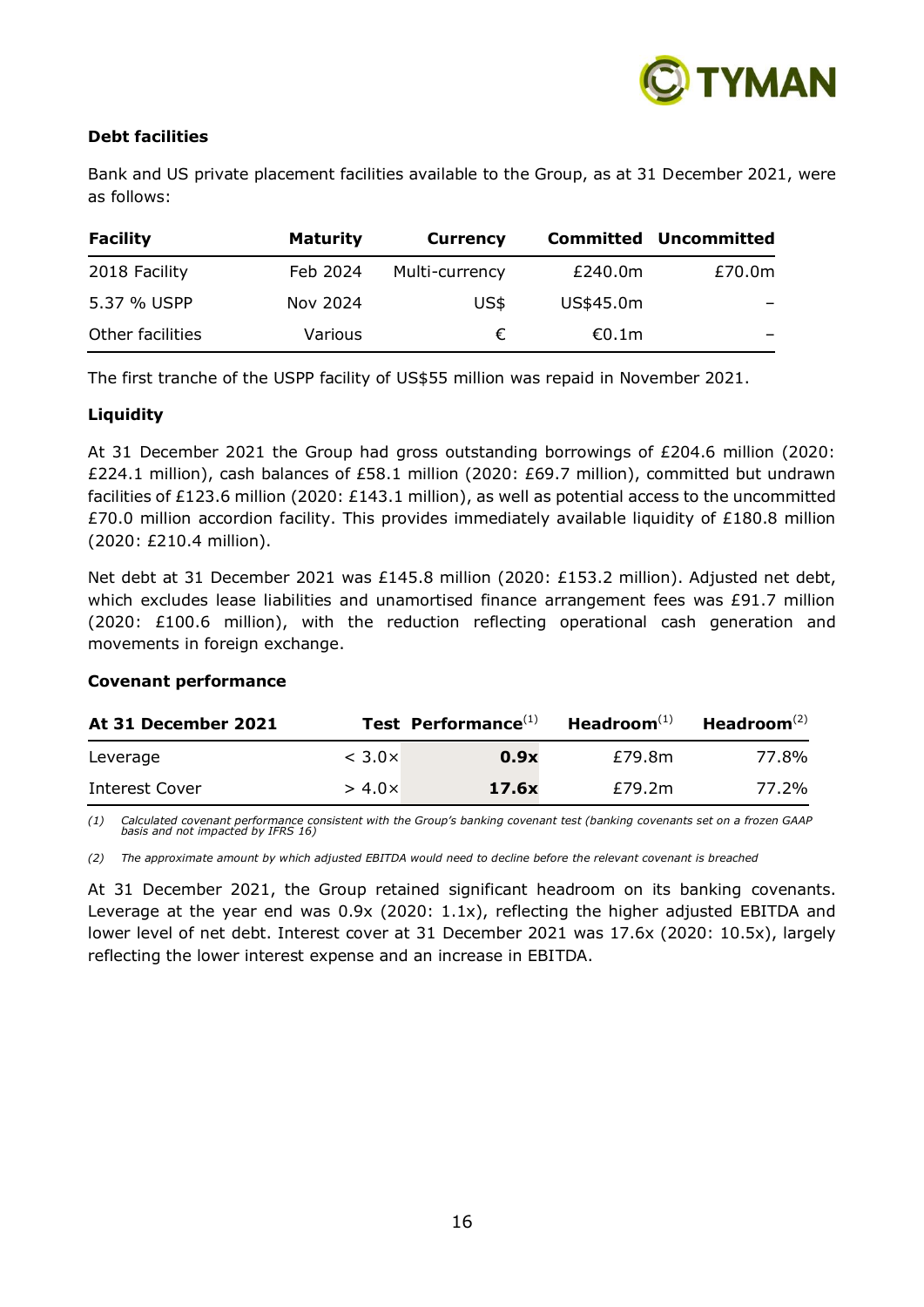

# **Balance sheet – assets and liabilities**

# **Working capital**

| £m                           | <b>FY 2020</b> | Mvt    | <b>FX</b> | 2021   |
|------------------------------|----------------|--------|-----------|--------|
| Inventories                  | 84.0           | 53.9   | (0.1)     | 137.8  |
| Trade receivables            | 63.1           | 7.6    | (0.8)     | 69.9   |
| Trade payables               | (55.1)         | (23.8) | 0.5       | (78.4) |
| <b>Trade working capital</b> | 92.0           | 37.7   | (0.4)     | 129.3  |

Trade working capital at the year end, net of provisions, was £129.3 million (2020: £92.0 million).

Inventories increased by £53.8 million to £137.8 million (2020: £84.0 million), in order to meet higher levels of demand, as well as to provide a buffer in light of the extended Chinese New Year period, energy restrictions in China, ongoing global freight disruption and the need to de-risk key material availability. The inventory build was also magnified by the impact of material cost inflation. The provision for slow moving and obsolete inventory is slightly higher at  $£19.5$  million (2020: £18.9 million).

Trade receivables increased by £6.8 million to £69.9 million (2020: £63.1 million) and trade payables increased by £23.3 million to £78.4 million (2020: £55.1 million), each as a result of the increased trading activity in the current year and impact of price increases, with trade payables also reflecting the increase in inventory.

The increase in trade working capital was reduced slightly by  $£0.4$  million relating to foreign exchange.

# **Capital expenditure**

Gross capital expenditure increased to £20.6 million (2020: £10.5 million) or 1.6x depreciation (excluding RoU asset depreciation) (2020: 0.7x), as the Group resumed investment following the deferral of most non-essential expenditure in 2020 in light of COVID-19. Capital expenditure relating to intangible assets has increased significantly to £4.5 million (2020: £0.6 million) due to the commencement of a multi-year ERP upgrade. Net capital expenditure was £19.8 million (2020: £10.5 million), which included £0.8 million of proceeds from disposals.

# **Goodwill and intangible assets**

At 31 December 2021, the carrying value of goodwill and intangible assets was £430.1 million (2020: £446.0 million). The reduction in goodwill and intangible assets mainly reflects amortisation of intangible assets through the income statement of £18.8 million (2020: £20.3 million).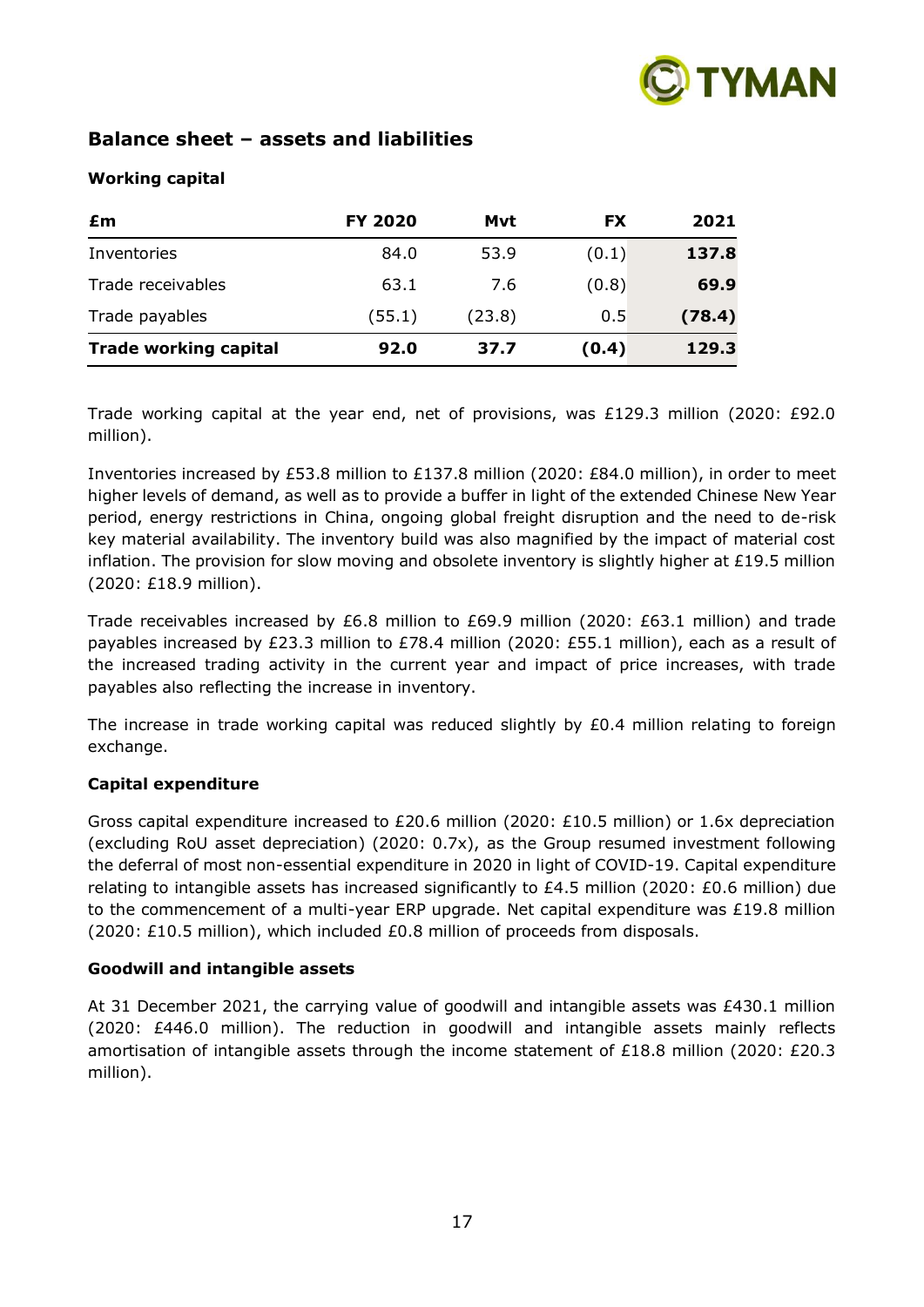

# **Provisions**

Provisions at 31 December 2021 reduced to £6.2 million (2020: £8.9 million), primarily reflecting the release of provisions made on acquisitions that are no longer necessary given the passage of time.

# **Balance sheet – equity**

# **Shares in issue**

At 31 December 2021, the total number of shares in issue was 196.8 million (2020: 196.8 million) of which 0.5 million shares were held in treasury (2020: 0.5 million).

#### **Employee Benefit Trust purchases**

At 31 December 2021, the EBT held 0.8 million shares (2020: 1.1 million). During the period, the EBT purchased 0.1 million shares in Tyman plc at a total cost of £0.3 million.

#### **Dividends**

A final dividend of 8.9 pence per share (2020: 4.0 pence), equivalent to £17.4 million based on the shares in issue as at 31 December 2021, will be proposed at the Annual General Meeting (2020: £7.8 million). The total dividend declared for the 2021 financial year is therefore 12.9 pence per share (2020: 4.0 pence), reflecting a return to the Group's progressive dividend policy after a pause in 2020 due to COVID-19 uncertainty. This equates to a Dividend Cover of 2.50x, in line with the Group's target range of 2.00x to 2.50x adjusted EPS.

The ex-dividend date will be 28 April 2022 and the final dividend will be paid on 27 May 2022 to shareholders on the register at 29 April 2022.

Only dividends paid in the year have been charged against equity in the 2021 financial statements. Dividend payments of £15.6 million were paid to shareholders during 2021 (2020: £Nil).

# **Other financial matters**

#### **Return on capital employed**

ROCE increased by 220 bps to 14.5% (2020: 12.3%) as a result of the strong adjusted operating profit, a reduction in the average carrying value of intangible assets through amortisation and the impact of foreign exchange movements on capital employed, partially offset by higher average working capital.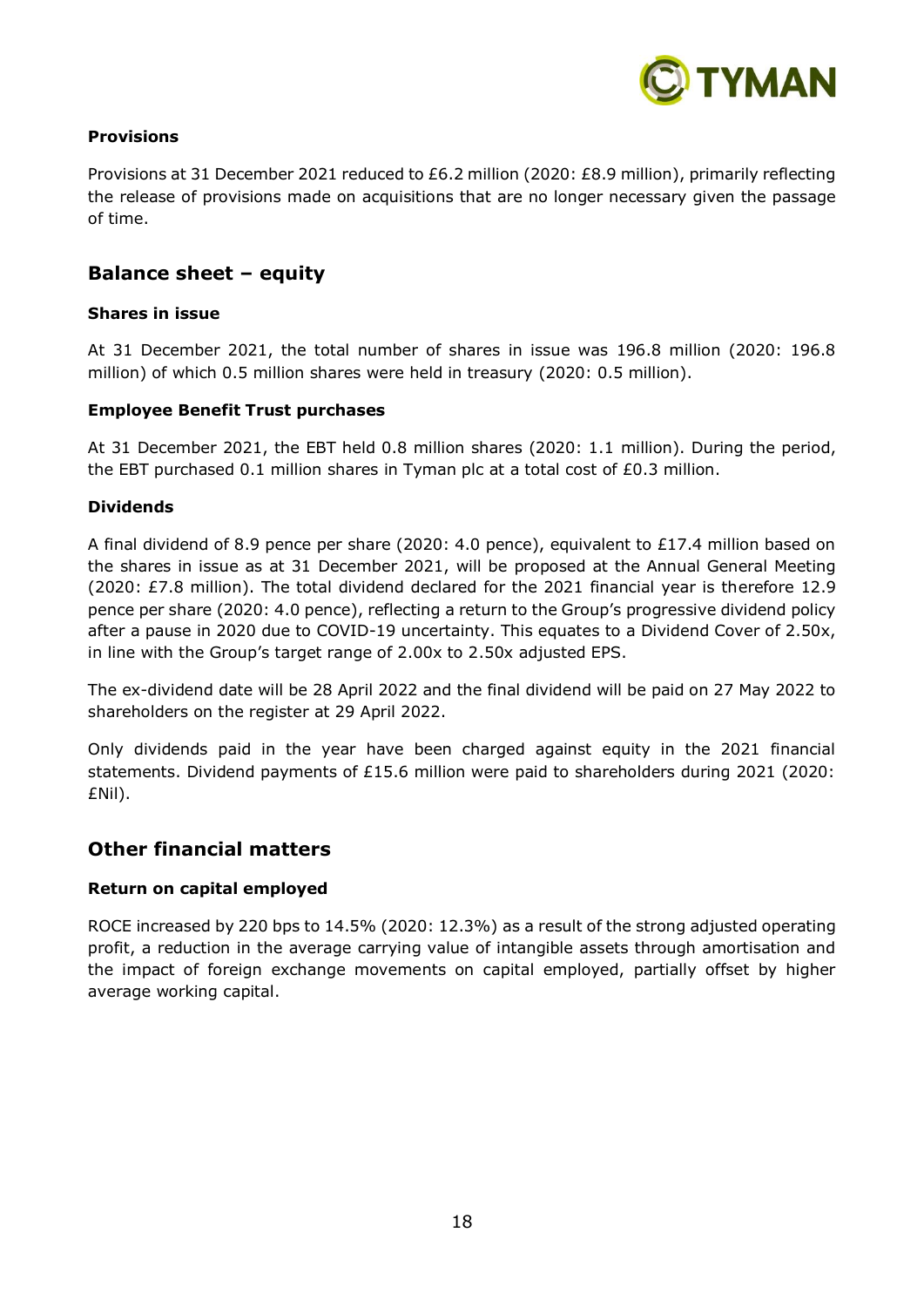

# **Currency**

#### *Currency in the consolidated income statement*

The principal foreign currencies that impact the Group's results are the US dollar and the Euro. In 2021, Sterling was stronger against both the US dollar and Euro when compared with the average exchange rates in 2020.

#### *Translational exposure*

| <b>Currency</b>          | US\$    | Euro    | Other | Total  |
|--------------------------|---------|---------|-------|--------|
| % mvt in average rate    | $7.2\%$ | $3.4\%$ |       |        |
| Em Revenue impact        | (27.9)  | (2.9)   | (3.1) | (33.9) |
| $Em$ Profit impact $(1)$ | (4.4)   | (0.4)   | (0.6) | (5.4)  |
| 1c decrease impact $(2)$ | 447k    | 101k    |       |        |

*(1) Adjusted Operating Profit impact*

*(2) Defined as the approximate favourable translation impact of a 1c decrease in the Sterling exchange rate of the respective currency on the Group's Adjusted Operating Profit*

The net effect of currency translation caused revenue and adjusted operating profit from ongoing operations to decrease by £33.9 million and £5.4 million respectively compared with 2020.

#### *Transactional exposure*

Divisions that purchase or sell products in currencies other than their functional currency will potentially incur transactional exposures. For purchases by the UK and Ireland division from the Far East, these exposures are principally Sterling/US dollar or Chinese renminbi. For purchases by the International division's Australian business from the US and the Far East, these exposures are principally Australian dollar/US dollar or Chinese renminbi.

The Group's policy is to recover adverse transactional currency movements through price increases or surcharges. Divisions typically buy currency forward to cover expected future purchases for up to six months. The objective is to achieve an element of certainty in the cost of landed goods and to allow sufficient time for any necessary price changes to be implemented.

Foreign exchange hedges of Sterling against the US dollar and renminbi resulted in a loss of £0.1 million in 2021 compared to a gain of £0.3 million in 2020. The Group's other transactional exposures generally benefit from the existence of natural hedges and are immaterial.

# *Currency in the consolidated balance sheet*

The Group aims to mitigate the translational impact of exchange rate movements by denominating a proportion of total borrowings in those currencies where there is a material contribution to Adjusted Operating Profit. Tyman's banking facility allows for funds to be drawn in those currencies.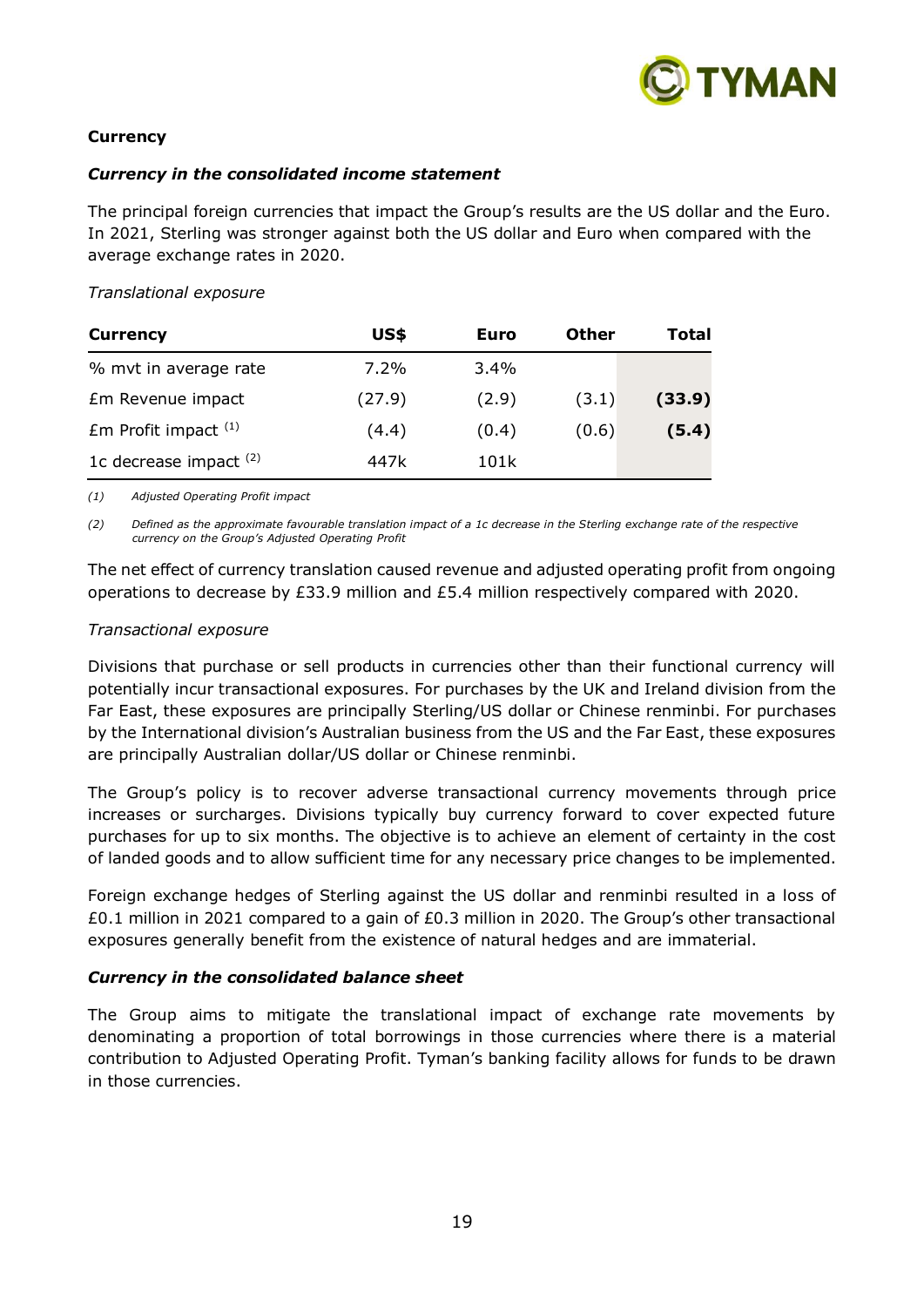

The Group's gross borrowings (excluding leases) are denominated in the following currencies:

|                         | 2021    |               | 2020    |               |
|-------------------------|---------|---------------|---------|---------------|
| £′m                     | Gross   | $\frac{0}{0}$ | Gross   | $\frac{1}{2}$ |
| US dollars              | (105.2) | 70.2          | (108.2) | 63.5          |
| Euros                   | (44.6)  | 29.8          | (62.1)  | 36.5          |
| <b>Gross borrowings</b> | (149.8) |               | 170.3   |               |

# **2022 technical guidance**

Working capital will remain high due to the impact of inflation and to support supply chain resilience, with a minimal net cash flow impact year on year.

Capital expenditure in the 2022 financial year is expected to be  $E25 - E30$  million, reflecting remaining catch up of expenditure deferred from 2020 and investment in new product development, operational excellence, and systems upgrades.

Operating cash conversion is expected to increase to between 80% - 90%, reflecting the elevated levels of working capital and the increased capital expenditure. The Group's long-term target remains at 90% per annum.

Leverage is expected to remain below the target range of  $1.0\times$  to  $1.5\times$  adjusted EBITDA absent any M&A activity.

Interest charge is expected to be £7 - £8 million, reflecting lower debt levels and a lower average interest rate.

The adjusted effective tax rate is expected to be c. 23.0% - 25.0%.

# **Jason Ashton**

**Chief Financial Officer**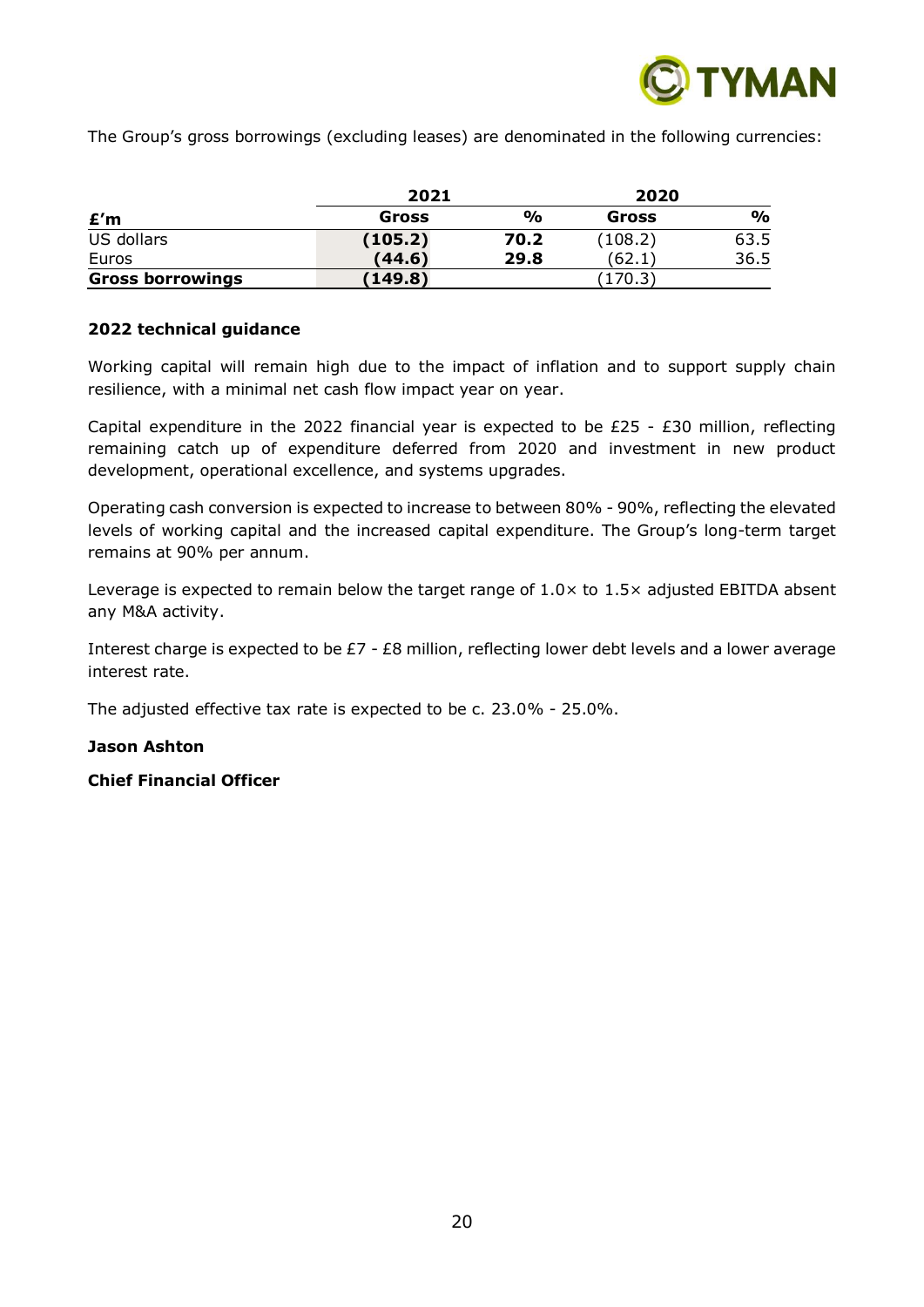

# Consolidated income statement

For the year ended 31 December 2021

|                                                  |      | 2021    | 2020    |
|--------------------------------------------------|------|---------|---------|
|                                                  | Note | E'm     | E'm     |
| <b>Revenue</b>                                   | 3    | 635.7   | 572.8   |
| Cost of sales                                    | 3    | (424.0) | (380.7) |
| <b>Gross profit</b>                              |      | 211.7   | 192.1   |
| Administrative expenses                          |      | (138.6) | (132.4) |
| <b>Operating profit</b>                          |      | 73.1    | 59.7    |
| Analysed as:                                     |      |         |         |
| Adjusted <sup>1</sup> operating profit           | 3    | 90.0    | 80.3    |
| <b>Exceptional items</b>                         | 4    | 0.6     | (1.8)   |
| Amortisation of acquired intangible assets       | 7    | (17.5)  | (18.8)  |
| <b>Operating profit</b>                          |      | 73.1    | 59.7    |
| Finance income                                   |      |         | 0.3     |
| Finance costs                                    |      | (9.1)   | (12.4)  |
| <b>Net finance costs</b>                         |      | (9.1)   | (12.1)  |
| <b>Profit before taxation</b>                    | 3    | 64.0    | 47.6    |
| Income tax charge                                | 5    | (14.4)  | (10.4)  |
| Profit for the year                              |      | 49.6    | 37.2    |
|                                                  |      |         |         |
| Basic earnings per share                         | 6    | 25.4p   | 19.1p   |
| Diluted earnings per share                       | 6    | 25.3p   | 19.0p   |
|                                                  |      |         |         |
| Non-GAAP alternative performance measures        |      |         |         |
| Adjusted <sup>1</sup> operating profit           |      | 90.0    | 80.3    |
| Adjusted <sup>2</sup> profit before taxation     | 6    | 81.5    | 68.4    |
|                                                  |      |         |         |
| Basic Adjusted earnings per share <sup>2</sup>   | 6    | 32.1p   | 27.2p   |
| Diluted Adjusted earnings per share <sup>2</sup> | 6    | 32.0p   | 27.1p   |

1 Before amortisation of acquired intangible assets, impairment of goodwill and acquired intangible assets, and exceptional items. See Alternative Performance Measures on page 37.

2 Before amortisation of acquired intangible assets, impairment of goodwill and acquired intangible assets, exceptional items, unwinding of discount on provisions, gains and losses on the fair value of derivative financial instruments, amortisation of borrowing costs and the associated tax effect. See Alternative Performance Measures on page 38.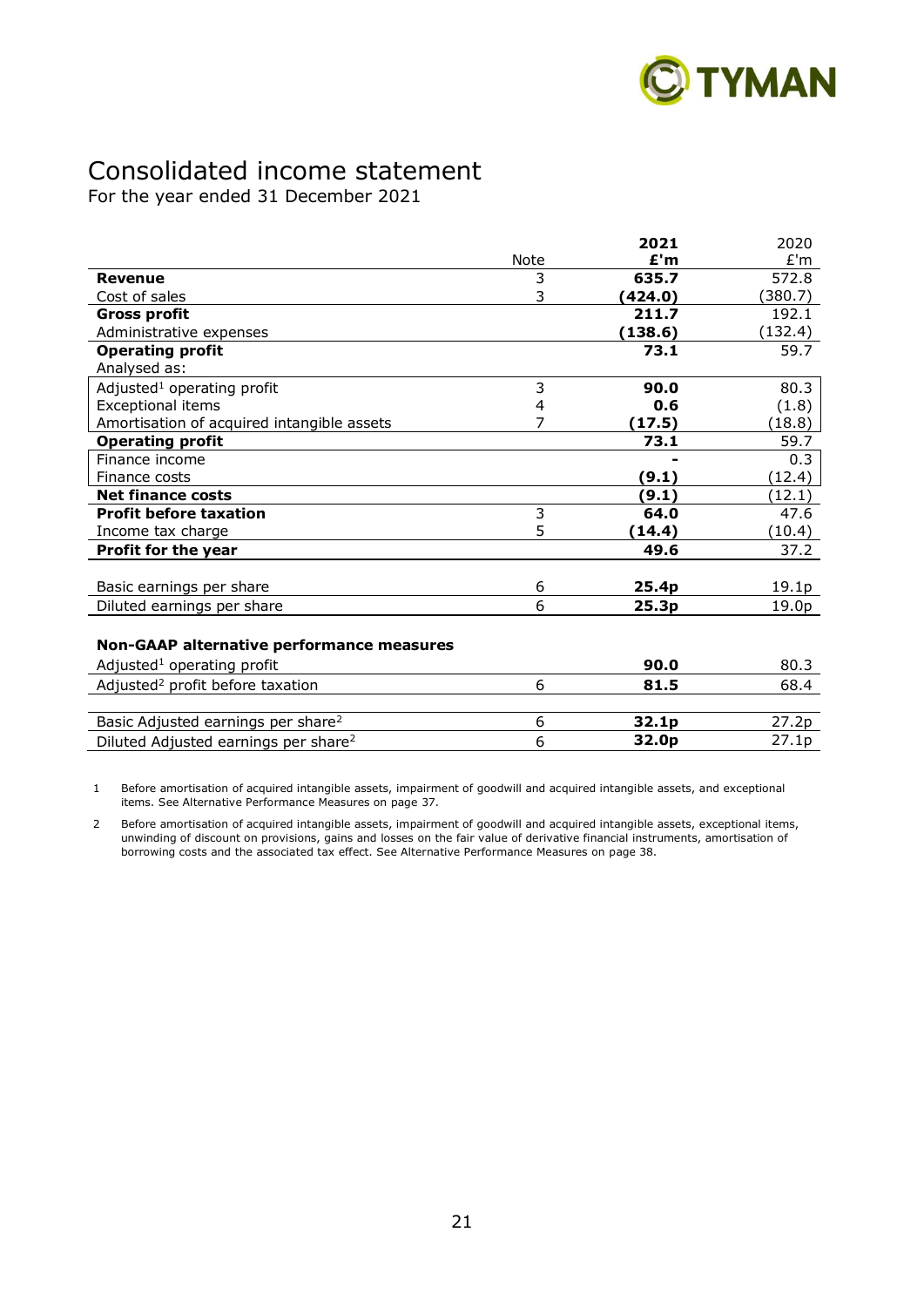

# Consolidated statement of comprehensive income

For the year ended 31 December 2021

|                                                               | 2021 | 2020   |
|---------------------------------------------------------------|------|--------|
|                                                               | E'm  | E'm    |
| Profit for the year                                           | 49.6 | 37.2   |
| Other comprehensive income/(expense)                          |      |        |
| Items that will not be reclassified to profit or loss         |      |        |
| Remeasurements of post-employment benefit obligations         | 1.6  | 1.4    |
| Total items that will not be reclassified to profit or loss   | 1.6  | 1.4    |
| Items that may be reclassified subsequently to profit or loss |      |        |
| Exchange differences on translation of foreign operations     | 2.4  | (12.7) |
| Effective portion of changes in value of cash flow hedges     |      | 0.3    |
| Total items that may be reclassified to profit or loss        | 2.4  | (12.4) |
| Other comprehensive income/(expense) for the year, net of tax | 4.0  | (11.0) |
| Total comprehensive income for the year                       | 53.6 | 26.2   |

Items in the statement above are disclosed net of tax. The income tax relating to each component of other comprehensive income is disclosed in note 5.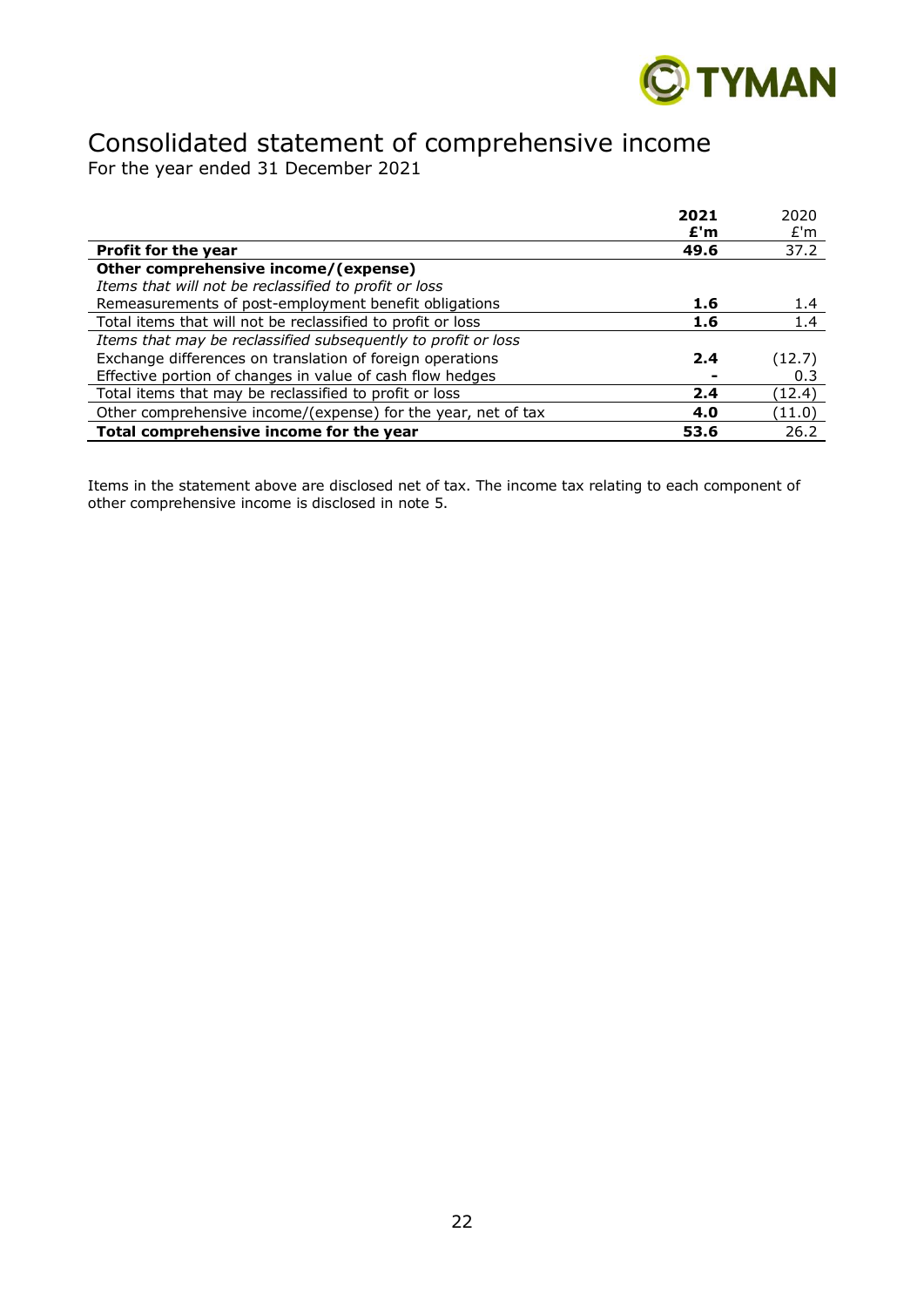

# Consolidated statement of changes in equity

For the year ended 31 December 2021

|                                      | Share<br>capital | Treasury<br>reserve | Hedging<br>reserve | Translation<br>reserve | Retained<br>earnings | Total<br>equity |
|--------------------------------------|------------------|---------------------|--------------------|------------------------|----------------------|-----------------|
|                                      | E'm              | E'm                 | E'm                | E'm                    | E'm                  | £'m             |
| At 1 January 2020                    | 9.8              | (4.3)               | (0.3)              | 59.5                   | 351.6                | 416.3           |
| Total comprehensive income/(expense) |                  |                     | 0.3                | (12.7)                 | 38.6                 | 26.2            |
| Profit for the year                  |                  |                     |                    |                        | 37.2                 | 37.2            |
| Other comprehensive income/          |                  |                     |                    |                        |                      |                 |
| (expense)                            |                  |                     | 0.3                | (12.7)                 | 1.4                  | (11.0)          |
| Transactions with owners             |                  | 0.9                 |                    |                        | (0.3)                | 0.6             |
| Share-based payments <sup>1</sup>    |                  |                     |                    |                        | 0.9                  | 0.9             |
| Issue of own shares from Employee    |                  |                     |                    |                        |                      |                 |
| <b>Benefit Trust</b>                 |                  | 1.2                 |                    |                        | (1.2)                |                 |
| Purchase of own shares for Employee  |                  |                     |                    |                        |                      |                 |
| <b>Benefit Trust</b>                 |                  | (0.3)               |                    |                        |                      | (0.3)           |
| At 31 December 2020                  | 9.8              | (3.4)               |                    | 46.8                   | 389.9                | 443.1           |
| Total comprehensive income           |                  |                     |                    | 2.4                    | 51.2                 | 53.6            |
| Profit for the year                  |                  |                     |                    |                        | 49.6                 | 49.6            |
| Other comprehensive income           |                  |                     |                    | 2.4                    | 1.6                  | 4.0             |
| Transactions with owners             |                  | 0.8                 |                    |                        | (15.1)               | (14.3)          |
| Share-based payments <sup>1</sup>    |                  |                     |                    |                        | 1.6                  | 1.6             |
| Dividends paid                       |                  |                     |                    |                        | (15.6)               | (15.6)          |
| Issue of own shares from Employee    |                  |                     |                    |                        |                      |                 |
| <b>Benefit Trust</b>                 |                  | 1.1                 |                    |                        | (1.1)                |                 |
| Purchase of own shares for Employee  |                  |                     |                    |                        |                      |                 |
| <b>Benefit Trust</b>                 |                  | (0.3)               |                    |                        |                      | (0.3)           |
| At 31 December 2021                  | 9.8              | (2.6)               |                    | 49.2                   | 426.0                | 482.4           |

<sup>1</sup> Share-based payments include a tax credit of £0.3 million (2020: tax credit of £0.2 million) and a release of the deferred share based payment bonus accrual of  $E0.3$  million (2020:  $E0.6$  million).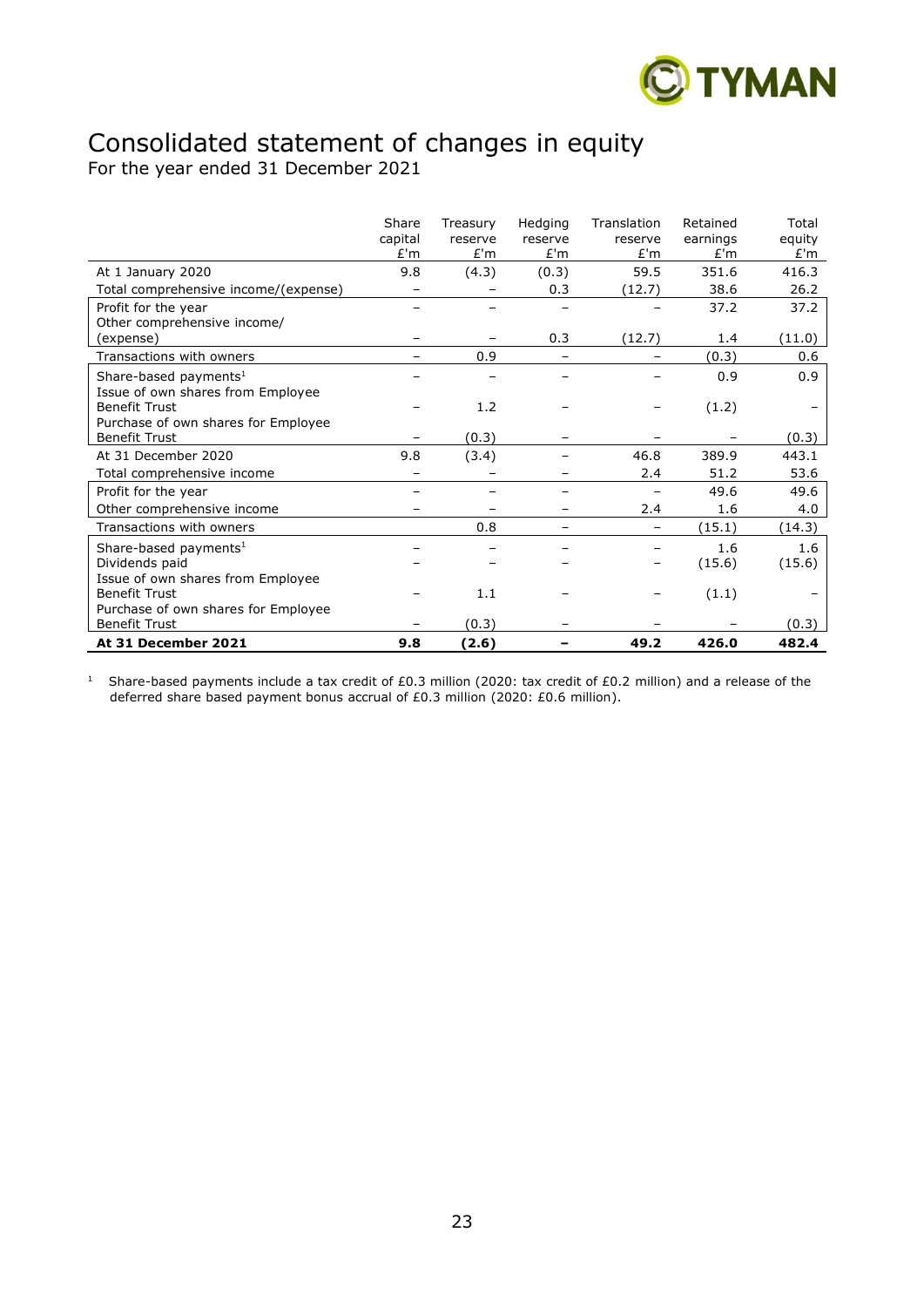

# Consolidated balance sheet

As at 31 December 2021

|                                                            |                | 2021    | 2020    |
|------------------------------------------------------------|----------------|---------|---------|
|                                                            | <b>Note</b>    | £'m     | E'm     |
| <b>TOTAL ASSETS</b>                                        |                |         |         |
| <b>Non-current assets</b>                                  |                |         |         |
| Goodwill                                                   | $\overline{7}$ | 363.3   | 361.9   |
| Intangible assets                                          | 7              | 66.8    | 84.1    |
| Property, plant and equipment                              |                | 63.5    | 60.7    |
| Right of use assets                                        | 8              | 52.0    | 51.8    |
| Financial assets at fair value through profit or loss      |                | 1.1     | 1.1     |
| Deferred tax assets                                        |                | 12.6    | 16.3    |
|                                                            |                | 559.3   | 575.9   |
| <b>Current assets</b>                                      |                |         |         |
| Inventories                                                |                | 137.8   | 84.0    |
| Trade and other receivables                                |                | 81.0    | 72.8    |
| Cash and cash equivalents                                  |                | 58.1    | 69.7    |
|                                                            |                | 276.9   | 226.5   |
| <b>TOTAL ASSETS</b>                                        |                | 836.2   | 802.4   |
| <b>LIABILITIES</b>                                         |                |         |         |
| <b>Current liabilities</b>                                 |                |         |         |
| Trade and other payables                                   |                | (112.8) | (84.4)  |
| Derivative financial instruments                           |                | (0.3)   | (0.2)   |
| Borrowings                                                 | 9              | (0.1)   | (40.3)  |
| Lease liabilities                                          | 8              | (6.0)   | (5.4)   |
| Current tax liabilities                                    |                | (6.0)   | (6.8)   |
| Provisions                                                 |                | (1.4)   | (1.3)   |
|                                                            |                | (126.6) | (138.4) |
| <b>Non-current liabilities</b>                             |                |         |         |
| <b>Borrowings</b>                                          | 9              | (149.0) | (128.8) |
| Lease liabilities                                          | 8              | (48.8)  | (48.4)  |
| Deferred tax liabilities                                   |                | (20.5)  | (26.8)  |
| Retirement benefit obligations                             |                | (4.0)   | (8.9)   |
| Provisions                                                 |                | (4.8)   | (7.6)   |
| Other payables                                             |                | (0.1)   | (0.4)   |
|                                                            |                | (227.2) | (220.9) |
| <b>TOTAL LIABILITIES</b>                                   |                | (353.8) | (359.3) |
| <b>NET ASSETS</b>                                          |                | 482.4   | 443.1   |
| <b>EOUITY</b>                                              |                |         |         |
| Capital and reserves attributable to owners of the Company |                |         |         |
| Share capital                                              |                | 9.8     | 9.8     |
| Treasury reserve                                           |                | (2.6)   | (3.4)   |
| Translation reserve                                        |                | 49.2    | 46.8    |
| Retained earnings                                          |                | 426.0   | 389.9   |
| <b>TOTAL EQUITY</b>                                        |                | 482.4   | 443.1   |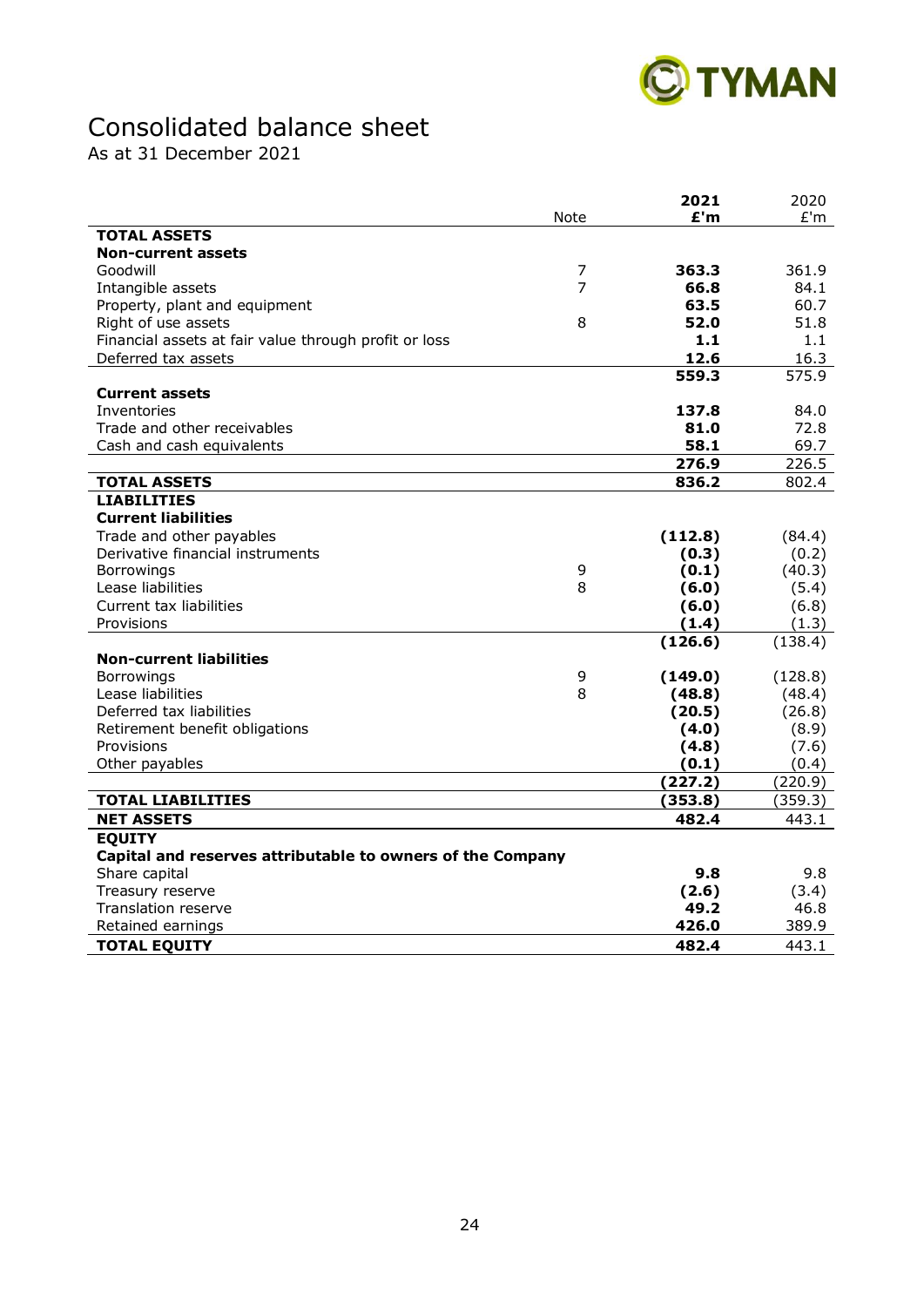

# Consolidated cash flow statement

For the year ended 31 December 2021

|                                                               |                | 2021   | 2020             |
|---------------------------------------------------------------|----------------|--------|------------------|
|                                                               | Note           | E'm    | E'm              |
| Cash flow from operating activities                           |                |        |                  |
| Profit before taxation                                        | 3              | 64.0   | 47.6             |
| Adjustments                                                   | 10             | 47.4   | 55.9             |
| Changes in working capital <sup>1</sup> :                     |                |        |                  |
| Inventories                                                   |                | (54.0) | 3.3              |
| Trade and other receivables                                   |                | (9.1)  | 1.7 <sub>2</sub> |
| Trade and other payables                                      |                | 29.2   | 3.3              |
| Provisions utilised                                           |                |        | (0.4)            |
| Pension contributions                                         |                | (2.8)  | (1.7)            |
| Income tax paid                                               |                | (17.7) | (13.8)           |
| Net cash generated from operations                            |                | 57.0   | 95.9             |
| Cash flow from investing activities                           |                |        |                  |
| Purchases of property, plant and equipment                    |                | (16.1) | (9.9)            |
| Purchases of intangible assets                                | $\overline{7}$ | (4.5)  | (0.6)            |
| Proceeds on disposal of property, plant and equipment         |                | 0.8    |                  |
| Acquisitions of subsidiary undertakings, net of cash acquired |                |        | (1.5)            |
| Net cash used in investing activities                         |                | (19.8) | (12.0)           |
| <b>Cash flow from financing activities</b>                    |                |        |                  |
| Interest paid                                                 |                | (8.8)  | (12.5)           |
| Dividends paid                                                |                | (15.6) |                  |
| Purchase of own shares for Employee Benefit Trust             |                | (0.3)  | (0.3)            |
| Proceeds from drawdown of borrowings                          |                | 40.0   | 91.6             |
| Repayments of borrowings                                      |                | (57.8) | (135.7)          |
| Principal element of lease payments                           |                | (6.2)  | (6.4)            |
| Net cash used in financing activities                         |                | (48.7) | (63.3)           |
| Net (decrease)/increase in cash and cash equivalents          |                | (11.5) | 20.6             |
| Exchange (losses)/gains on cash and cash equivalents          |                | (0.1)  | 0.1              |
| Cash and cash equivalents at the beginning of the year        |                | 69.7   | 49.0             |
| Cash and cash equivalents at the end of the year              |                | 58.1   | 69.7             |

1 Excluding the effects of exchange differences on consolidation.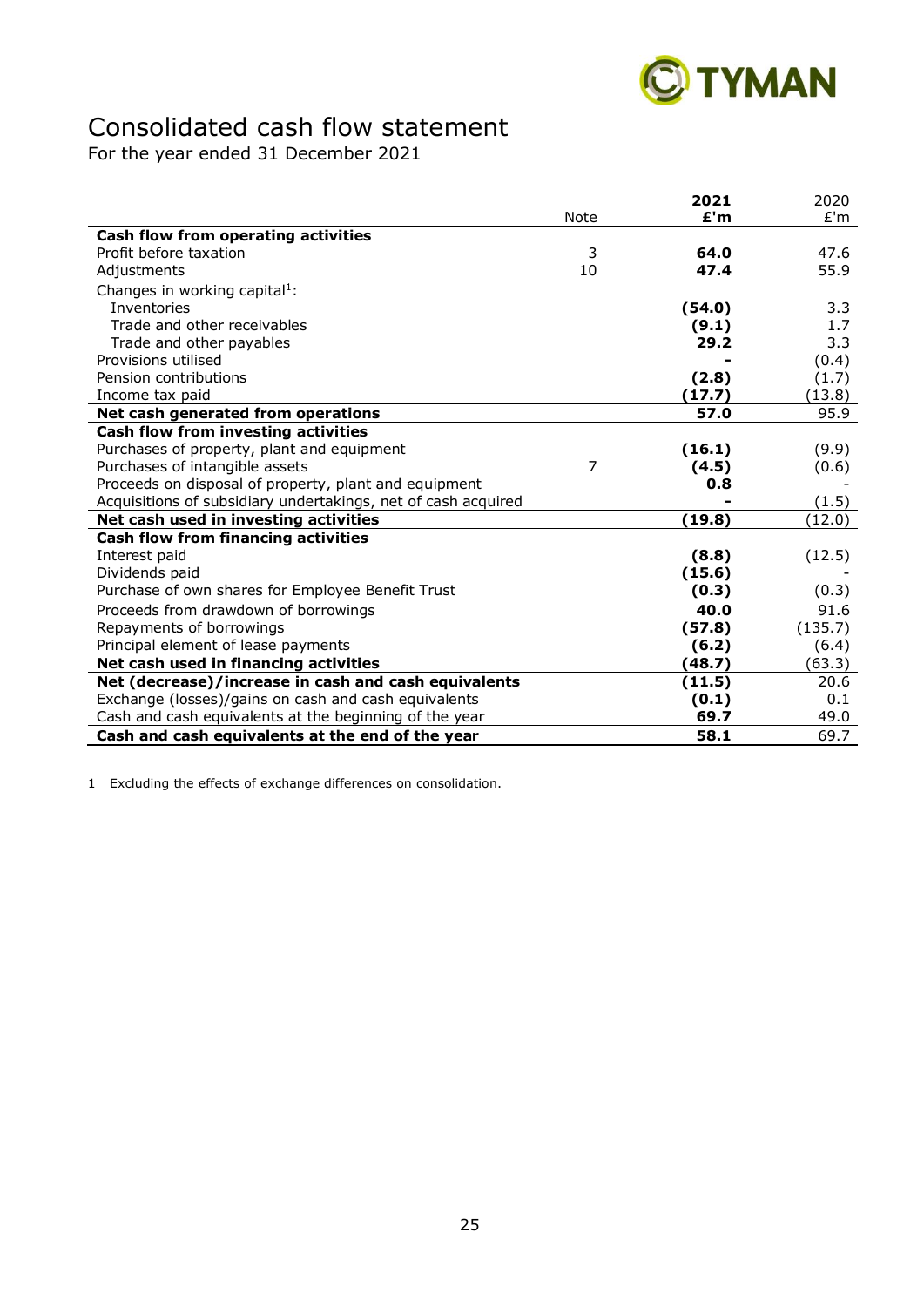

# Notes to the financial statements

# **1. General information**

Tyman plc is a leading international supplier of engineered fenestration and access solutions to the construction industry. The Group designs and manufactures products that enhance the comfort, sustainability, security, safety and aesthetics of residential homes and commercial buildings. Tyman serves its markets through three regional divisions. Headquartered in London, the Group employs approximately 4,200 people with facilities in 16 countries worldwide.

Tyman plc is a public limited company listed on the London Stock Exchange, incorporated and domiciled in the United Kingdom. The address of the Company's registered office is 29 Queen Anne's Gate, London SW1H 9BU.

# **2. Accounting policies and basis of preparation**

The consolidated financial statements of Tyman plc have been prepared in accordance with the UK-adopted International Accounting Standards and with the requirements of the Companies Act 2006 as applicable to companies reporting under those standards.

The consolidated financial statements have been prepared on a historical cost basis, except for items that are required by IFRS to be measured at fair value, principally certain financial instruments.

The financial information included in the full year results announcement does not constitute statutory accounts of the Company for the years ended 31 December 2021 and 2020. Statutory accounts for the year ended 31 December 2020 have been reported on by the Company's auditor and delivered to the Registrar of Companies. Statutory accounts for the year ended 31 December 2021 have been audited and will be delivered to the Registrar of Companies following the Company's Annual General Meeting. The report of the auditors for both years was (i) unqualified, (ii) did not include a reference to any matters to which the auditors drew attention by way of emphasis without qualifying their report, and (iii) did not contain a statement under Section 498 (2) or (3) of the Companies Act 2006.

These results were approved by the Board of Directors on 3 March 2022.

# *2.1 Going concern*

The Group's business activities, financial performance and position, together with factors likely to affect its future development and performance, are described in the overview of results on pages 3 to 5.

As at 31 December 2021, the Group had cash and cash equivalents of £58.1 million and an undrawn RCF available of £123.6 million, giving liquidity headroom of £180.8 million. The Group also has potential access to an uncommitted accordion facility of  $E70$  million.

The Group is subject to leverage and interest cover covenants tested in June and December and had significant headroom on both covenants at 31 December 2021, with £79.8 million (77.8%) of EBITDA headroom on the leverage covenant and £79.2 million (77.2%) of EBITDA headroom on the interest cover covenant.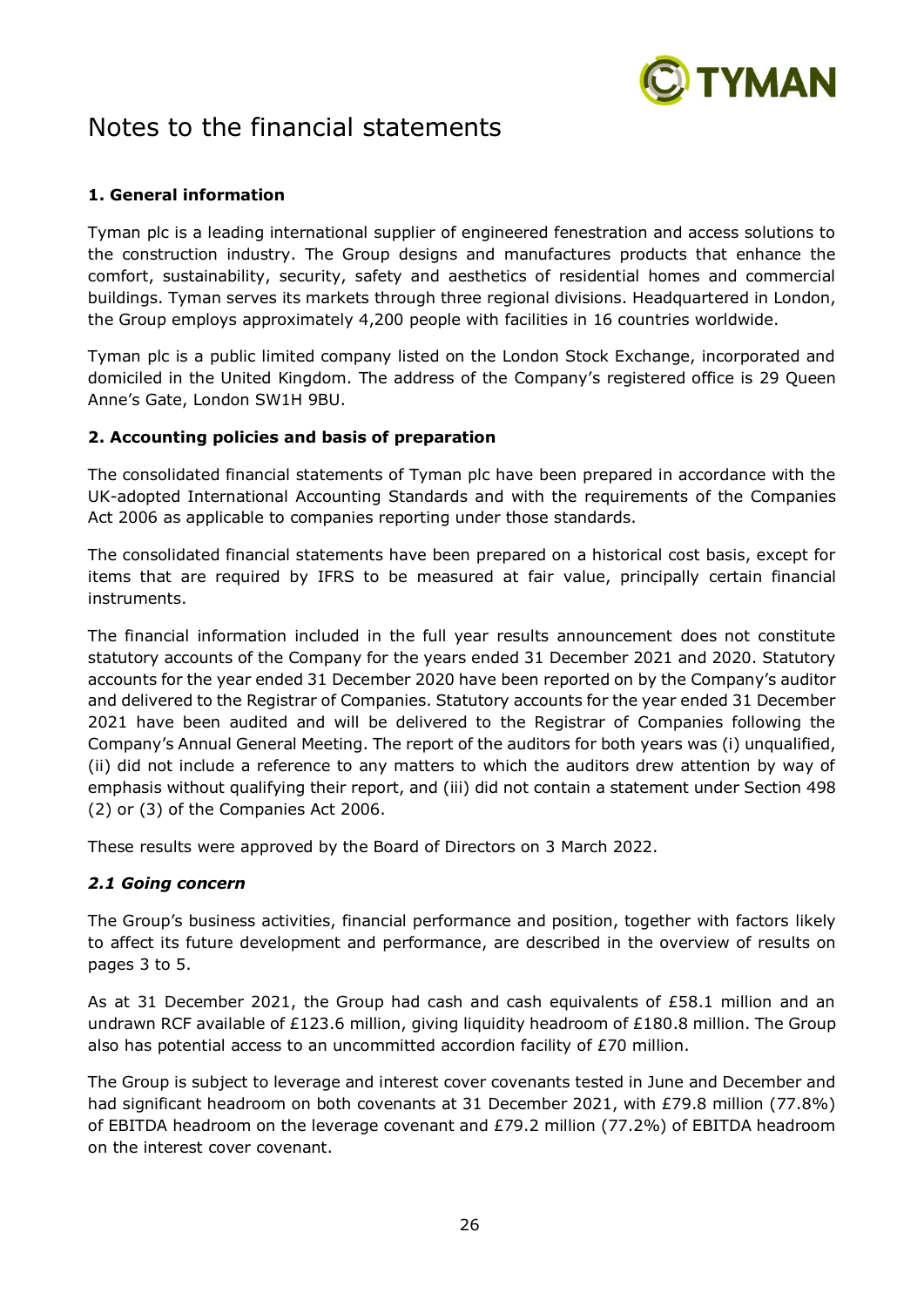

The Group has performed an assessment of going concern through modelling several scenarios. The base case scenario reflects the budget for 2022 and the strategic plan financials for 2023. A severe but plausible downside scenario has also been modelled, which assumes a deterioration in revenue from the base case of 10%. This reflects the risks arising from ongoing supply chain disruption, ability to continue passing on price increases to customers and market uncertainty. This scenario also includes some level of remedial actions to preserve cash flow in the event of performance downgrades, however there are further cost mitigating actions that could be taken by management in the event this became necessary.

In all scenarios modelled, the Group would retain significant liquidity and covenant headroom throughout the going concern period.

Reverse stress-testing has also been performed to model a scenario which would result in elimination of covenant headroom within the going concern assessment period. Revenue would need to decrease significantly, to an extent not considered plausible, for the covenants to be breached. This scenario was considered highly unlikely.

Having reviewed the various scenario models, available liquidity and taking into account current trading, the Directors are satisfied that the Group has sufficient resources to continue in operation for the foreseeable future, a period of not less than 12 months from the date of this report. Accordingly, the consolidated and Company financial information has been prepared on a going concern basis.

# **2.2 Changes in accounting policies and disclosures**

# *2.2.1 New, revised and amended standards and interpretations adopted by the Group*

The accounting standards that became applicable in the year did not materially impact the Group's accounting policies and did not require retrospective adjustments.

# *2.2.2 New, revised and amended accounting standards not yet adopted*

Certain new accounting standards, amendments to accounting standards and interpretations have been published that are not mandatory for 31 December 2021 reporting periods and have not been early adopted by the Group. These standards, amendments or interpretations are not expected to have a material impact on the Group in the current or future reporting periods and on foreseeable future transactions.

# *2.2.3 Other changes to accounting policies*

There are no further changes to accounting policies.

# **3. Segment reporting**

# *3.1 Segment information*

The reporting segments reflect the manner in which performance is evaluated and resources are allocated. The Group operates through three clearly defined divisions: Tyman North America, Tyman UK & Ireland and Tyman International.

North America comprises all the Group's operations within the US, Canada and Mexico. UK & Ireland comprises the Group's UK and Ireland hardware business, together with Access 360 and Tyman Sourcing Asia. International comprises the Group's remaining businesses outside the US, Canada, Mexico and the UK (although includes the two UK seal manufacturing plants). Centrally incurred functional costs that are directly attributable to a division are allocated or recharged to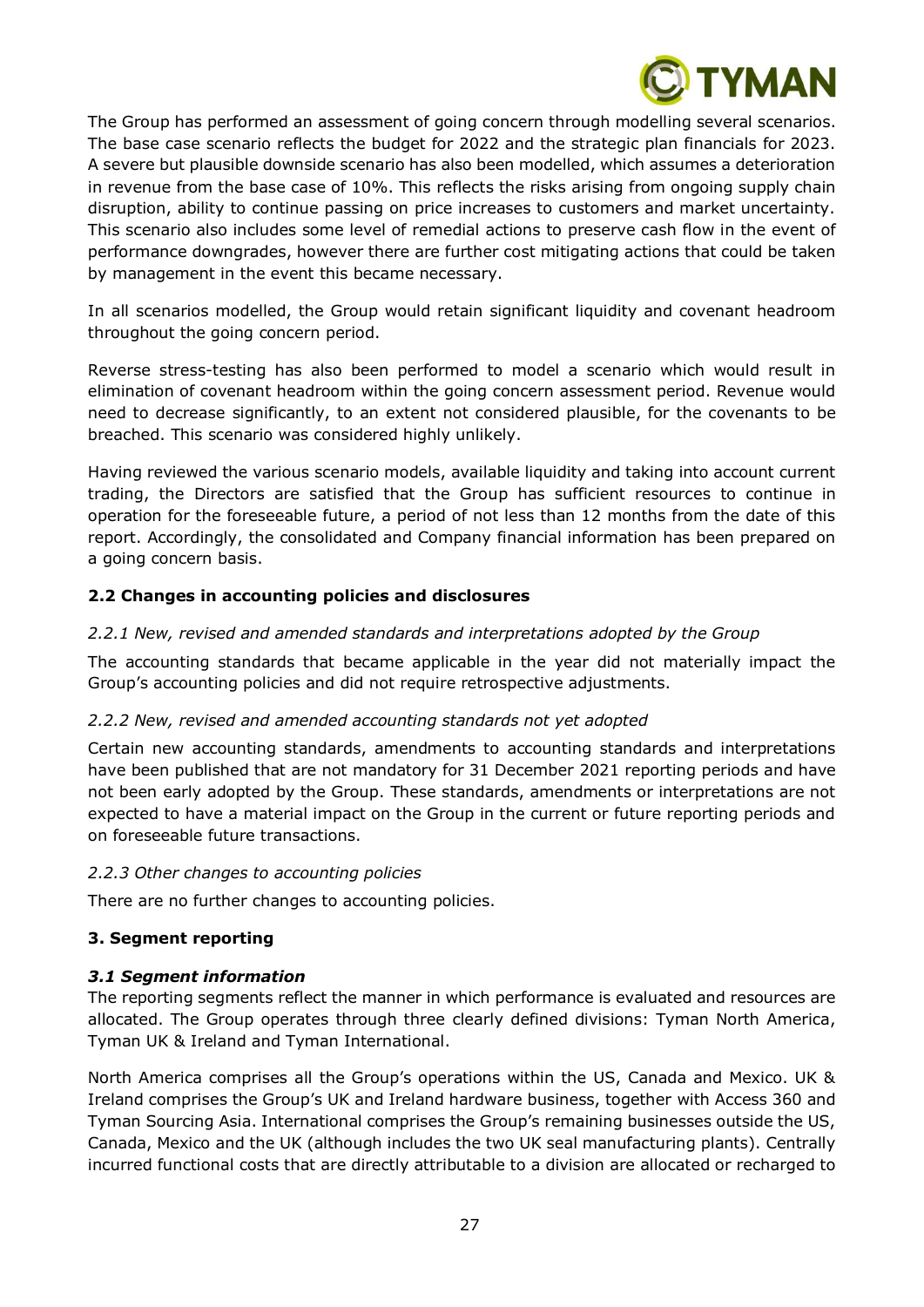

the division. All other centrally incurred costs and eliminations are disclosed as a separate line item in the segment analysis.

Each reporting segment broadly represents the Group's geographical focus, being the North American, UK and International operations respectively. In the opinion of the Board, there is no material difference between the Group's operating segments and segments based on geographical splits. Accordingly, the Board does not consider geographically defined segments to be reportable. For completeness, the Group discloses certain financial data for business carried on in the UK that is not accounted for in Tyman UK & Ireland in note 3.2.

The following tables present Group revenue and profit information for the Group's reporting segments, which have been generated using the Group accounting policies, with no differences of measurement applied, other than those noted above.

#### *3.2 Revenue*

| 2021<br>E'm          |         |         | 2020<br>E'm     |         |               |          |
|----------------------|---------|---------|-----------------|---------|---------------|----------|
|                      |         | Inter-  |                 |         |               |          |
|                      | Segment | segment | <b>External</b> | Segment | Inter-segment | External |
|                      | revenue | revenue | revenue         | revenue | revenue       | revenue  |
| North America        | 400.5   | (2.8)   | 397.7           | 374.8   | (2.7)         | 372.1    |
| UK & Ireland         | 106.2   | (0.4)   | 105.8           | 92.8    | (0.6)         | 92.2     |
| International        | 135.2   | (3.0)   | 132.2           | 110.9   | (2.4)         | 108.5    |
| <b>Total revenue</b> | 641.9   | (6.2)   | 635.7           | 578.5   | (5.7)         | 572.8    |

Included within the Tyman International segment is revenue attributable to the UK of £22.3 million (2020: £17.2 million). There are no single customers which account for greater than 10% of total revenue.

#### *3.3 Profit before taxation*

|                                            |      | 2021   | 2020   |
|--------------------------------------------|------|--------|--------|
|                                            | Note | E'm    | E'm    |
| North America                              |      | 65.1   | 64.5   |
| UK & Ireland                               |      | 14.8   | 8.8    |
| International                              |      | 19.5   | 12.3   |
| Operating segment result                   |      | 99.4   | 85.6   |
| Centrally incurred costs                   |      | (9.4)  | (5.3)  |
| <b>Adjusted operating profit</b>           |      | 90.0   | 80.3   |
| <b>Exceptional items</b>                   | 4    | 0.6    | (1.8)  |
| Amortisation of acquired intangible assets |      | (17.5) | (18.8) |
| <b>Operating profit</b>                    |      | 73.1   | 59.7   |
| Net finance costs                          |      | (9.1)  | (12.1) |
| <b>Profit before taxation</b>              |      | 64.0   | 47.6   |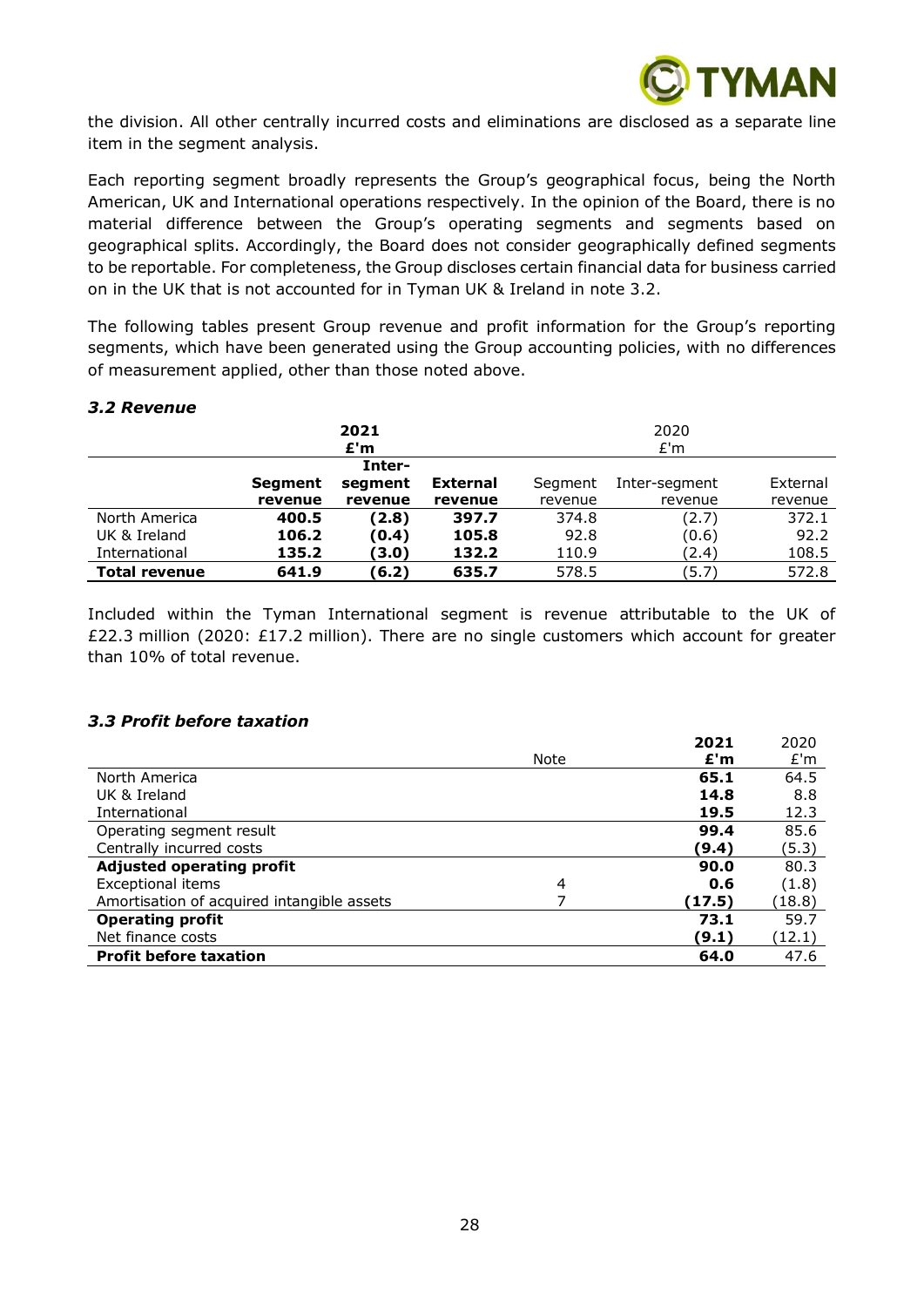

#### **4. Exceptional items**

| 2021                                     | 2020                |
|------------------------------------------|---------------------|
| E'm                                      | E'm                 |
| Footprint restructuring - credits<br>0.3 | 0.2                 |
| M&A and integration - costs              | (0.8)               |
| M&A and integration - credits<br>0.6     | 0.6                 |
| M&A and integration - net<br>0.6         | (0.2)               |
| Loss on disposal of business             | (1.8)               |
| Impairment charge<br>(1.9)               |                     |
| Impairment credits<br>1.6                |                     |
| Impairment - net<br>(0.3)                |                     |
| 0.6                                      | $\left( 1.8\right)$ |

# **5. Taxation**

#### **5.1 Taxation – income statement and other comprehensive income**

|                                                            | 2021<br>£'m | 2020<br>E'm |
|------------------------------------------------------------|-------------|-------------|
| <b>Current taxation</b>                                    |             |             |
| Current tax on profit for the year                         | (18.8)      | (15.5)      |
| Prior year adjustments                                     | 1.5         | 1.4         |
| Total current taxation                                     | (17.3)      | (14.1)      |
| <b>Deferred taxation</b>                                   |             |             |
| Origination and reversal of temporary differences          | 2.2         | 3.6         |
| Rate change adjustment                                     | 0.4         | 0.1         |
| Prior year adjustments                                     | 0.3         |             |
| Total deferred taxation                                    | 2.9         | 3.7         |
| Income tax charge in the income statement                  | (14.4)      | (10.4)      |
| Total (charge)/credit relating to components of other      |             |             |
| comprehensive income                                       |             |             |
| Current tax charge on translation                          |             | (0.2)       |
| Current tax credit on share-based payments                 | 0.1         | 0.1         |
| Deferred tax (charge)/credit on actuarial gains and losses | (0.5)       | 0.1         |
| Deferred tax credit on share-based payments                | 0.2         | 0.1         |
| Deferred tax charge on translation                         | (0.1)       | (0.2)       |
| Income tax charge in the statement of other                |             |             |
| comprehensive income                                       | (0.3)       | (0.1)       |
| Total current taxation                                     | (17.2)      | (14.2)      |
| Total deferred taxation                                    | 2.5         | 3.7         |
| <b>Total taxation</b>                                      | (14.7)      | (10.5)      |

The Group's UK profits for this financial year are taxed at the statutory rate of 19.0% (2020: 19.0%). The deferred tax balances have been measured using the applicable enacted rates. In the UK, legislation to increase the standard rate of corporation tax to 25% from 1 April 2023 was enacted in the Finance Act 2021 on 10 June 2021, and consequently deferred tax has been remeasured to reflect this.

Taxation for other jurisdictions is calculated at rates prevailing in those respective jurisdictions.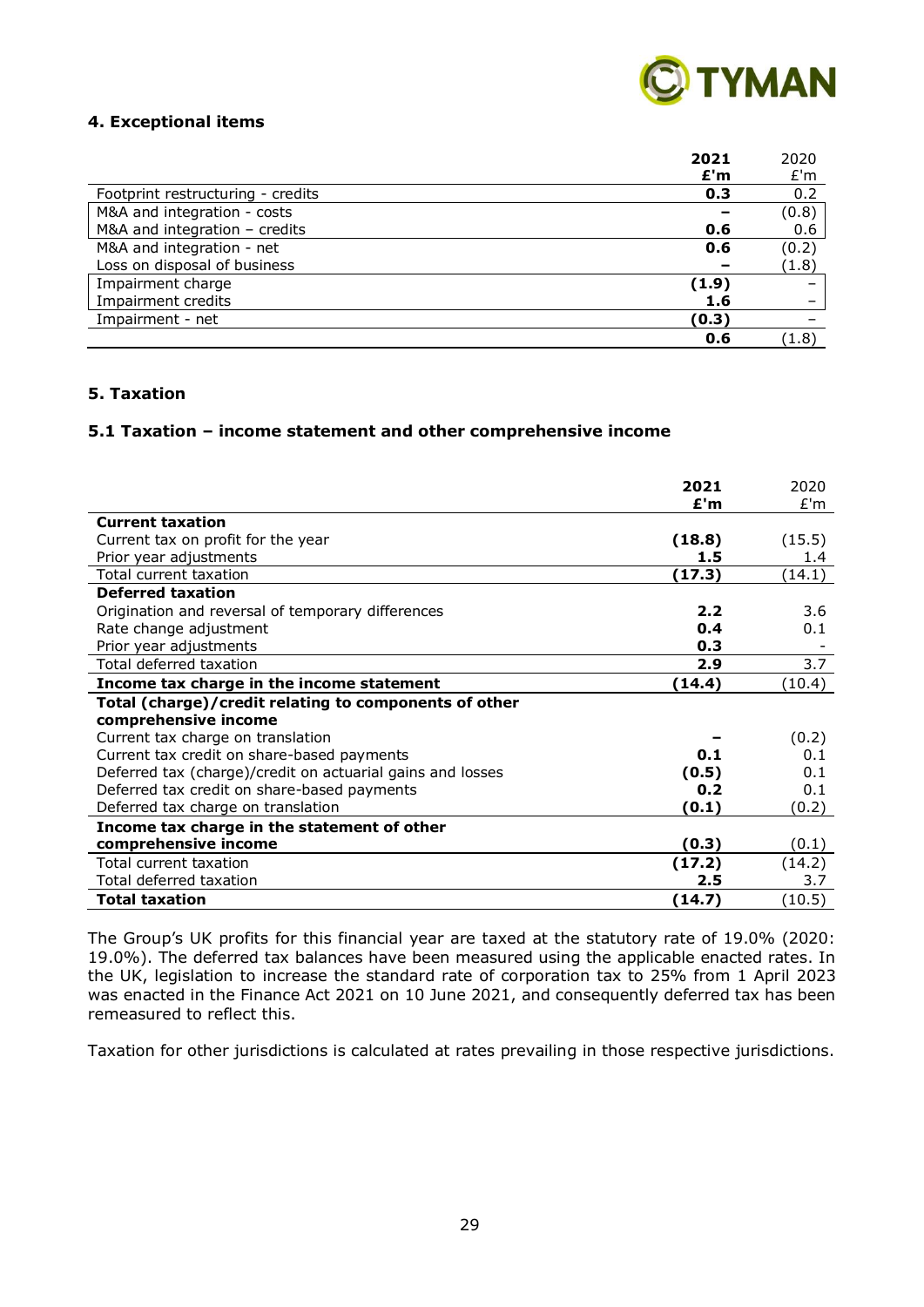

#### *5.2 Reconciliation of the total tax charge*

The tax assessed for the year differs from the standard rate of tax in the UK of 19.0% (2020: 19.0%). The differences are explained below: **2021 2020**

|                                                          | 2021   | 2020   |
|----------------------------------------------------------|--------|--------|
|                                                          | £'m    | £'m    |
| <b>Profit before taxation</b>                            | 64.0   | 47.6   |
| Rate of corporation tax in the UK of 19.0% (2020: 19.0%) | (12.2) | (9.0)  |
| Effects of:                                              |        |        |
| Expenses not deductible for tax purposes                 | (0.9)  | (0.1)  |
| Overseas tax rate differences                            | (3.5)  | (2.8)  |
| Rate change adjustment                                   | 0.4    | 0.1    |
| Prior year adjustments                                   | 1.8    | 1.4    |
| Income tax charge in the income statement                | (14.4) | (10.4) |

#### *5.3 Factors that may affect future tax charges*

On 25 April 2019, the European Commission published its final decision regarding its investigation into the UK CFC rules, concluding that the exemption applied to income derived from UK activities constituted a breach of EU State Aid rules. The Group had previously disclosed a contingent liability but had not recognised a provision based on analysis performed and the level of uncertainty in respect of the potential liability. On 29 June 2021, HMRC notified the Group that it had concluded its review and determined that no State Aid had been provided. As such, there is no longer a contingent liability at 31 December 2021.

#### **6. Earnings per share**

#### *6.1 Earnings per share*

|                            | 2021              | 2020              |
|----------------------------|-------------------|-------------------|
|                            | £'m               | £'m               |
| Profit for the year        | 49.6              | 37.2              |
| Basic earnings per share   | 25.4 <sub>p</sub> | 19.1 <sub>p</sub> |
| Diluted earnings per share | 25.3 <sub>p</sub> | 19.0p             |

Basic earnings per share amounts are calculated by dividing net profit for the year attributable to ordinary equity holders by the weighted average number of ordinary shares outstanding during the year.

Diluted earnings per share amounts are calculated by dividing the net profit attributable to ordinary equity holders by the weighted average number of ordinary shares outstanding during the year plus the weighted average number of ordinary shares that would be issued on the conversion of all the diluted potential ordinary shares into ordinary shares.

#### 6*.1.1 Weighted average number of shares*

|                                                                | 2021<br>'n | 2020<br>'m |
|----------------------------------------------------------------|------------|------------|
| Weighted average number of shares (including treasury          |            |            |
| shares)                                                        | 196.8      | 196.8      |
| Treasury and Employee Benefit Trust shares                     | (1.4)      | (1.7)      |
| Weighted average number of shares - basic                      | 195.4      | 195.1      |
| Effect of dilutive potential ordinary shares - LTIP awards and |            |            |
| options                                                        | 0.7        | 0.7        |
| Weighted average number of shares - diluted                    | 196.1      | 195.8      |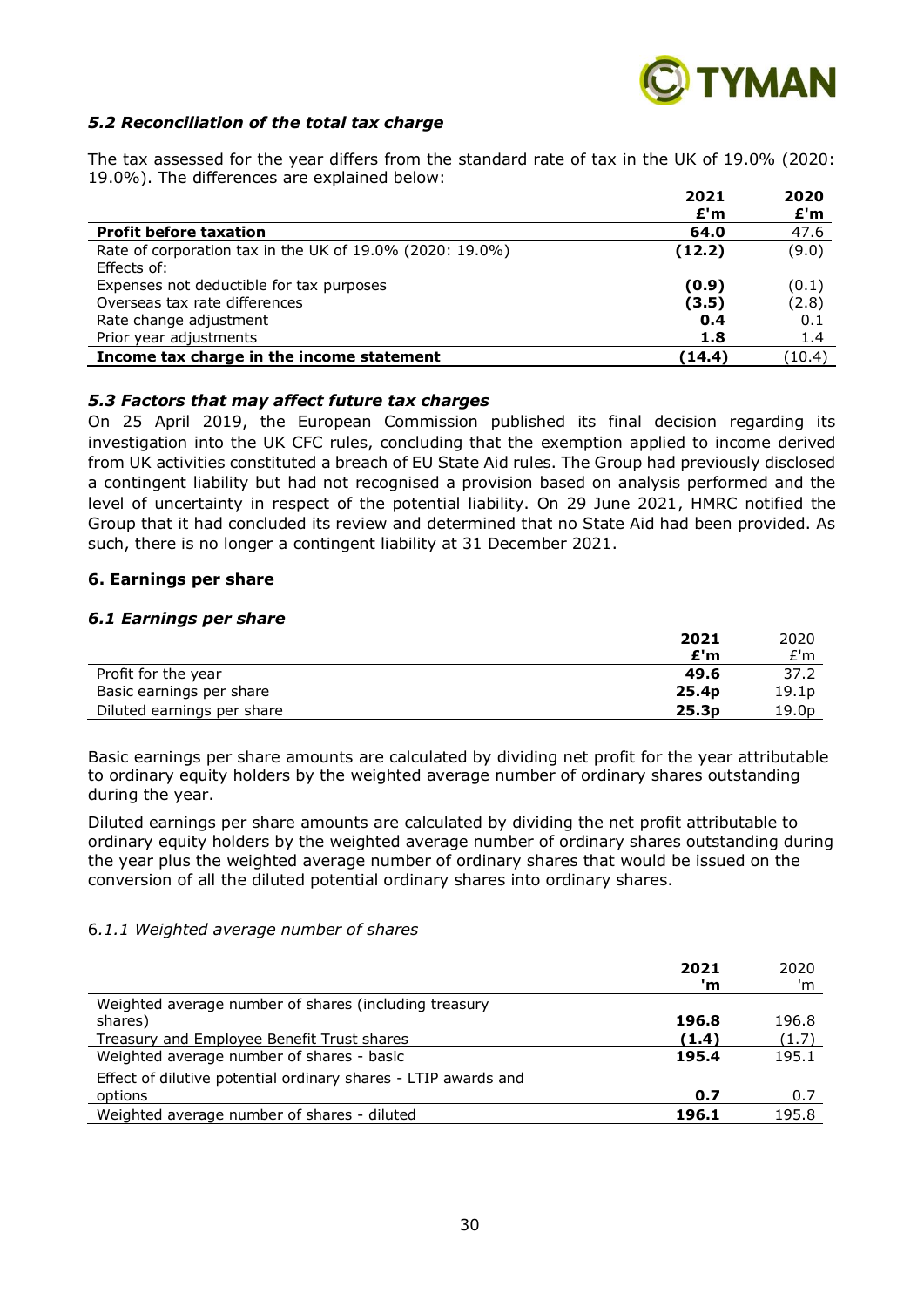

# *6.1.2 Non-GAAP Alternative Performance Measure: adjusted earnings per share*

The Group presents an adjusted earnings per share measure which excludes the impact of exceptional items, certain non-cash finance costs, amortisation of acquired intangible assets and certain non-recurring items. adjusted earnings per share has been calculated using the adjusted profit before taxation and using the same weighted average number of shares in issue as the earnings per share calculation.

Adjusted profit after taxation is derived as follows:

|                                                | 2021   | 2020   |
|------------------------------------------------|--------|--------|
|                                                | E'm    | E'm    |
| <b>Profit before taxation</b>                  | 64.0   | 47.6   |
| Exceptional items                              | (0.6)  | 1.8    |
| Loss/(gain) on revaluation of fair value hedge | 0.1    | (0.3)  |
| Amortisation of borrowing costs                | 0.5    | 0.5    |
| Amortisation of acquired intangible assets     | 17.5   | (18.8) |
| Adjusted profit before taxation                | 81.5   | 68.4   |
| Income tax charge                              | (14.4) | (10.4) |
| Add back: Adjusted tax effect <sup>1</sup>     | (4.4)  | (4.9)  |
| Adjusted profit after taxation                 | 62.7   | 53.1   |

1 Tax effect of exceptional items, amortisation of borrowings costs, amortisation of acquired intangible assets, gain or loss on revaluation of fair value hedge and unwinding of discount on provisions.

Adjusted earnings per share is summarised as follows:

|                                     | 2021              | 2020  |
|-------------------------------------|-------------------|-------|
| Basic Adjusted earnings per share   | 32.1 <sub>p</sub> | 27.2p |
| Diluted Adjusted earnings per share | 32.0 <sub>p</sub> | 27.1p |

#### **7. Goodwill and intangible assets**

#### *7.1 Carrying amount of goodwill*

|                     | £'m   |
|---------------------|-------|
| Net carrying value  |       |
| At 1 January 2020   | 371.3 |
| Exchange difference | (9.4) |
| At 31 December 2020 | 361.9 |
| Exchange difference | 1.4   |
| At 31 December 2021 | 363.3 |

Goodwill is monitored principally on an operating segment basis and the net book value of goodwill is allocated by CGU as follows:

|               | 2021  | 2020  |
|---------------|-------|-------|
|               | E'm   | E'm   |
| North America | 268.5 | 265.6 |
| UK & Ireland  | 60.2  | 60.2  |
| International | 34.6  | 36.1  |
|               | 363.3 | 361.9 |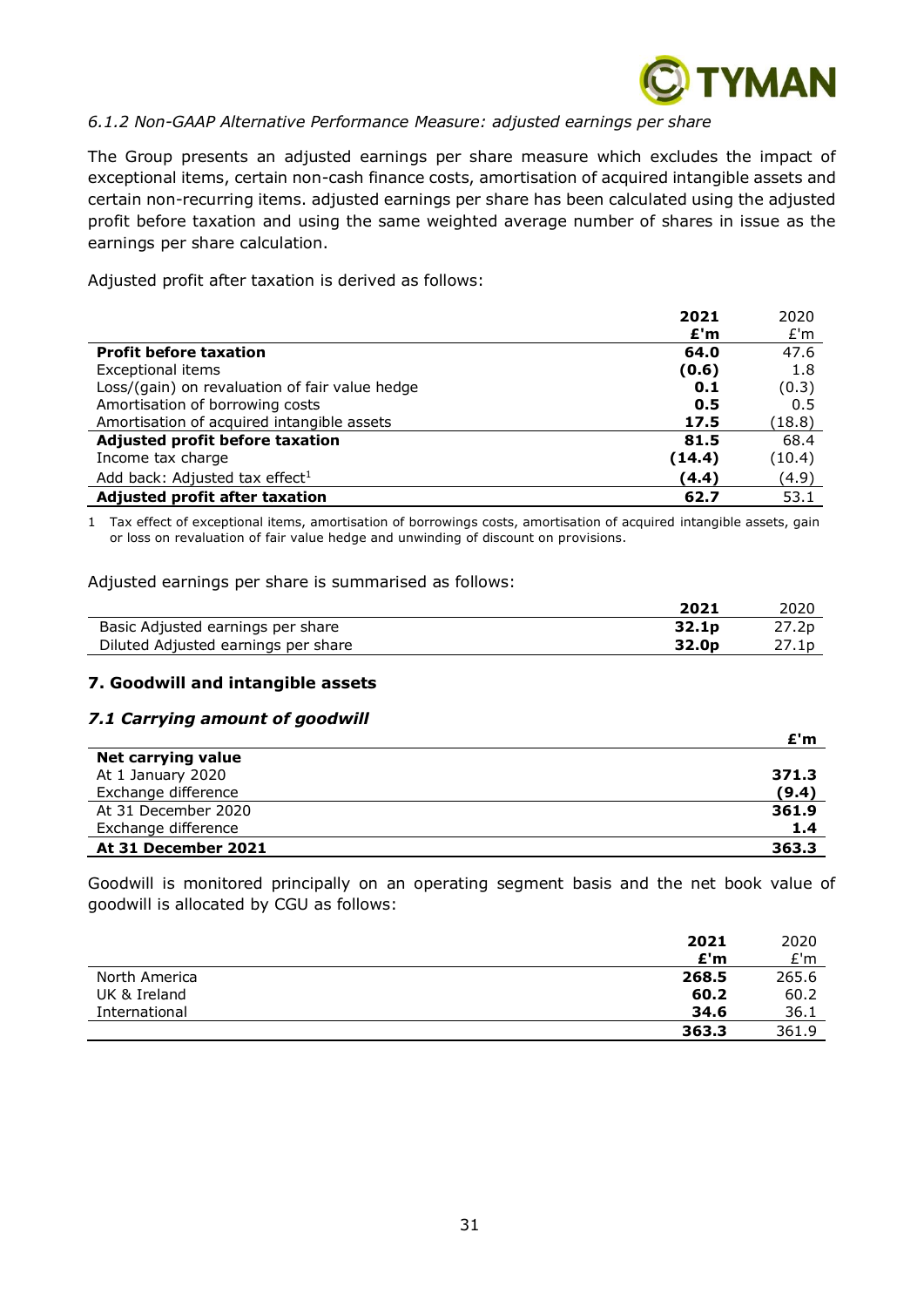

#### *7.2 Carrying amount of intangible assets*

|                                  | Computer | Acquired | Customer      |         |
|----------------------------------|----------|----------|---------------|---------|
|                                  | software | brands   | relationships | Total   |
|                                  | E'm      | E'm      | E'm           | E'm     |
| Cost                             |          |          |               |         |
| At 1 January 2020                | 13.2     | 86.5     | 258.1         | 357.8   |
| Additions                        | 0.6      |          |               | 0.6     |
| <b>Disposals</b>                 | (0.4)    |          |               | (0.4)   |
| Exchange difference              | (0.2)    | (0.7)    | (5.4)         | (6.3)   |
| At 31 December 2020              | 13.2     | 85.8     | 252.7         | 351.7   |
| Additions                        | 4.4      | 0.1      |               | 4.5     |
| <b>Disposals</b>                 | (2.0)    | (3.0)    |               | (5.0)   |
| Exchange difference              | (0.1)    | (0.8)    | (0.2)         | (1.1)   |
| At 31 December 2021              | 15.5     | 82.1     | 252.5         | 350.1   |
|                                  |          |          |               |         |
| <b>Accumulated amortisation</b>  |          |          |               |         |
| At 1 January 2020                | (5.9)    | (52.5)   | (195.4)       | (253.8) |
| Amortisation charge for the year | (1.5)    | (5.7)    | (13.1)        | (20.3)  |
| <b>Disposals</b>                 | 0.2      |          |               | 0.2     |
| Exchange difference              | 0.1      | 0.8      | 5.4           | 6.3     |
| At 31 December 2020              | (7.1)    | (57.4)   | (203.1)       | (267.6) |
| Amortisation charge for the year | (1.3)    | (5.4)    | (12.1)        | (18.8)  |
| <b>Disposals</b>                 | 2.0      | 3.0      |               | 5.0     |
| Impairment                       | (1.9)    |          |               | (1.9)   |
| Exchange difference              | (0.1)    | 0.4      | (0.3)         |         |
| At 31 December 2021              | (8.4)    | (59.4)   | (215.5)       | (283.3) |
|                                  |          |          |               |         |
| <b>Net carrying value</b>        |          |          |               |         |
| At 1 January 2020                | 7.3      | 34.0     | 62.7          | 104.0   |
| At 31 December 2020              | 6.1      | 28.4     | 49.6          | 84.1    |
| At 31 December 2021              | 7.1      | 22.7     | 37.0          | 66.8    |

The amortisation charge for the year has been included in administrative expenses in the income statement and comprises £17.5 million (2020: £18.8 million) relating to amortisation of acquired intangible assets and £1.3 million (2020: £1.5 million) relating to amortisation of other intangible assets.

# **8. Leases**

# *8.1 The Group's leasing arrangements*

The Group leases manufacturing and warehousing facilities, offices, and various items of plant, machinery, and vehicles used in its operations.

Leases of manufacturing and warehousing facilities and offices generally have lease terms between 5 and 25 years, while plant, machinery, and vehicles generally have lease terms between 6 months and 5 years. The Group's obligations under its leases are secured by the lessor's title to the leased assets. Generally, the Group is restricted from assigning and subleasing the leased assets. There are several lease contracts that include extension and termination options and variable lease payments, which are further discussed below.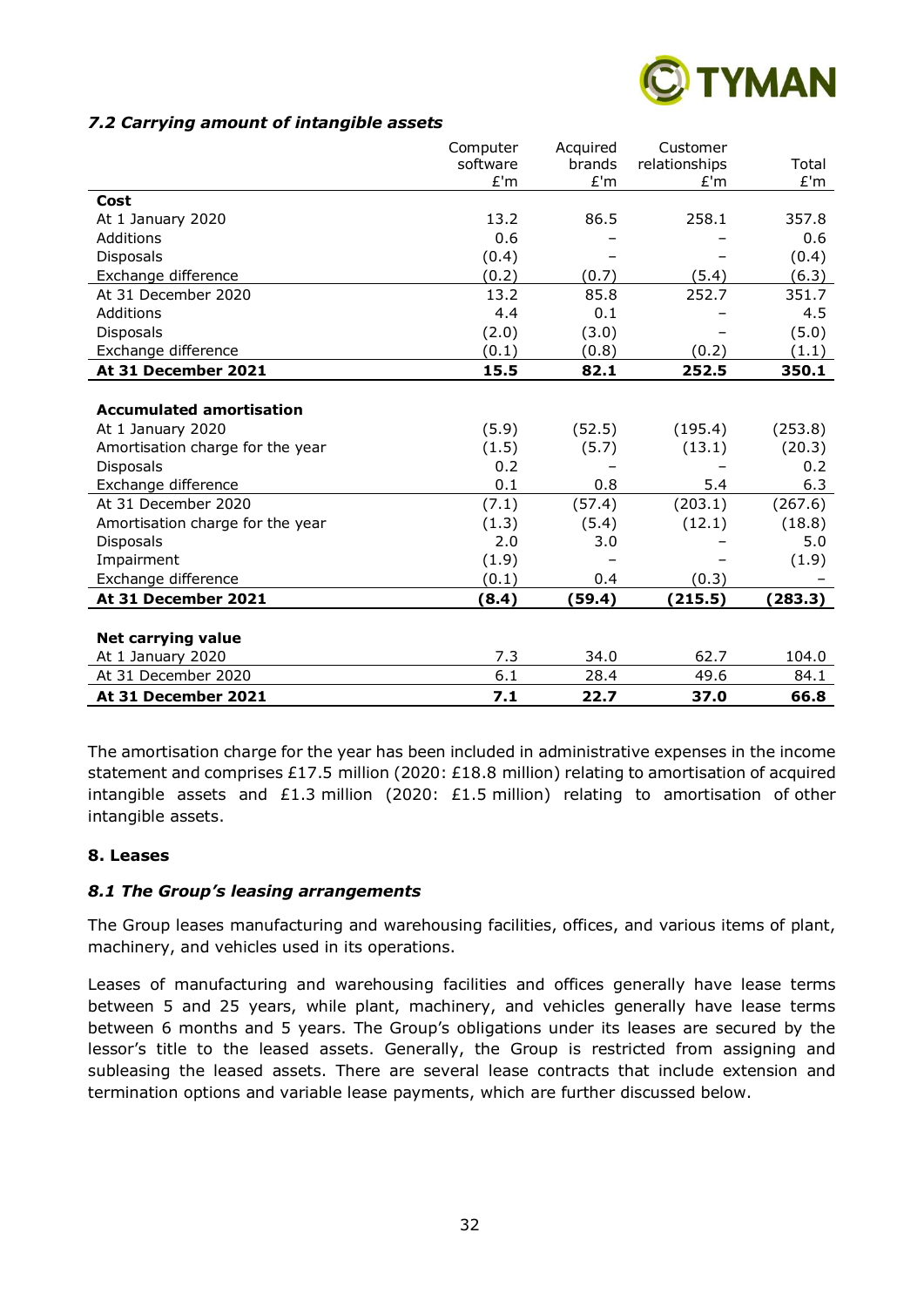

# *8.2 Carrying value of right of use assets*

Set out below are the carrying amounts of right-of-use assets recognised and the movements during the year.

|                        |      | Land and  | Plant and |       |
|------------------------|------|-----------|-----------|-------|
|                        |      | buildings | machinery | Total |
|                        | Note | E'm       | E'm       | E'm   |
| At 1 January 2020      |      | 57.0      | 2.4       | 59.4  |
| Additions              |      | 2.9       | 0.4       | 3.3   |
| <b>Disposals</b>       |      | (1.6)     |           | (1.6) |
| Depreciation charge    |      | (6.7)     | (1.0)     | (7.7) |
| Revaluation impairment |      | (0.3)     |           | (0.3) |
| Exchange difference    |      | (1.3)     |           | (1.3) |
| At 31 December 2020    |      | 50.0      | 1.8       | 51.8  |
| Additions              |      | 1.4       | 0.9       | 2.3   |
| Lease extensions       |      | 4.7       |           | 4.7   |
| Change in indexation   |      | 0.1       |           | 0.1   |
| <b>Disposals</b>       |      | (0.1)     |           | (0.1) |
| Depreciation charge    |      | (6.1)     | (0.9)     | (7.0) |
| Exchange difference    |      | 0.2       |           | 0.2   |
| At 31 December 2021    |      | 50.2      | 1.8       | 52.0  |

#### *8.3 Carrying value of lease liabilities*

Set out below are the carrying amounts of lease liabilities (included under interest-bearing loans and borrowings) and the movements during the year:

|                         | 2021   | 2020   |
|-------------------------|--------|--------|
|                         | E'm    | E'm    |
| At 1 January            | (53.8) | (60.0) |
| New leases              | (2.3)  | (3.3)  |
| Lease extensions        | (4.7)  |        |
| Change in indexation    | (0.2)  |        |
| Lease disposals         | 0.2    | 1.6    |
| Interest charge         | (2.5)  | (2.8)  |
| Lease payments          | 8.6    | 9.2    |
| Foreign exchange        | (0.1)  | 1.5    |
| At 31 December          | (54.8) | (53.8) |
| Current liabilities     | (6.0)  | (5.4)  |
| Non-current liabilities | (48.8) | (48.4) |
| At 31 December          | (54.8) | (53.8) |

# *8.4 Amounts recognised in profit or loss*

The following are the amounts recognised in profit or loss

|                                                                                                                                                                                                                                                                                       | 2021<br>E'm | 2020<br>E'm |
|---------------------------------------------------------------------------------------------------------------------------------------------------------------------------------------------------------------------------------------------------------------------------------------|-------------|-------------|
| Depreciation of ROU assets                                                                                                                                                                                                                                                            | (7.0)       | (7.7)       |
| Interest expense (included in finance cost)                                                                                                                                                                                                                                           | (2.5)       | (2.8)       |
| Expense relating to short-term and low-value assets not<br>included in lease liabilities (included in cost of sales and<br>administration expenses)<br>Expense relating to variable lease payments not included in<br>lease liabilities (included in cost of sales and administration | (1.3)       | (1.0)       |
| expenses)                                                                                                                                                                                                                                                                             | (0.5)       | (0.5)       |
|                                                                                                                                                                                                                                                                                       | (11.3)      | (12.0)      |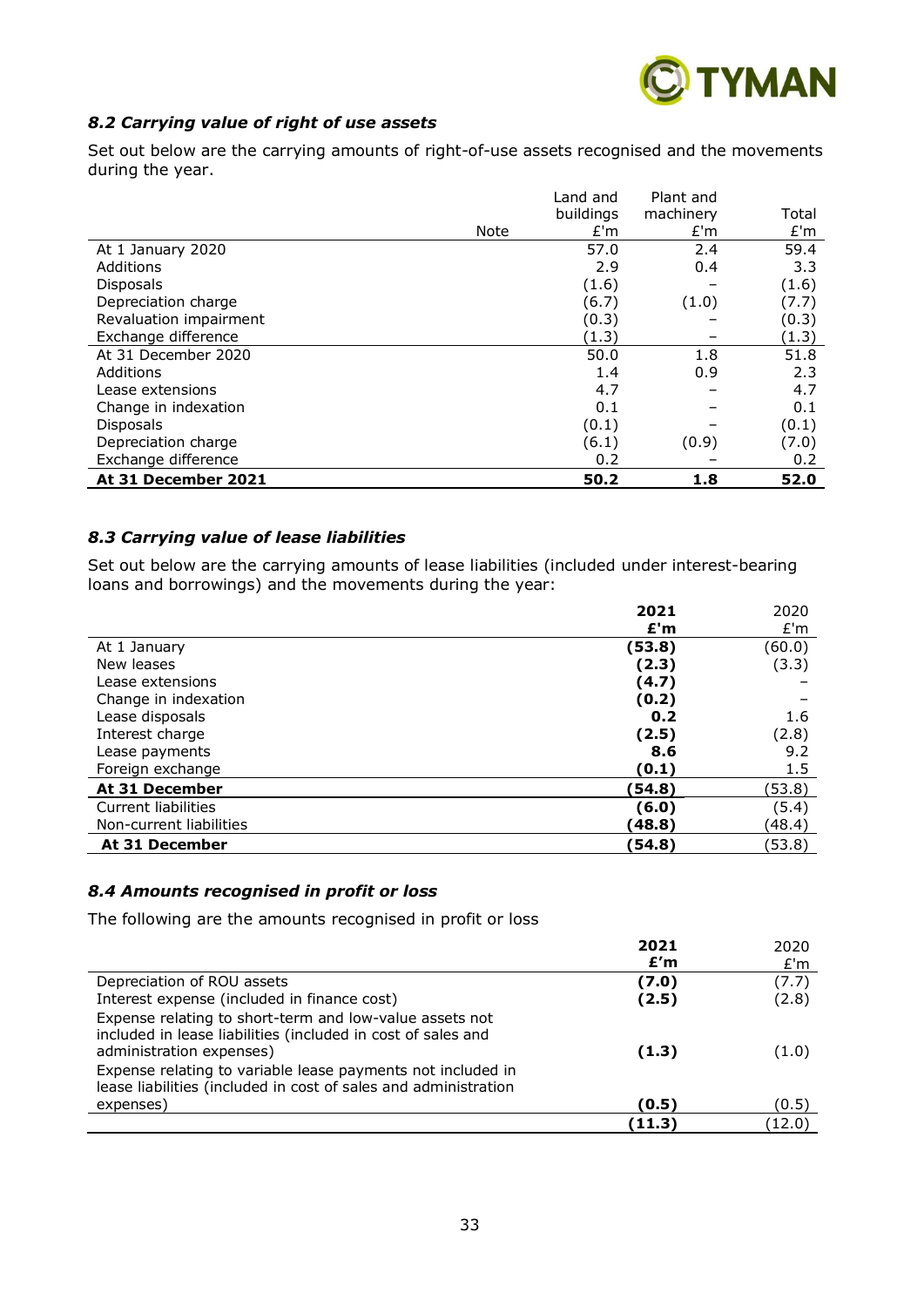

# *8.5 Extension and termination options*

The Group has several lease contracts that include extension and termination options. These options are negotiated by management to provide flexibility in managing the leased-asset portfolio and align with the Group's business needs.

As at 31 December 2021, potential future cash outflows of £64.0 million (2020: £68.1 million) (undiscounted) have not been included in the lease liability because it is not reasonably certain that the leases will be extended (or not terminated).

#### **9. Interest-bearing loans and borrowings**

#### *9.1 Carrying amounts of interest-bearing loans and borrowings*

|                                         |   | 2021    | 2020    |
|-----------------------------------------|---|---------|---------|
|                                         |   | £'m     | £'m     |
| Unsecured borrowings at amortised cost: |   |         |         |
| Bank borrowings                         |   | (116.5) | (97.0)  |
| Senior notes                            |   | (33.3)  | (73.3)  |
| Capitalised borrowing costs             |   | 0.7     | 1.2     |
| <b>Borrowings</b>                       |   | (149.1) | (169.1) |
| Lease liabilities                       | 8 | (54.8)  | (53.8)  |
| Total interest-bearing liabilities      |   | (203.9) | (222.9) |
| Analysed as:                            |   |         |         |
| Current liabilities                     |   | (6.1)   | (45.7)  |
| Non-current liabilities                 |   | (197.8) | (177.2) |
|                                         |   | (203.9) | (222.9) |

There were no defaults in interest payments in the year under the terms of the existing loan agreements. Non-cash movements in the carrying amount of interest-bearing loans and borrowings relate to the amortisation of borrowing costs.

The carrying amounts of interest-bearing loans and borrowings (excluding lease liabilities) are denominated in the following currencies:

|            | 2021    | 2020    |
|------------|---------|---------|
|            | E'm     | E'm     |
| Sterling   | 0.7     | 1.2     |
| US dollars | (105.2) | (108.2) |
| Euros      | (44.6)  | (62.1)  |
|            | (149.1) | (169.1) |

#### *9.1.2 Bank borrowings*

#### *Multi-currency revolving credit facility*

On 19 February 2018, the Group entered into the 2018 Facility. The 2018 Facility gives the Group access to up to £310.0 million of borrowings and comprises a £240.0 million committed revolving credit facility and a £70.0 million uncommitted accordion facility, expiring in February 2024. The banking facility is unsecured and is guaranteed by Tyman plc and its principal subsidiary undertakings.

As at 31 December 2021, the Group has undrawn amounts committed under the multi-currency revolving credit facility of £123.6 million (2020: £143.1 million). These amounts are floating rate commitments which expire beyond 12 months.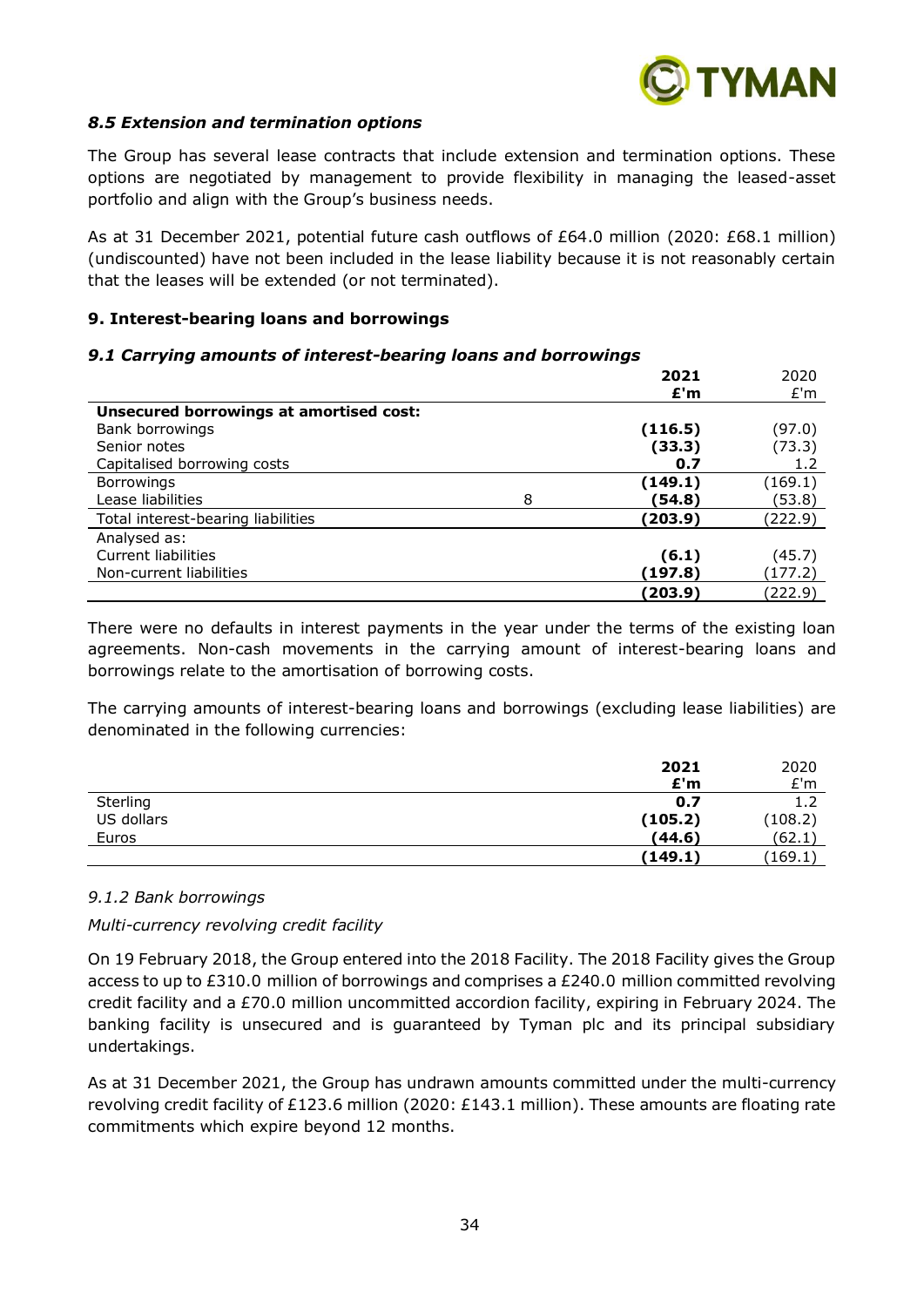

#### *Other borrowings*

The Group acquired bank borrowings as part of the acquisition of Reguitti. At 31 December 2021, the remaining facility has a carrying value of £0.1 million (2020: £0.2 million) and an undrawn value of £Nil (2020: £Nil). The facility has a maturity of 22 May 2022 and is unsecured.

#### *9.1.3 Private placement notes*

On 19 November 2014, the Group issued unsecured private debt placement notes with US financial institutions totalling US\$100.0 million.

The debt comprised US\$55.0 million debt with a seven-year maturity from inception at a coupon of 4.97% and US\$45.0 million with a 10-year maturity from inception at a coupon of 5.37%. The US\$55.0 million matured and was repaid in November 2021. The US\$45.0 million is due in 2024 and is classified as non-current.

#### *9.2 Net debt*

#### *9.2.1 Net debt summary*

|                   | 2021    | 2020    |
|-------------------|---------|---------|
|                   | £'m     | E'm     |
| Borrowings        | (149.1) | (169.1) |
| Lease liabilities | (54.8)  | (53.8)  |
| Cash              | 58.1    | 69.7    |
| At 31 December    | (145.8) | (153.2) |

#### *9.2.2 Net debt reconciliation*

|                                 |        |                   | Lease              |         |
|---------------------------------|--------|-------------------|--------------------|---------|
|                                 | Cash   | <b>Borrowings</b> | <b>liabilities</b> | Total   |
| At 1 January 2020               | 49.0   | (211.8)           | (60.0)             | (222.8) |
| Cash flows                      | 22.1   | 44.0              | 9.2                | 75.3    |
| Acquisitions                    | (1.5)  |                   |                    | (1.5)   |
| <b>Disposals</b>                |        |                   | 1.6                | 1.6     |
| New leases                      |        |                   | (3.3)              | (3.3)   |
| Lease interest accretion        |        |                   | (2.8)              | (2.8)   |
| Foreign exchange adjustments    | 0.1    | (0.8)             | 1.5                | 0.8     |
| Amortisation of borrowing costs |        | (0.5)             |                    | (0.5)   |
| At 31 December 2020             | 69.7   | (169.1)           | (53.8)             | (153.2) |
| Cash flows                      | (11.5) | 17.8              | 8.6                | 14.9    |
| Disposals                       |        |                   | 0.2                | 0.2     |
| New leases                      |        |                   | (2.3)              | (2.3)   |
| Lease modifications             |        |                   | (0.2)              | (0.2)   |
| Lease interest accretion        |        |                   | (2.5)              | (2.5)   |
| Lease extensions                |        |                   | (4.7)              | (4.7)   |
| Foreign exchange adjustments    | (0.1)  | 2.7               | (0.1)              | 2.5     |
| Amortisation of borrowing costs |        | (0.5)             |                    | (0.5)   |
| At 31 December 2021             | 58.1   | (149.1)           | (54.8)             | (145.8) |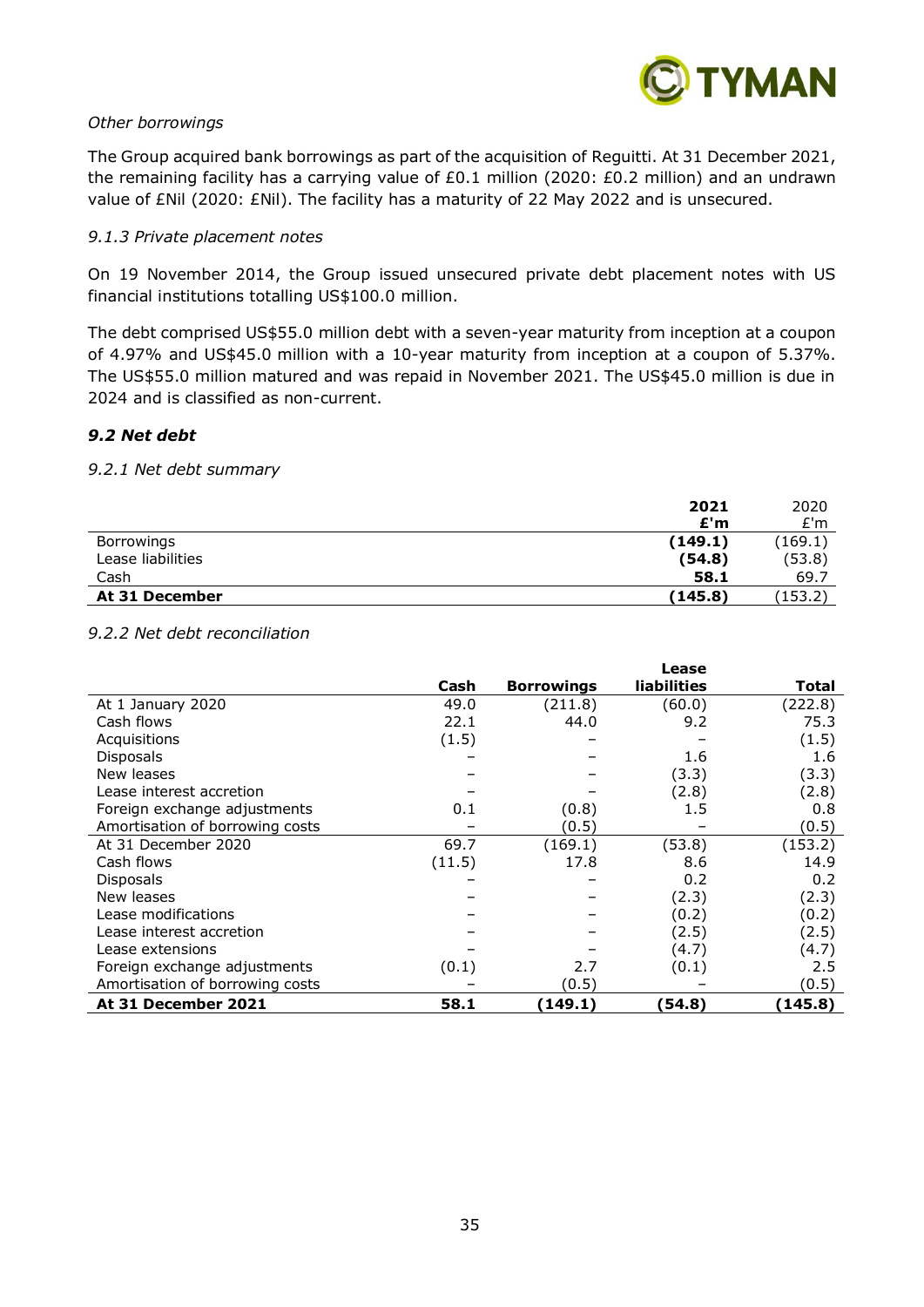

# **10. Adjustments to cash flows from operating activities**

The following non-cash and financing adjustments have been made to profit before taxation to arrive at operating cash flow:

|                                                         |      | 2021  | 2020  |
|---------------------------------------------------------|------|-------|-------|
|                                                         | Note | £'m   | E'm   |
| Net finance costs                                       |      | 9.1   | 12.1  |
| Depreciation of PPE                                     |      | 11.5  | 12.7  |
| Depreciation of right of use assets                     |      | 7.0   | 7.7   |
| Amortisation of intangible assets                       |      | 18.8  | 20.3  |
| Impairment of intangible assets                         |      | 1.9   |       |
| Impairment of property, plant and equipment             |      | 0.2   | 0.5   |
| Impairment of right of use assets                       |      |       | 0.3   |
| Loss on disposal of property, plant and equipment       |      | 0.2   | 1.3   |
| Pension service costs and expected administration costs |      | 0.1   | 0.4   |
| Non-cash provision movements                            |      | (2.4) | (0.1) |
| Share-based payments                                    |      | 1.0   | 0.7   |
|                                                         |      | 47.4  | 55.9  |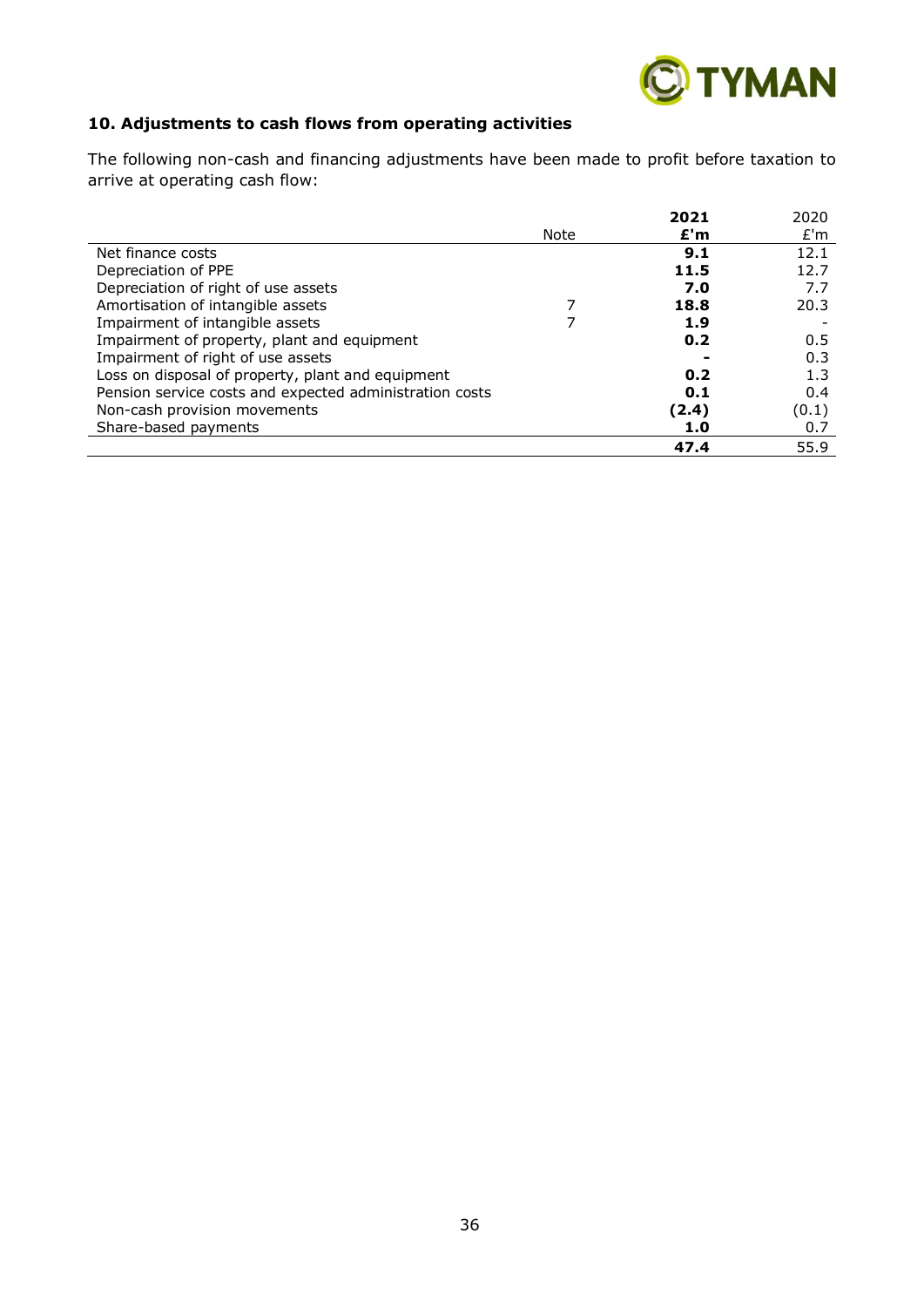

# Alternative performance measures

The Group uses a number of alternative performance measures. APMs provide additional useful information to shareholders on the underlying performance of the business. These APMs are consistent with how business performance is measured internally by the Group, align with the Group's strategy, and remuneration policies. These measures are not recognised under IFRS and may not be comparable with similar measures used by other companies. APMs are not intended to be superior to or a substitute for GAAP measures.

The following summarises the key APMs used, why they are used by the Group, and how they are calculated. Where appropriate, a reconciliation to the nearest GAAP number is presented. Details of other APMs are included in the Group's Annual Report and Accounts. Measures formerly referred to as 'Underlying' are now referred to as 'Adjusted'.

#### **Adjusted operating profit and adjusted operating margin**

#### *Definition*

Operating profit before amortisation of acquired intangible assets, impairment of acquired intangible assets and goodwill, and exceptional items.

Adjusted operating margin is adjusted operating profit divided by revenue.

#### *Purpose*

This measure is used to evaluate the trading operating performance of the Group.

Exceptional items are excluded from this measure as they are largely one off and non-trading in nature and therefore drawing these out aids the understanding of performance.

Amortisation of acquired intangible assets is excluded from this measure as this is a significant non-cash fixed charge that is not affected by the trading performance of the business.

Impairment of acquired intangible assets and goodwill is excluded, as this can be a significant non-cash charge.

#### *Reconciliation/calculation*

Adjusted operating profit is reconciled on the face of the Income Statement on page 21.

#### **Like for like or LFL revenue and operating profit**

#### *Definition*

The comparison of revenue or adjusted operating profit, as appropriate, excluding the impact of any acquisitions made during the current year and, for acquisitions made in the comparative year, excluding from the current year result the impact of the equivalent current year pre-acquisition period. For disposals, the results are excluded for the whole of the current and prior period. The prior period comparative is retranslated at the current period average exchange rate. The Group considers these amendments provide shareholders with a comparable basis from which to understand the organic trading performance in the year.

#### *Purpose*

This measure is used by management to evaluate the Group's organic growth in revenue and adjusted operating profit year on year, excluding the impact of M&A and currency movements.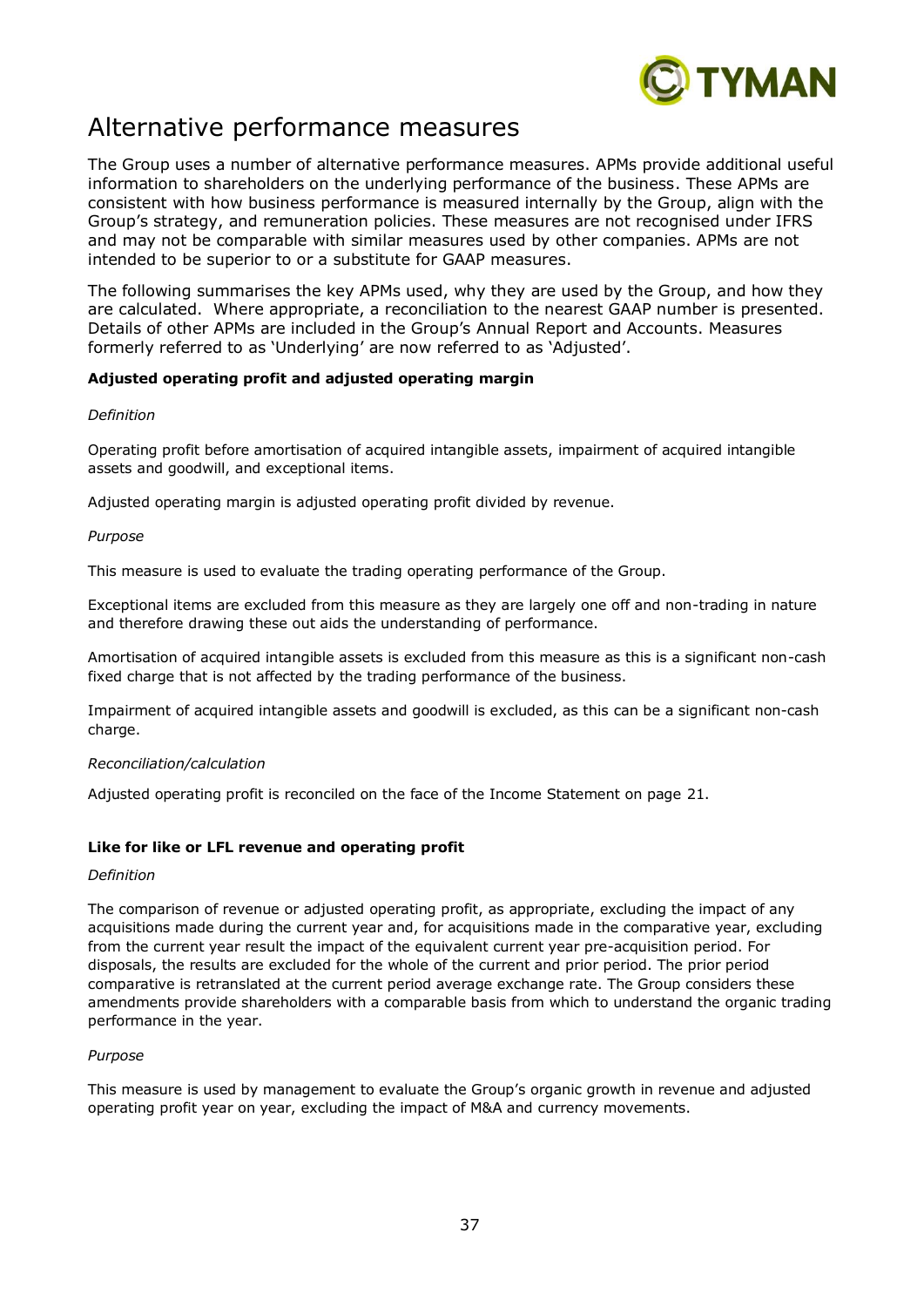

#### *Reconciliation/calculation*

|                                                                   | 2021  | 2020   |
|-------------------------------------------------------------------|-------|--------|
|                                                                   | E'm   | E'm    |
| Reported revenue                                                  | 635.7 | 572.8  |
| Revenue from business disposed of in prior year                   | -     | (2.8)  |
| Effect of exchange rates                                          |       | (28.5) |
| Like-for-like revenue                                             | 635.7 | 541.5  |
|                                                                   |       |        |
| Adjusted operating profit                                         | 90.0  | 80.3   |
| Adjusted operating profit from business disposed of in prior year |       | 2.2    |
| Effect of exchange rates                                          |       | (4.6)  |
| Like-for-like adjusted operating profit                           | 90.0  | 77.9   |

#### **Adjusted profit before tax and adjusted profit after tax**

#### *Definition*

Profit before amortisation of acquired intangible assets, impairment of goodwill and acquired intangible assets, exceptional items, unwinding of discount on provisions, gains and losses on the fair value of derivative financial instruments, amortisation of borrowing costs and the associated tax effect.

#### *Purpose*

This measure is used to evaluate the profit generated by the Group through trading activities. In addition to the items excluded from operating profit above, the gains and losses on the fair value of derivative financial instruments, amortisation of borrowing costs and the associated tax effect are excluded. These items are excluded as they are of a non-trading nature.

#### *Reconciliation/calculation*

A reconciliation is included in note 6.1.

#### **Adjusted earnings per share**

#### *Definition*

Adjusted profit after tax divided by the basic weighted average number of ordinary shares in issue during the year, excluding those held as treasury shares.

#### *Purpose*

This measure is used to determine the improvement in adjusted EPS for our shareholders.

#### *Reconciliation/calculation*

A reconciliation of adjusted profit after tax and the number of shares can be found in note 6.

#### **Leverage**

#### *Definition*

Adjusted net debt translated at the average exchange rate for the year divided by adjusted EBITDA, as defined in the banking agreements.

#### *Purpose*

This measure is used to evaluate the ability of the Group to generate sufficient cash flows to cover its contractual debt servicing obligations.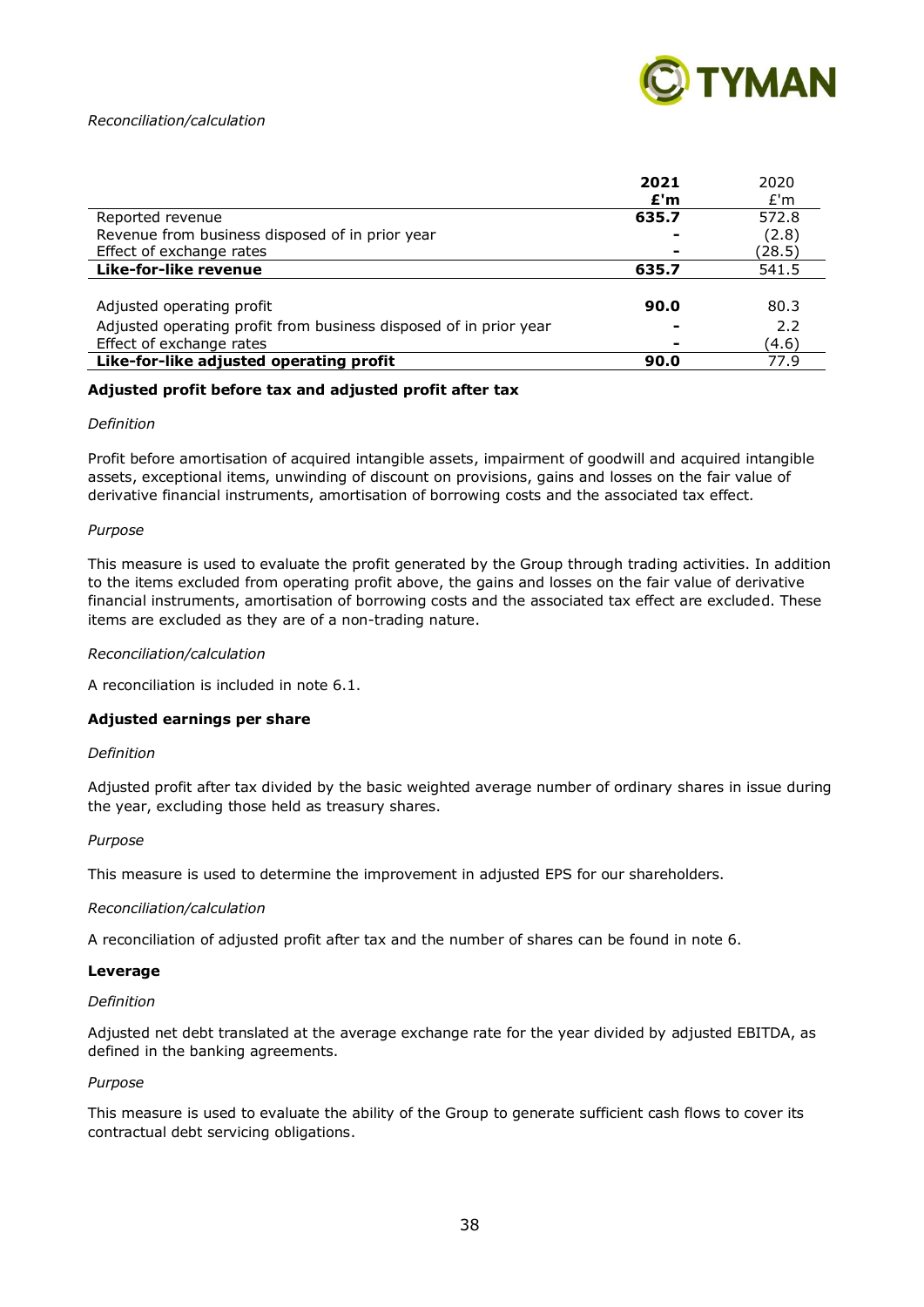

#### *Reconciliation/calculation*

|                                                | 2021  | 2020  |
|------------------------------------------------|-------|-------|
|                                                | £'m   | £'m   |
| Adjusted Net Debt (at average exchange rate)   | 91.0  | 105.3 |
| Adjusted EBITDA (in accordance with covenants) | 102.6 | 95.2  |
| Leverage (x)                                   | 0.9x  | 1.1x  |

#### **Return on Capital Employed (ROCE)**

#### *Definition*

Adjusted operating profit as a percentage of the last thirteen-month average capital employed.

#### *Purpose*

This measure is used to evaluate how efficiently the Group's capital is being employed to improve profitability.

#### *Reconciliation/calculation*

|                           | 2021  | 2020  |
|---------------------------|-------|-------|
|                           | £'m   | £'m   |
| Adjusted operating profit | 90.0  | 80.3  |
| Average capital employed  | 619.4 | 653.8 |
| <b>ROCE</b>               | 14.5% | 12.3% |

#### **Operating cash conversion and operational cash flow**

*Definition*

#### *Operational cash flow*

Net cash generated from operations before income tax paid, exceptional costs cash settled in the year and pension contributions, and after proceeds on disposal of property, plant and equipment, payments to acquire property, plant and equipment and payments to acquire intangible assets.

#### *Operating cash conversion*

Operational cash flow divided by adjusted operating profit.

#### *Purpose*

These measures are used to evaluate the cash flow generated by operations in order to pay down debt, return cash to shareholders and make further investment in the business.

#### *Reconciliation/calculation*

A reconciliation of operational cash flow is included in the financial review on page 15.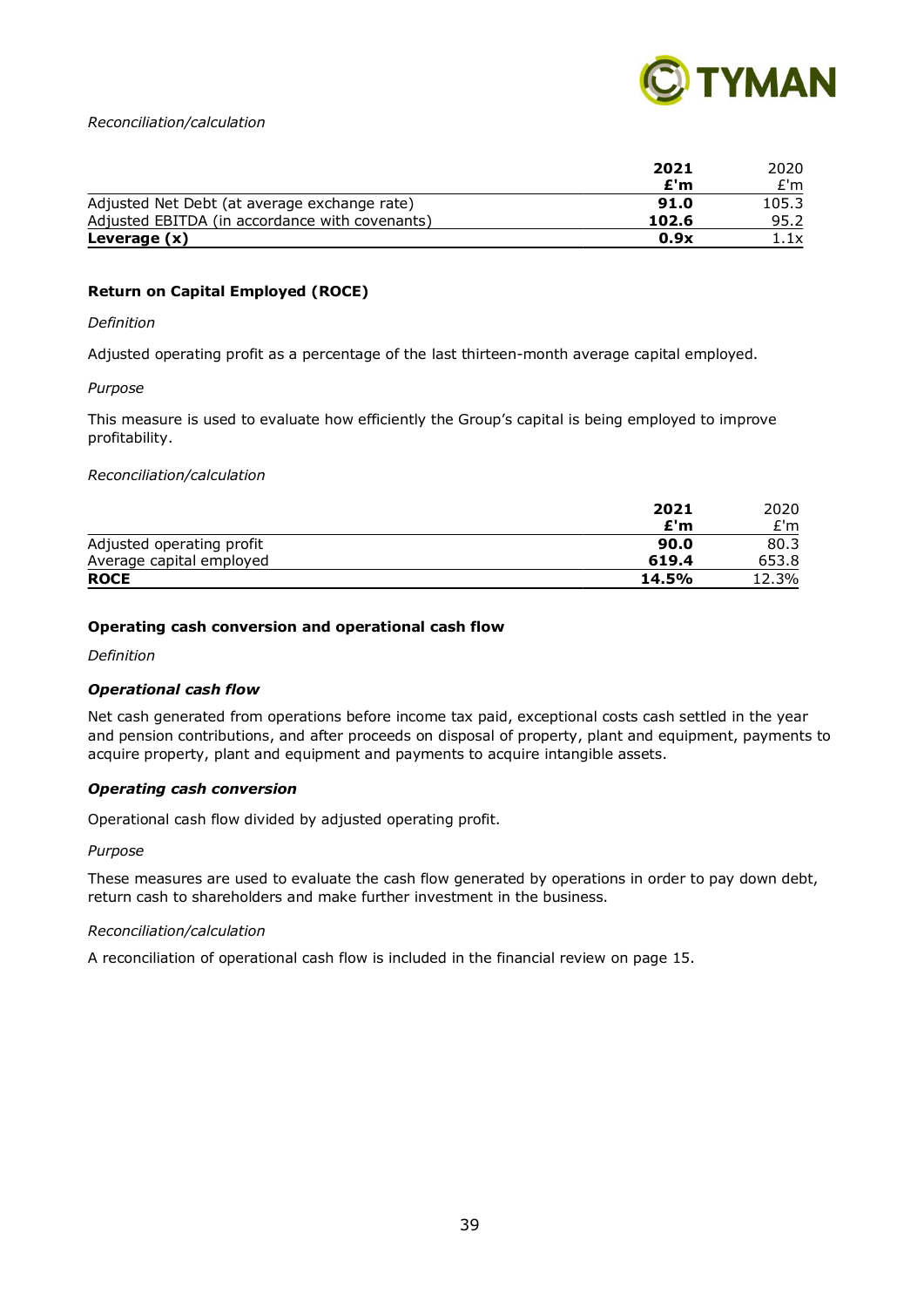

# Definitions and glossary of terms

| <b>APM</b>       | Alternative Performance Measure                                                                                                                |
|------------------|------------------------------------------------------------------------------------------------------------------------------------------------|
| bps              | Basis points                                                                                                                                   |
| C <sub>2</sub> C | Cradle to Cradle product certification scheme for safer, more sustainable products                                                             |
| <b>CGU</b>       | Cash Generating Unit                                                                                                                           |
| <b>CHIC</b>      | Concealed hardware innovative components                                                                                                       |
| <b>CIPS</b>      | Chartered Institute of Purchasing and Supply                                                                                                   |
| <b>DSBP</b>      | Deferred share bonus plan                                                                                                                      |
| EB Trust (EBT)   | The Tyman Employees' Benefit Trust                                                                                                             |
| <b>EBITDA</b>    | Earnings before Interest, Taxation, Depreciation and Amortisation                                                                              |
| EMEAI            | Europe, Middle East and Africa and India region                                                                                                |
| <b>EPS</b>       | Earnings per Share                                                                                                                             |
| <b>ESSP</b>      | Employee Sharesave plan                                                                                                                        |
| ExCo             | <b>Executive Committee</b>                                                                                                                     |
| <b>FVPL</b>      | Fair value through profit or loss                                                                                                              |
| IoT              | Internet of Things                                                                                                                             |
| <b>LFL</b>       | Like-for-like                                                                                                                                  |
| LTIFR            | Lost time incident frequency rate - a core safety metric expressing the number of<br>lost time incidents as a ratio per 1 million hours worked |
| <b>LTM</b>       | Last twelve months                                                                                                                             |
| M&A              | Mergers and acquisitions                                                                                                                       |
| <b>NAHB</b>      | The National Association of Home Builders                                                                                                      |
| NPD.             | New Product Development                                                                                                                        |
| <b>OEM</b>       | Original equipment manufacturer                                                                                                                |
| PMI              | Purchasing Managers' Index                                                                                                                     |
| <b>PPE</b>       | Property, plant and equipment                                                                                                                  |
| <b>ROAI</b>      | Return on acquisition investment                                                                                                               |
| RMI              | Renovation, maintenance and improvement                                                                                                        |
| <b>ROCE</b>      | Return on capital employed                                                                                                                     |
| <b>SKU</b>       | Stock keeping unit                                                                                                                             |
| Smartware        | Integrated and mechanical and electronic security solutions                                                                                    |
| <b>TCFD</b>      | Taskforce for climate related financial disclosures                                                                                            |
| <b>USPP</b>      | US private placement                                                                                                                           |